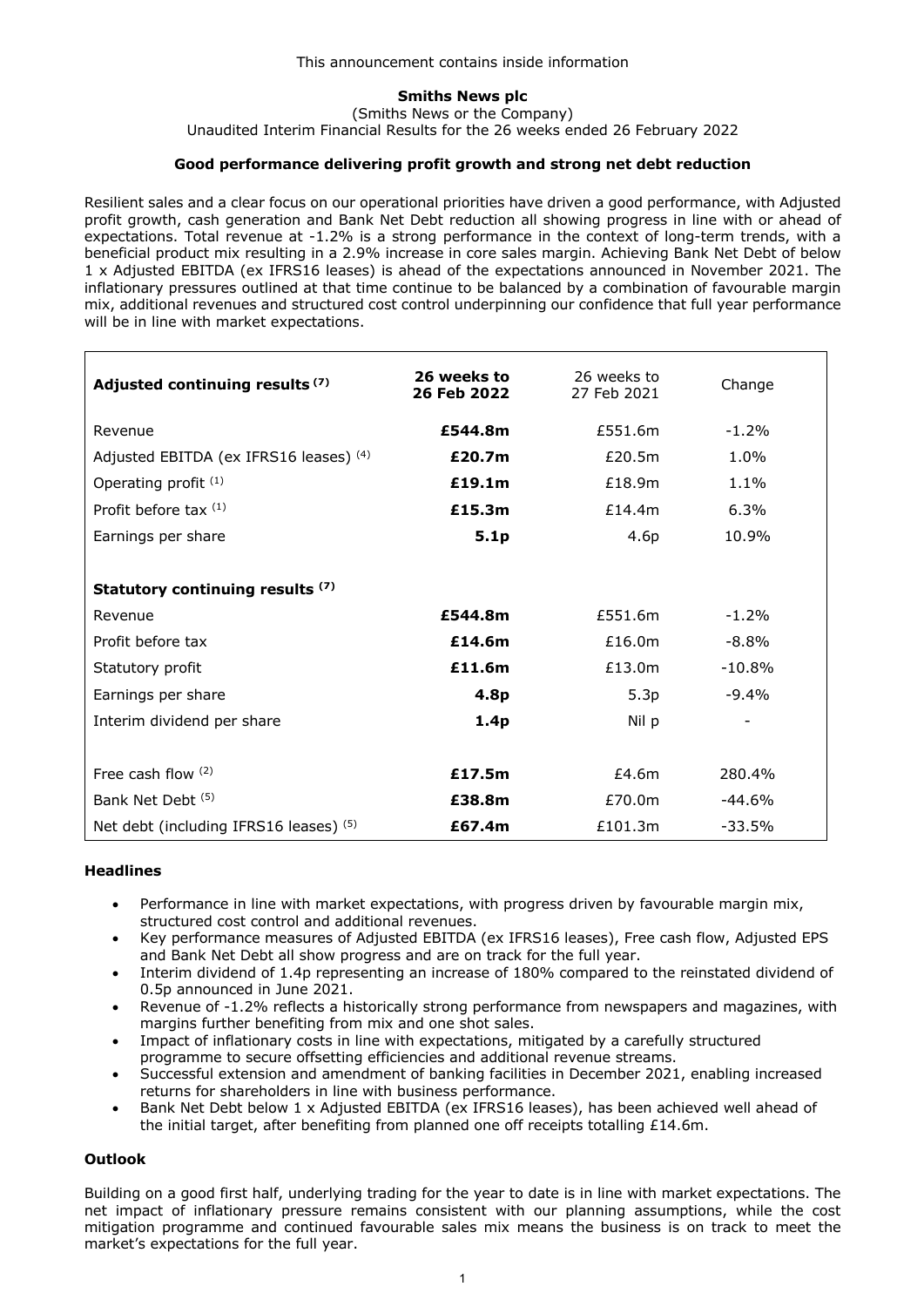#### **Jonathan Bunting, Chief Executive Officer, commented:**

"The combination of resilient sales, well-structured cost planning and revenue gains has been the foundation of a pleasing first half performance. The delivery of growing and sustainable shareholder returns from the core business remains our top priority as demonstrated by the increase in the interim dividend."

Enquiries:

Jonathan Bunting, Chief Executive Officer Paul Baker, Chief Financial Officer https://smithsnews.co.uk

Richard Oldworth / Jamie Hooper / Toto Berger smithsnews@buchanan.uk.com www.buchanan.uk.com

**Smiths News plc Smiths News product the** *News* **Contract of** *Contract Contract Contract Contract Contract Contract Contract Contract Contract Contract Contract Contract Contract Contract Contract Contract Contract Co* 

**Buchanan** 0207 466 5000

A recording of the presentation for analysts will be made available on the Company's website on the afternoon of Wednesday 4 May 2022 - see the Investor Zone section at https://smithsnews.co.uk

#### **Notes**

The Company uses certain performance measures for internal reporting purposes and employee incentive arrangements. The terms 'Bank Net Debt', 'free cash<br>flow', 'Adjusted operating profit', 'Adjusted profit before tax', 'Ad IFRS and may not be comparable with similar measures disclosed by other companies.

(1) The following are key non-IFRS measures identified by the Company in the consolidated financial statements as Adjusted results:

Continuing Adjusted operating profit - is defined as operating profit including the operating profit of the businesses from the date of acquisition and<br>excludes Adjusted items and operating profit of businesses disposed of

Continuing Adjusted profit before tax (PBT) - is defined as Continuing Adjusted operating profit less finance costs and including finance income attributable

to Continuing Adjusted operating profit and before Adjusted items.<br>Continuing Adjusted earnings per share – is defined as Continuing Adjusted PBT, less taxation attributable to Adjusted PBT and including any adjustment<br>for performance. Each adjusting item is considered to be significant in nature and/or quantum, non-recurring in nature and/or considered to be unrelated to the Company's ordinary activities or are consistent with items treated as adjusting in prior periods. Excluding these items from profit metrics provides<br>readers with helpful additional information on the performance of is planned by, and reported to, the Board and the Executive Team. They are disclosed and described separately in Note 4 of the Interim Consolidated Financial Statements to provide further understanding of the financial performance of the Company. A reconciliation of adjusted profit to statutory profit is presented on the income statement.

(2) Free cash flow - is defined as cash flow excluding the following: payment of the dividend, the impact of acquisitions and disposals, the repayment of bank loans and EBT share purchases.

(3) Operating cash flow is defined as operating profit adding back non-cash items amortisation, depreciation, share based payments, share of profits of<br>jointly controlled entities, and non-cash pension costs, adjusting the payments in accordance with its presentation in Note 10 of the Interim Consolidated Financial Statements.

(4) Adjusted EBITDA (ex IFRS16) - is calculated as Adjusted operating profit before depreciation and amortisation, excluding the impact of IFRS16<br>changes to leases. In line with loan agreements Adjusted Bank EBITDA used fo depreciation, amortisation, Adjusted items and share based payments charge but after adjusting for the last 12 months of profits/(losses) for any acquisitions or disposals made in the year.

(5) Bank Net Debt - is calculated as loans, borrowings, overdrafts, obligations under finance leases (excluding the adoption of IFRS16 lease accounting<br>standards) less cash and cash equivalents, as bank covenants are teste as loans, borrowings, overdrafts, obligations under leases less cash and cash equivalents.

(6) H1 2022 - refers to the 26 weeks ended 26 February 2022 and FY2022 refers to the 52 week period ending 27 August 2022. H1 2021 refers to the<br>26 week period ended 27 February 2021 and FY2021 refers to the 52 week period

(7) The Interim Results have been prepared and presented on a Continuing Operations basis after adjusting for the Discontinued Operations of the Tuffnells business, which was sold in May 2020.

#### **Cautionary Statement**

This document contains certain forward-looking statements with respect to Smiths News plc's financial condition, its results of operations and businesses, strategy, plans, objectives and performance. Words such as 'anticipates', 'expects', 'intends', 'plans', 'believes', 'seeks', 'estimates', 'targets', 'may', 'will', 'continue', 'project' and similar expressions, as well as statements in the future tense, identify forward-looking statements. These forward-looking statements are not guarantees of<br>Smiths News plc's future performance and relate to events and uncertainties and assumptions. There are a number of factors which could cause actual results and developments to differ materially from those expressed or implied by such forward looking statements, including, among others the enactment of legislation or regulation that may impose costs or restrict activities; the<br>re-negotiation of contracts or licences; fluctuations in dema as a result of new information, future developments or otherwise. Nothing in this document should be construed as a profit forecast or profit estimate. This<br>document may contain earnings enhancement statements which are no per share will necessarily be greater than those for the relevant preceding financial period. The financial information referenced in this document does not contain sufficient detail to allow a full understanding of the results of Smiths News plc. For more detailed information, please see the Interim Financial Results for the halfyear ended 26 February 2022 and the Report and Accounts for the year ended 28 August 2021 which can be found on the Investor Zone section of the Smiths<br>News plc website - https://smithsnews.co.uk. However, the contents of

#### **OPERATING REVIEW**

#### **Overview**

Trading in the first half was characterised by resilient sales revenue on core newspapers and magazine categories, with margin benefitting from a favourable sales mix and further benefit to EBITDA from additional revenue streams (including from the leasing of spare warehouse space and an increase in contracted prices for the sale of waste paper).

Adjusted EBITDA (ex IFRS16 leases) of £20.7m was up 1.0% *(H1 2021: £20.5m)* from revenue of £544.8m, which was down 1.2% (*H1 2021: £551.6m)*. Core sales of newspapers and magazines continue to provide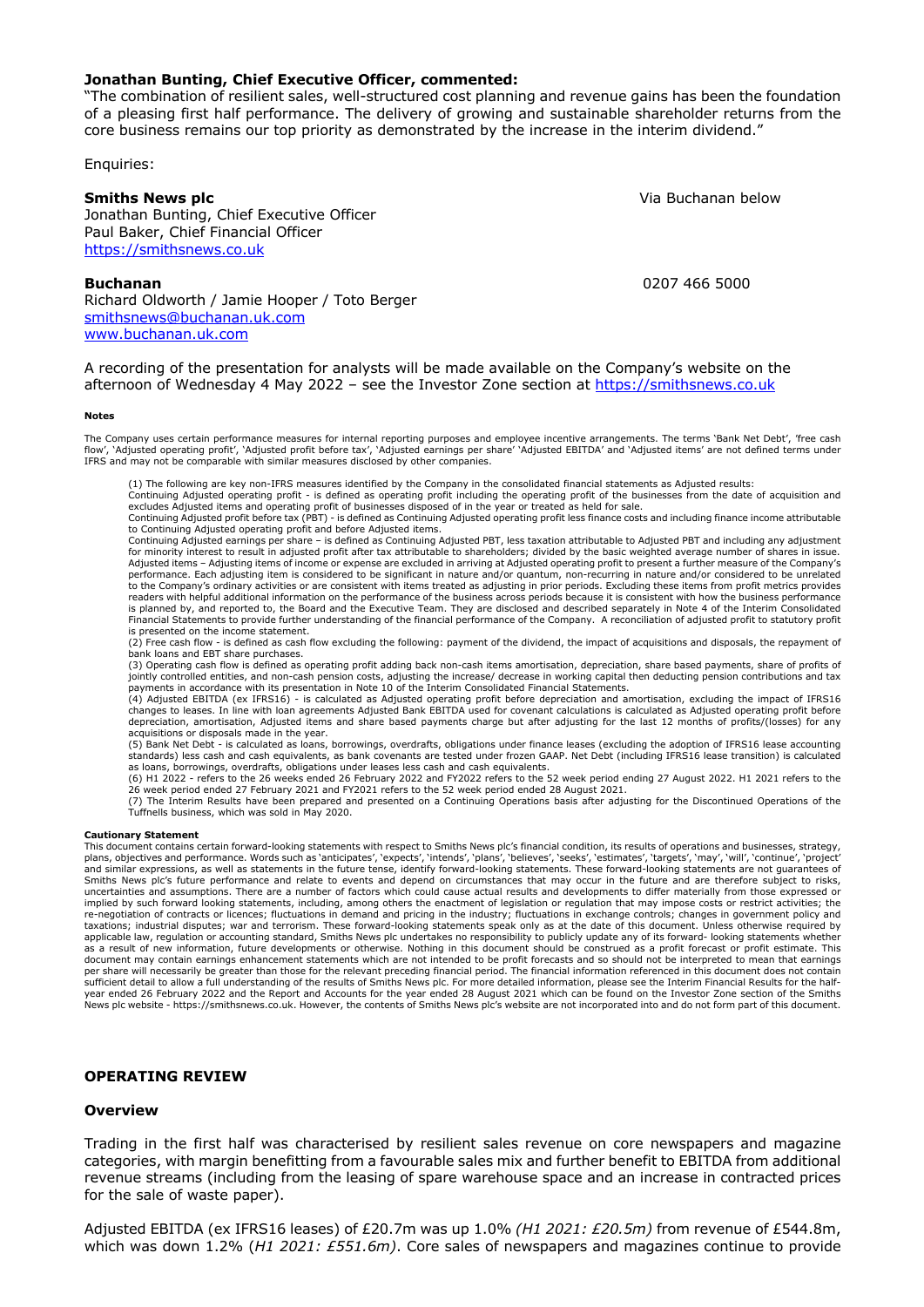a relatively predictable bedrock of revenue, and while year on year comparisons are still complicated by prior year COVID-19 restrictions, overall trends are now stable in comparison to the fluctuations of the last two years.

The business has delivered strong cash flow in H1 2022 benefitting from £14.6m of one-off receipts, further reducing its borrowings so that Bank Net Debt is now below 1x EBITDA. As a consequence, an interim dividend of 1.4p per share has been proposed, representing an increase of 180% on the reinstated dividend of 0.5p per share announced in June 2021.

## **Sales resilience**

The combined sales of newspapers and magazines are down compared to the prior year period by  $(-1.6%)$  with monthly magazines  $(+1.1%)$  performing better than newspapers  $(-2.9%)$  and weekly magazines (-2.6%). This represents a resilient performance in the context of historic long term trends. Total sales revenue has also benefited from a boost in higher margin one shots and specials (+45.2%) as traffic returned to high street stores. This favourable mix results in an increase in overall margin of 2.9% in the period.

While year on year comparisons are complicated by prior year COVID-19 restrictions, the overall trend is pleasing and reflects a re-stabilisation of the market after two years of relative volatility. We anticipate the recent ending of virtually all COVID-19 restrictions in the United Kingdom to be supportive of the gradual restoration of demand in high volume travel and commuting retailers, representing those sectors most impacted by the pandemic.

# **Inflationary pressure and mitigation**

In addition to general cost inflation, virtually all distribution businesses have been impacted by three additional pressures: driver shortages and consequent wage/contractor inflation; national minimum wage increases; and fuel price rises. Our response has been structured and proportionate. Our well-established cost efficiency programme has continued, focused on maintaining service levels while seeking efficiencies and compensating new revenues.

Managing inflationary pressure continues to be a top operational priority. In line with the estimates we gave at our Preliminary Financial Results in November 2021 we currently expect the full year net impact to be in the region of £2.0m. The rise in national minimum wage and further increases in fuel prices largely as a result of the war in Ukraine will result in some annualised carry over to FY2023.

# **Capital management**

On 2 November 2021 the Company received a payment of £6.5m in relation to the first instalment of deferred consideration arising from the sale of Tuffnells in May 2020. More recently (and following the balance sheet date), the Company has received a further payment of £7.5m on 29 April 2022 in full and final settlement of the deferred consideration, payment being received ahead of the second instalment due in August 2022 and the final instalment in May 2023. This sum will be used to pay down debt under the terms of the banking agreement.

In December 2021 the Company received a sum of £8.1m in consideration of the net cash surplus resulting from the winding up of the WHSmith Pension Trust (News section). More broadly, these funds represent the finalisation of the buy-out process, removing any potential future cash drain from legacy pension commitments.

In December 2021 the Company also favourably extended and amended its current banking agreements to comprise a £60.0m amortising term loan and a revolving credit facility with an initial limit of £30.0m. The agreement also increased the cap on dividends and distributions from £6m to £10m for each financial year during the term of the facilities, enabling the business to increase cash returns to shareholders.

# **Free cash flow and Bank Net Debt**

Continuing free cash flow of £17.5m *(H1 2021: £4.6m)* benefitted from the receipts of the pension surplus (£8.1m) and Tuffnells deferred consideration (£6.5m), both of which were used to pay down debt under the terms of the previous banking agreements. Bank Net Debt of £38.8m *(H1 2021: £70.0m)* is equivalent to 0.9 x Adjusted EBITDA (ex IFRS16 leases) and the Company's average daily Bank Net Debt during H1 2022 was £58.9m, a decrease of 34.2% from the prior period *(H1 2021: £89.5m).* Looking ahead, management will continue to apply a prudent capital management policy, using excess free cash to meet the needs of all stakeholders through a balance of lower borrowings, investment in the business, and paying dividends within the distribution limits of our banking agreements.

# **Dividend**

In the light of the good first half performance and the Board's confidence in ongoing trading, the Board has proposed an interim dividend of 1.4p per share, representing an increase of 180% on the reinstated dividend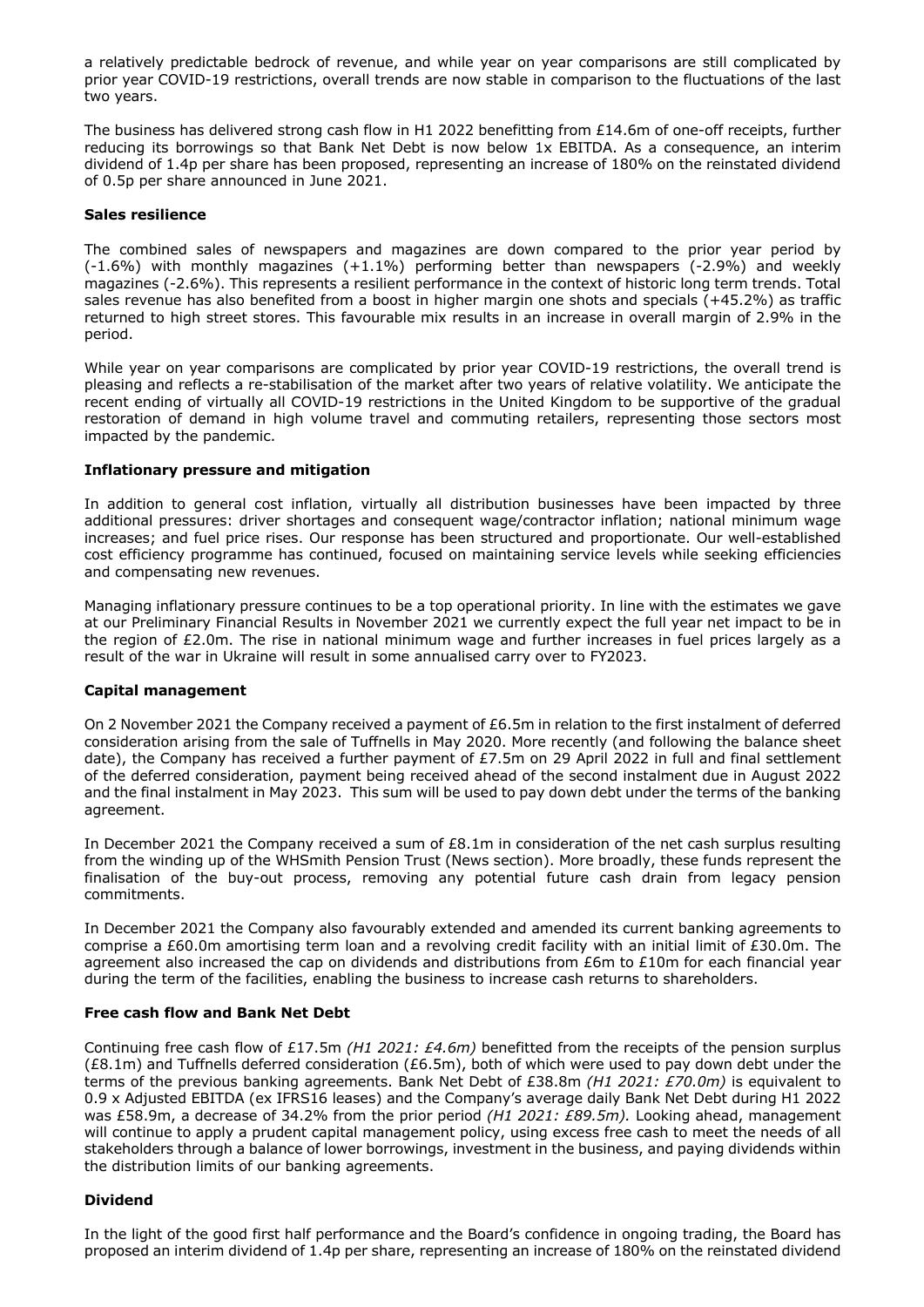of 0.5p per share announced in June 2021. The dividend will be paid on 7 July 2022 to all shareholders who are on the share register at the close of business on 10 June 2022; the ex-dividend date will be 9 June 2022.

# **Outlook**

Building on a good first half, underlying trading for the year to date is in line with market expectations. The net impact of inflationary pressure remains consistent with our planning assumptions, while the cost mitigation programme and continued favourable sales mix means the business is on track to meet the current market expectations for the full year.

# **FINANCIAL REVIEW**

# **OVERVIEW**

The Company has continued to generate good levels of profit and free cash flow since last year's interim report, which, along with the £8.1m receipt of pension surplus and £6.5m receipt of Tuffnells deferred consideration, have resulted in a reduction in Bank Net Debt to below 1x EBITDA *(H1 2022: 0.9x; H1 2021: 1.8x)*.

The solid base of cash generation and the amendment to the terms of the Company's banking facilities in December 2021 allows for an increase in the interim dividend to 1.4p per share (£3.3m) compared to 0.5p per share (£1.2m) announced in June 2021.

Adjusted EBITDA (ex IFRS16) of £20.7m and Adjusted operating profit of £19.1m were both up on H1 2021 by £0.2m, with the impact of inflationary pressures in the cost base more than offset by better wholesale margin and the benefit of additional revenue streams. While revenue decreased overall by 1.2% there was a mix benefit at a margin level from year on year increases in magazine and one shot sales.

At an Adjusted profit before tax level, 34.2% lower average debt resulted in £0.7m lower bank interest, contributing to a £0.9m increase to £15.3m *(H1 2021: £14.4m).* 

Continuing free cash flow of £17.5m *(H1 2021: £4.6m)* benefitted from pension surplus (£8.1m) and Tuffnells (£6.5m) receipts, both of which were used to pay down debt under the terms of the previous banking agreement. A scheduled amortisation payment of £7.5m was also made in October 2021, allowing the facility to be resized at £90m at its amendment in December 2021, compared to £112.5m at the end of August 2021.

Closing Bank Net Debt of £38.8m is a reduction of £31.2m on H1 2021 (£70.0m) and Bank Net Debt: Adjusted EBITDA (ex IFRS16) is now 0.9x *(H1 2021: 1.8x)* after allowing for the payment of the FY2021 final dividend (£2.8m) in February 2022. Reported Bank Net Debt in the current and prior year period and at FY2021 year-end benefitted from the timing of c.£20m publisher payments which fell due in the following financial period. An interim dividend of 1.4p per share (£3.3m) is proposed by the Board, due to be paid in July 2022.

#### **CONTINUING ADJUSTED RESULTS GROUP**

| <b>Continuing Adjusted results £m</b> | 26 weeks to<br>26 Feb 2022 | 26 weeks to<br>27 Feb 2021 | Change     |
|---------------------------------------|----------------------------|----------------------------|------------|
| Revenue                               | 544.8                      | 551.6                      | $(1.2)\%$  |
| Adjusted EBITDA (ex IFRS 16)          | 20.7                       | 20.5                       | 1.0%       |
| Operating profit                      | 19.1                       | 18.9                       | 1.1%       |
| Net finance costs                     | (3.8)                      | (4.5)                      | $(15.6)\%$ |
| Profit before tax                     | 15.3                       | 14.4                       | 6.3%       |
| Taxation                              | (3.1)                      | (3.0)                      | 3.3%       |
| Effective tax rate                    | 20.3%                      | 20.8%                      | $(50)$ bps |
| Profit after tax                      | 12.2                       | 11.4                       | 7.0%       |

Revenue was £544.8m *(H1 2021: £551.6m)*, down 1.2% on the prior year, a positive performance compared to the historic trend of c.3%-5%. Monthly magazines (+1.1%) and one shots (+45.2%) performed strongly against a prior year period which had been impacted by lockdowns, aided by successful releases of football stickers and Pokémon trading cards. Newspapers and weekly magazine sales revenue were both down c.3%, at the lower end of historic trends, having recovered faster after the initial COVID-19 lockdowns in H2 2020.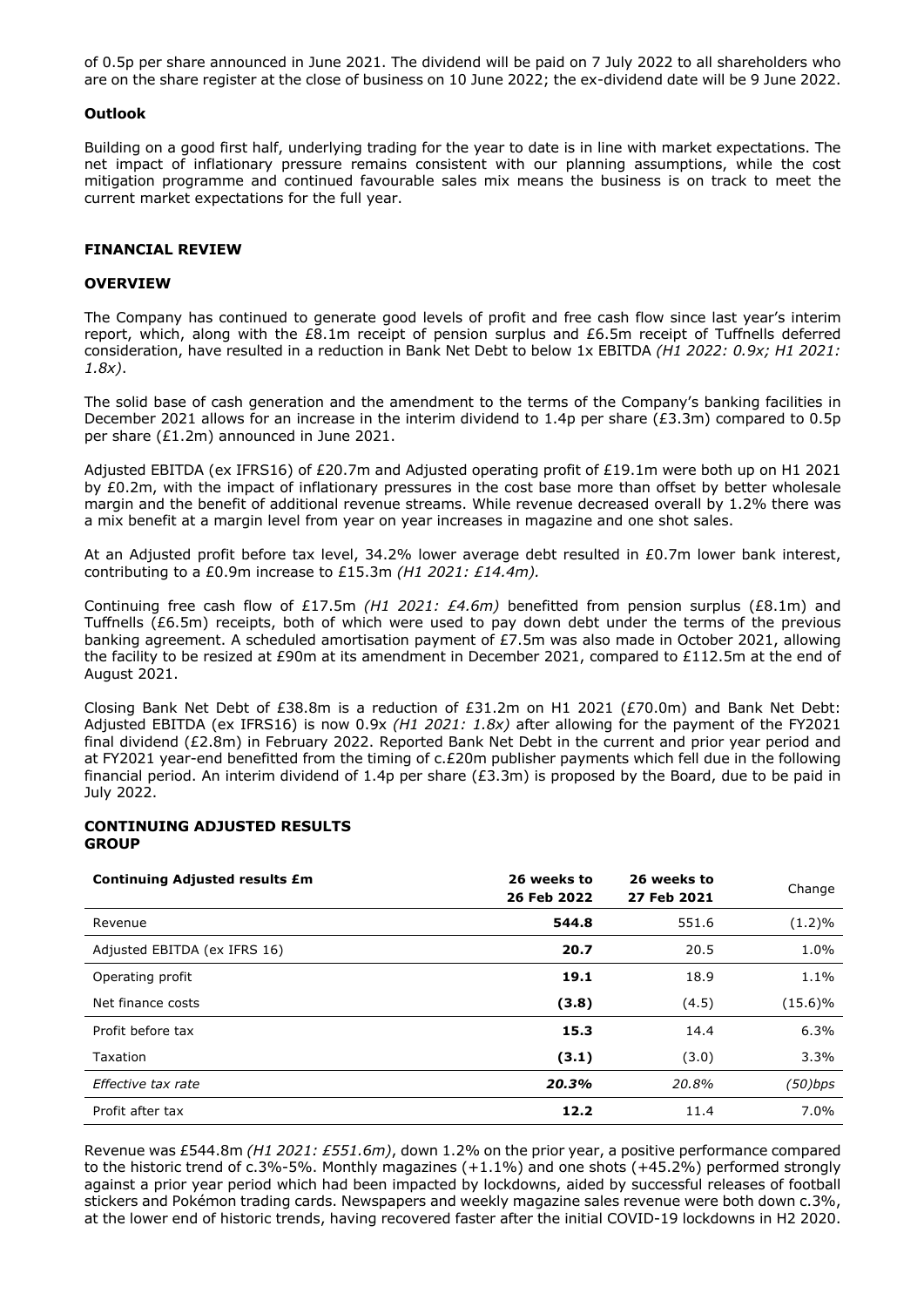DMD revenue of £2.1m *(H1 2021: £1.8m)* was up £0.3m (16.7%) due to the easing of travel restrictions which impacted airlines and airports in H1 2021. DMD's operating profit of £0.1m was consistent with H1 2021 as the prior period benefitted from a £0.2m one off gain.

The increase in Adjusted operating profit of £0.2m to £19.1m *(H1 2021: £18.9m)* can be attributed to:

- Improvement in wholesale margin  $(E1.1m)$ , driven by higher underlying revenue from monthly magazines and one shots (trading cards and stickers);
- The benefit of additional revenue streams ( $£1.5m$ ) including the leasing of spare warehouse space and an increase in contracted prices for the sale of waste paper;
- Inflationary pressures (net impact  $£1.4m$ ) affecting the depot cost base, particularly over the pre-Christmas peak period, offset by depot cost savings; and
- The impact of  $£1.1m$  of incidental items in H1 2022 and of one off items that benefitted the prior period which did not reoccur, for example strategic planning support costs in H1 2022 and the DMD lease exit in H1 2021 as mentioned above.

Net finance charges of £3.8m *(H1 2021: £4.5m)* were lower than the prior period by £0.7m due to lower average net debt.

Adjusted profit before tax was £15.3m, up 6.3% on H1 2021. Taxation of £3.1m indicates a marginally lower effective tax rate of 20.3% compared to the prior period *(H1 2021: 20.8%)* for continuing operations.

## **STATUTORY RESULTS GROUP**

| <b>Continuing Operations £m</b>                                                      | 26 weeks to<br>26 Feb 2022 | 26 weeks to<br>27 Feb 2021 | Change     |
|--------------------------------------------------------------------------------------|----------------------------|----------------------------|------------|
| Revenue                                                                              | 544.8                      | 551.6                      | $(1.2)\%$  |
| Operating profit                                                                     | 17.0                       | 18.8                       | (9.6)%     |
| Net finance costs                                                                    | (2.4)                      | (2.8)                      | (14.3)%    |
| Profit before tax                                                                    | 14.6                       | 16.0                       | (8.8)%     |
| Taxation                                                                             | (3.0)                      | (3.0)                      | $-9/6$     |
| Effective tax rate                                                                   | 20.5%                      | 18.7%                      |            |
| Profit after tax                                                                     | 11.6                       | 13.0                       | $(10.8)\%$ |
| <b>Discontinued Operations £m</b>                                                    |                            |                            |            |
| Loss for the year from discontinued operations                                       | (0.1)                      | (0.4)                      | $(75.0)\%$ |
| Profit attributable to equity shareholders continuing and discontinued<br>operations | 11.5                       | 12.6                       | (8.7)%     |

Statutory Continuing profit before tax of £14.6m was a £1.4m decrease on the prior year *(H1 2021: £16.0m).* The decrease was primarily driven by the  $E1.6$ m of adjusting items in respect of the costs associated with the receipt of the pension surplus from the Trustee.

The Company has net liabilities of £38.7m on its balance sheet *(H1 2021: £69.0)*. The net liabilities arose largely as the result of impairments to the assets and goodwill of the Tuffnells business prior to its sale in May 2020.

# **EARNINGS PER SHARE**

|                                                     | Continuing Adjusted        |                            | Continuing Statutory       |                            |
|-----------------------------------------------------|----------------------------|----------------------------|----------------------------|----------------------------|
|                                                     | 26 weeks to<br>26 Feb 2022 | 26 weeks to<br>27 Feb 2021 | 26 weeks to<br>26 Feb 2022 | 26 weeks to<br>27 Feb 2021 |
| Earnings attributable to ordinary shareholders (£m) | 12.2                       | 11.4                       | 11.6                       | 13.0                       |
| Basic weighted average number of shares (millions)  | 240.7                      | 245.2                      | 240.7                      | 245.2                      |
| Basic Earnings per share                            | 5.1 <sub>p</sub>           | 4.6p                       | 4.8p                       | 5.3 <sub>p</sub>           |
| Diluted weighted number of shares (millions)        | 252.0                      | 256.1                      | 252.0                      | 256.1                      |
| Diluted Earnings per share                          | 4.8p                       | 4.5p                       | 4.6 <sub>p</sub>           | 5.1 <sub>p</sub>           |

Continuing Adjusted EPS of 5.1p, is an increase of 0.5p on the prior year driven by the improved trading of the business and lower interest charges.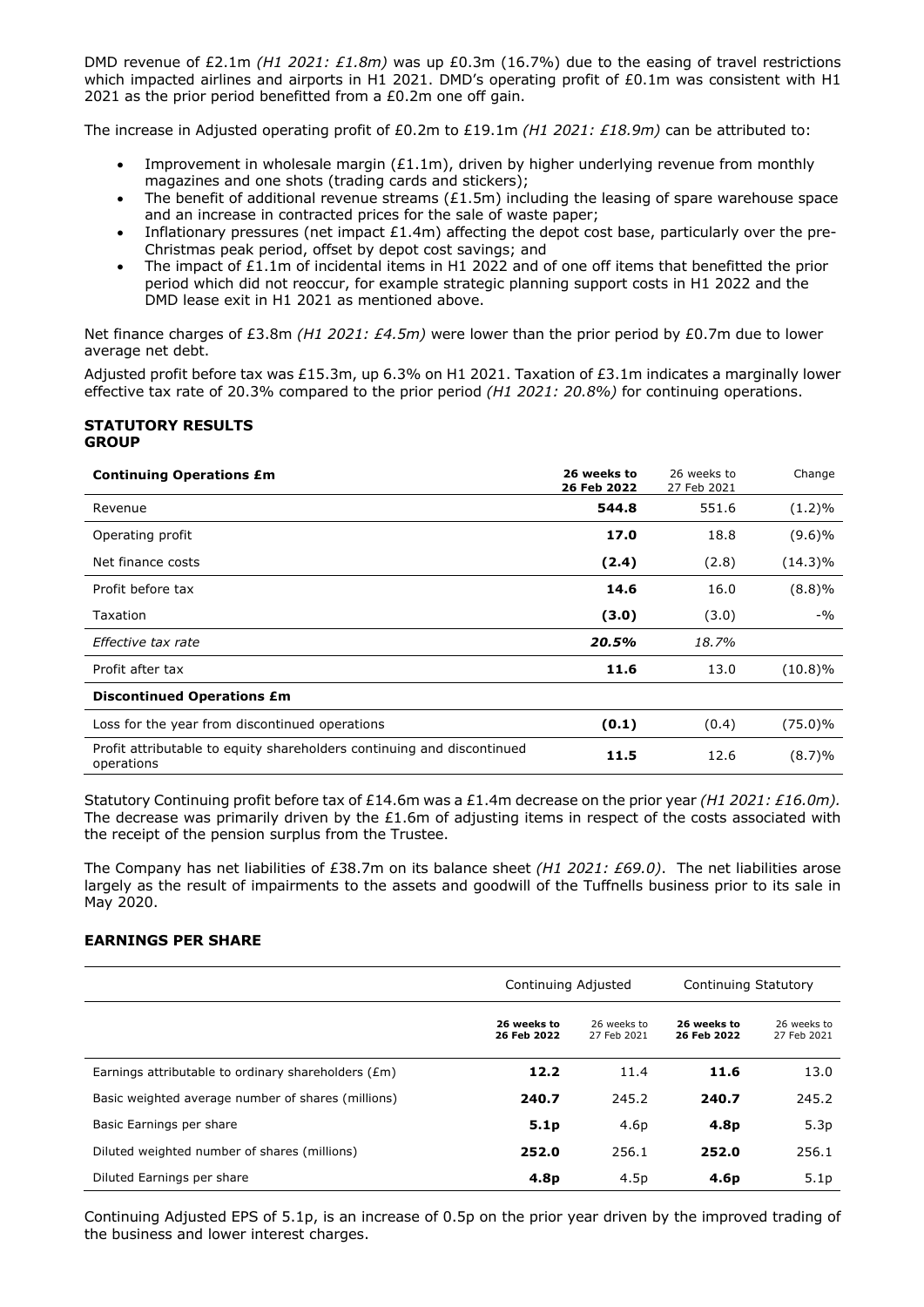Statutory continuing earnings per share, which includes adjusted items, is down 0.5p to 4.8p *(H1 2021: 5.3p)* and reflects the inclusion of a £1.6m pension administration charge in respect of indemnity insurances and pension wind up costs within profit, noting that the gross gain from the return of pension surplus is recorded in Other Comprehensive Income.

# **DIVIDEND**

|                                          | 26 weeks to<br>26 Feb 2022 | 26 weeks to<br>27 Feb 2021 |
|------------------------------------------|----------------------------|----------------------------|
| Dividend per share (proposed)            | 1.4 <sub>p</sub>           | nil                        |
| Dividend per share (paid and recognised) | 1.15 <sub>p</sub>          | nil                        |

The Board is proposing an interim dividend of 1.4p per share, *(FY2021: 0.5p per share declared in June 2021)*. The proposed dividend will be paid on 7 July 2022 to shareholders on the register at close of business on 10 June 2022. The ex-dividend date will be 9 June 2022. While no dividend was proposed within the H1 2021 interim report, an interim dividend of 0.5p per share (£1.2m) was subsequently declared in June 2021 and paid in July 2021.

The FY2021 final dividend of 1.15p per share (£2.8m) was approved by shareholders at the Annual General Meeting on 20 January 2022, paid on 10 February 2022 and is recognised in the Group Financial Statements.

# **ADJUSTED ITEMS**

| <b>Continuing Operations £m</b>                   | 26 weeks to 26 Feb 2022 | 26 weeks to 27 Feb 2021 |
|---------------------------------------------------|-------------------------|-------------------------|
| Transformation programme planning costs           | (0.6)                   |                         |
| Pensions                                          | (1.7)                   | (0.2)                   |
| Network and reorganisation costs                  | 0.2                     | 0.1                     |
| Total before tax and interest                     | (2.1)                   | (0.1)                   |
| Finance income – unwind of deferred consideration | 1.4                     | 1.7                     |
| <b>Total before tax</b>                           | (0.7)                   | 1.6                     |
| <b>Taxation</b>                                   | 0.1                     |                         |
| <b>Total after taxation</b>                       | (0.6)                   | 1.6                     |

Adjusted items before tax of £0.7m were a £2.3m increase on the prior year period (H1 2021: £1.6m credit). The increase was due to £1.6m of additional costs in respect of the return of the net £8.1m pension surplus and £0.1m of costs incurred in respect of rationalising the Company's pension portfolio, £0.6m of costs related to strategic planning projects and £0.3m related to the lower unwind of the Tuffnells deferred consideration. Further information on these items can be found in Note 4 of the Group Financial Statements.

Adjusted items are defined in the Glossary to the Group Financial Statements and present a further measure of the Group's performance. Excluding these items from profit metrics provides readers with helpful additional information on the performance of the business across periods because it is consistent with how the business performance is planned by, and reported to, the Board and the Executive Team. Alternative Performance Measures (APMs) should be considered in addition to, and are not intended to be a substitute for, or superior to, IFRS measurements.

# **FREE CASH FLOW**

Free cash flow generation remains one of the Company's key strengths. Free cash flow includes lease payments, Adjusted items, interest, and tax.

| £m                                                     | 26 weeks to<br>26 Feb 2022 | 26 weeks to<br>27 Feb 2021 |
|--------------------------------------------------------|----------------------------|----------------------------|
| Operating profit continuing (including Adjusted items) | 17.0                       | 18.8                       |
| Adjusting items                                        | 2.1                        | 0.1                        |
| Depreciation & amortisation                            | 5.3                        | 5.5                        |
| Adjusted EBITDA (including IFRS 16)                    | 24.4                       | 24.4                       |
| Working capital movements                              | (7.8)                      | (4.8)                      |
| Capital expenditure                                    | (1.2)                      | (0.6)                      |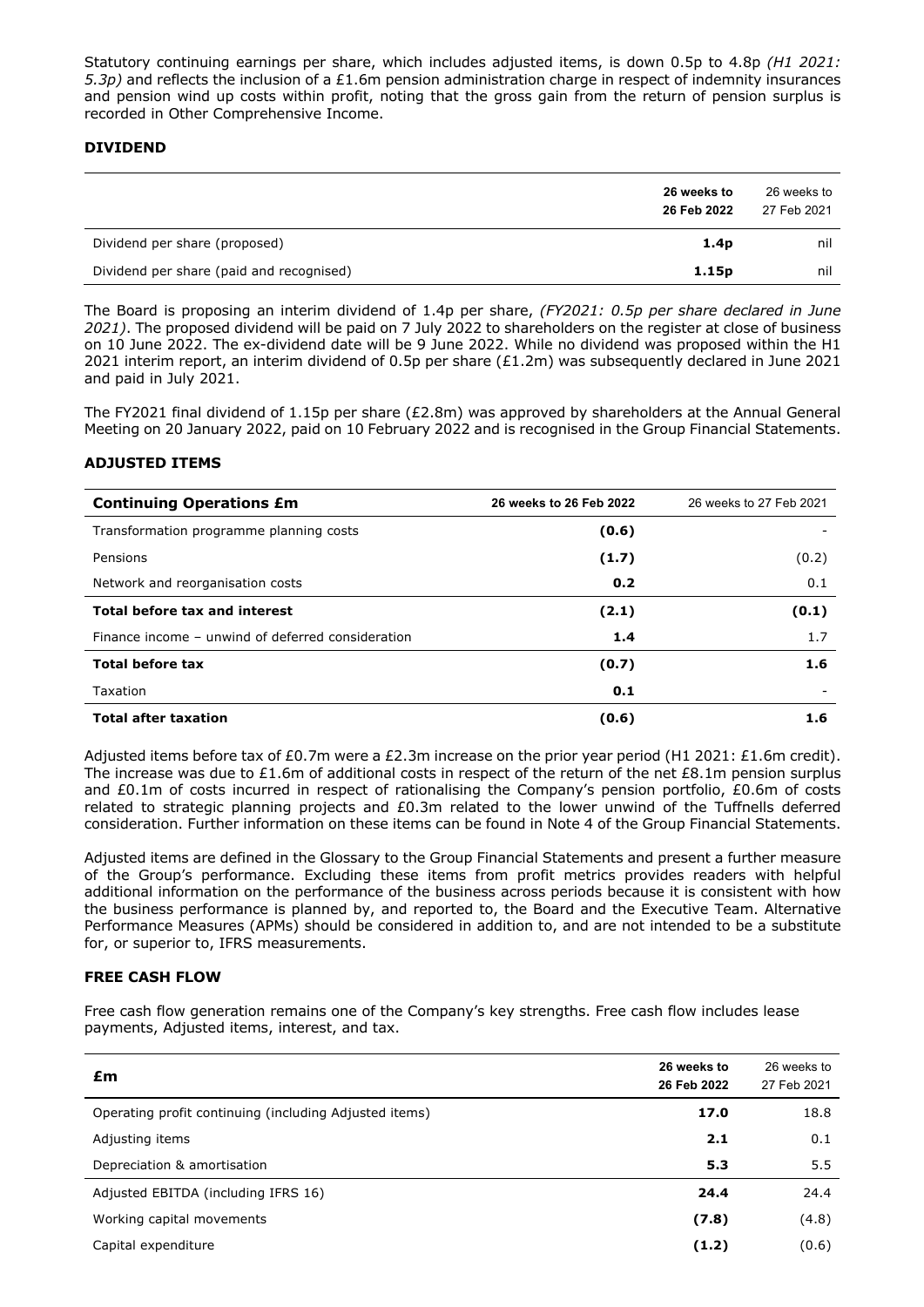| Lease payments                                                   | (3.3) | (2.9) |
|------------------------------------------------------------------|-------|-------|
| Net interest and fees                                            | (5.2) | (6.3) |
| Taxation                                                         | (3.4) | (2.8) |
| Other                                                            | 0.4   | 0.2   |
| Free cash flow (excluding Adjusted items)                        | 3.9   | 7.2   |
| Adjusted items (cash effect) – return of pension surplus         | 8.1   |       |
| Adjusted items (cash effect) – receipt of deferred consideration | 6.5   |       |
| Adjusted items (cash effect) - Other                             | (1.0) | (2.6) |
| <b>Continuing Free cash flow</b>                                 | 17.5  | 4.6   |

The Company generated £17.5m of free cash flow which was £12.9m higher than H1 2021 (£4.6m) due to the £8.1m receipt of pension surplus and £6.5m deferred consideration received from Tuffnells.

The increase in working capital in the year was £7.8m *(H1 2021: £4.8m)* due to the timing of period end compared to the billing cycles of both publishers and retailers. These cycles lead to intra-month working capital movements of up to £40m. Underlying working capital levels remain consistent with the prior year period.

Cash capital expenditure in the period was £1.2m *(H1 2021: £0.6m),* an increase of £0.6m due to depot refurbishments which were initiated at the end of FY2021.

Lease payments of £3.3m *(H1 2021: £2.9m)* have increased by £0.4m due to lease renewals and rent reviews signed during the period.

Net interest and fees of £5.2m *(H1 2021: £6.3m)* has decreased by £1.1m, due to the lower levels of net debt. Both the current and the prior year period included the payment of arrangement fees in relation to the Company's refinancing of its banking facilities *(H1 2022: £2.7m, H1 2021 £2.8m).*

Cash tax outflow of £3.4m was a £0.6m increase on the prior year period *(H1 2021: £2.8m outflow)* owing principally to the final payment in respect of the 2020 tax return in September 2021.

The wind-up of the Company's defined benefit pension scheme (detailed further below) resulted in the receipt of £8.1m in respect of the pension surplus in December 2021.

In November 2021 the first scheduled instalment of deferred consideration was received from Tuffnells (£6.5m).

The total net cash impact of other Adjusted items was a £1m outflow *(H1 2021: £2.6m outflow)*. This comprised: £0.8m *(H1 2021: £nil)* of Transformation programme planning costs; £0.1m *(H1 2021: £0.2m)* of Pension related costs and £0.1m *(H1 2021: £2.4m)* of Network and reorganisation costs.

A reconciliation of free cash flow to the net movement in cash and cash equivalents is given in the Glossary.

# **NET DEBT**

| £m                                                       | As at<br>26 Feb 2022 | As at<br>27 Feb 2021 |
|----------------------------------------------------------|----------------------|----------------------|
| <b>Opening Bank Net Debt</b>                             | (53.2)               | (79.7)               |
| Continuing operations free cash flow                     | 17.5                 | 4.6                  |
| Discontinued operations free cash flow                   | (0.3)                | (1.3)                |
| Free cash flow                                           | 17.2                 | 3.3                  |
| Dividend paid                                            | (2.8)                |                      |
| Purchase of own shares for employee share schemes        |                      | (0.4)                |
| Discontinued operations - Tuffnells working capital loan |                      | 6.7                  |
| Other                                                    |                      | 0.1                  |
| <b>Bank Net Debt</b>                                     | (38.8)               | (70.0)               |

Bank Net Debt closed the period at £38.8m compared to £53.2m at August 2021, a decrease of £14.4m. The reduction in debt was driven by free cash flow from continuing operations of  $£17.5m$  as described above. These inflows were offset by the payment of the FY2021 final dividend of £2.8m in February 2022.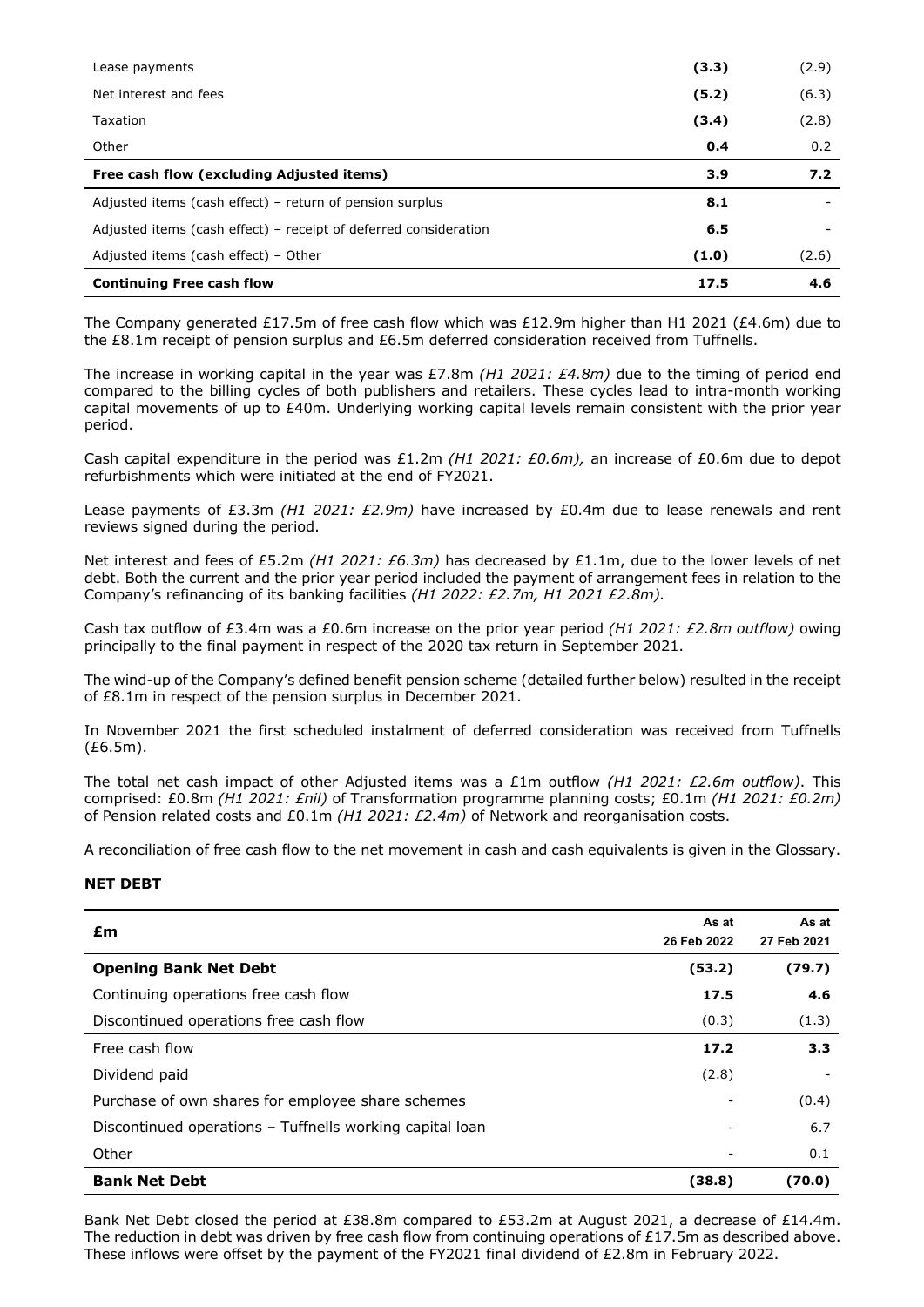The Company's Bank Net Debt/EBITDA ratio decreased to 0.9x *(H1 2021: 1.8x, FY2021 1.2x).* The period end fell just before major publisher payments of c.£20m were made, which benefitted reported Bank Net Debt. Bank Net Debt rose to £61.5m on 28 February 2022 after the half year end. Following the balance sheet date, the Company received a payment of £7.5m on 29 April 2022 in full and final settlement of the deferred consideration arising from the sale of Tuffnells in May 2020. This sum will be used to pay down debt under the terms of the banking agreement.

The intra-month working capital cash flow cycle generates a routine and predictable cash swing of up to £40m within the overall bank facility of £90m at the period end. This results in a predictable fluctuation of net debt during the month compared to the closing net debt position. Our average daily Bank Net Debt during H1 2022 was £58.9m *(H1 2021: £89.5m)* a decrease of 34.2%.

Discontinued items cash flow in the current and prior period relates to insurance settlements for incidents which occurred during the Company's ownership of Tuffnells prior to 2 May 2020.

The Bank Net Debt to EBITDA covenant of 0.9x is comfortably within our main leverage covenant ratio of 2.0x and we remain well within all our other bank covenant tests at period end.

A reconciliation of Bank Net Debt (which excludes the IFRS16 lease creditor and unamortised arrangement fees) to the balance sheet is provided in the Glossary.

# **GOING CONCERN**

Having considered the Company's banking facility, the ongoing impact of COVID-19 and inflationary pressures within the macro economy and the funding requirements of the Group and Company, the directors are confident that headroom under our bank facility remains adequate, future covenant tests can be met and there is a reasonable expectation that the business can meet its liabilities as they fall due for a period of greater than 12 months (being an assessment period of 16 months) from the date of approval of the Group Financial Statements. For this reason, the directors continue to adopt the going concern basis in preparing the financial statements and no material uncertainty has been identified.

## **PENSION SCHEMES**

On 3 December 2021, the Company received the sum of £8.1m in respect of the net cash surplus held by the Trustee from the finalisation of the buy-out of the defined benefit liabilities in the News Section of the WH Smiths Pension Scheme. As agreed with the Trustee of the Scheme, the return of surplus preceded the formal winding up steps of the News Section - the winding up of the News Section being formally completed on 25 February 2022 through the purchase of insurance run-off cover and the payment of taxes owed to HMRC, which were settled by the Trustee.

# **PRINCIPAL AND EMERGING RISKS**

The Company has a clear framework in place to continuously identify and review both the principal and emerging risks it faces. This includes, amongst others, a detailed assessment of business and functional teams' principal risks and the regular reporting to, and robust challenge from, both the Executive Team and Audit Committee. The directors' assessment of these principal risks is aligned to the strategic business planning process and regulatory landscape.

Specifically, key risks are plotted on risk maps with descriptions, owners and mitigating actions, reporting against a level of materiality (principally relating to impact and likelihood) consistent with its size. These risk maps are reviewed and challenged by the Executive Team and Audit Committee and reconciled against the Company's risk appetite. As part of the regular principal risk process, a review of emerging risks (internal and external) is also conducted and a list of emerging risks is maintained and rolled-forward to future discussions by the Executive Team and Audit Committee. Where appropriate, these emerging risks may be brought into the principal risk registers. Additional risk management support is provided by external experts in areas of technical complexity to complete our bottom-up and top-down exercises.

As part of the Board's ongoing assessment of the principal and emerging risks, the Board has considered the performance of the business, its markets, the changing regulatory landscape and the Company's future strategic direction and ambition. The directors have carried out a robust assessment of the Company's emerging and principal risks, including those that could threaten its business model, future performance, solvency or liquidity.

Risks are still subject to ongoing monitoring and appropriate mitigation.

The table below details each principal business risk, those aspects that would be impacted were the risk to materialise, our assessment of the current status of the risk and how each is mitigated.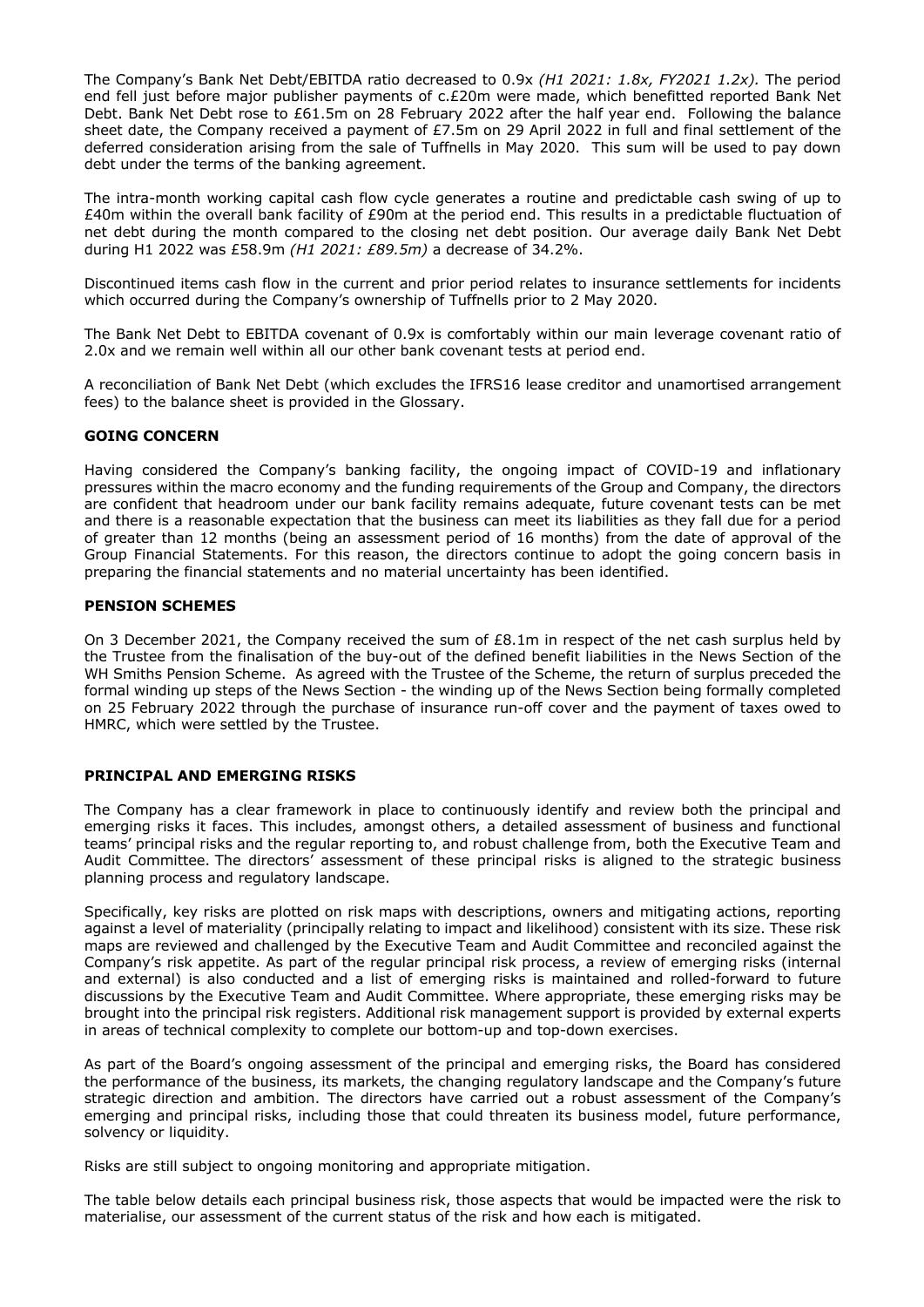| Principal risks and potential impact                                                                                                                                                                                                                                                                                                                                                                                                                                                                                                                                                                                                                                                                                    | <b>Mitigations</b>                                                                                                                                                                                                                                                                                                                                                                                                                                                                                                                                                                                                                                                                                                                                                 | <b>Strategic</b><br>link/ change                                                                                                                                                                                                                                                    |
|-------------------------------------------------------------------------------------------------------------------------------------------------------------------------------------------------------------------------------------------------------------------------------------------------------------------------------------------------------------------------------------------------------------------------------------------------------------------------------------------------------------------------------------------------------------------------------------------------------------------------------------------------------------------------------------------------------------------------|--------------------------------------------------------------------------------------------------------------------------------------------------------------------------------------------------------------------------------------------------------------------------------------------------------------------------------------------------------------------------------------------------------------------------------------------------------------------------------------------------------------------------------------------------------------------------------------------------------------------------------------------------------------------------------------------------------------------------------------------------------------------|-------------------------------------------------------------------------------------------------------------------------------------------------------------------------------------------------------------------------------------------------------------------------------------|
| <b>Macro-economic uncertainty</b>                                                                                                                                                                                                                                                                                                                                                                                                                                                                                                                                                                                                                                                                                       |                                                                                                                                                                                                                                                                                                                                                                                                                                                                                                                                                                                                                                                                                                                                                                    |                                                                                                                                                                                                                                                                                     |
| Deterioration in the macro-economic<br>environment results in supply side cost<br>inflation. The Company is presented with<br>cost challenges in a number of areas<br>which are being driven by increased<br>competition in the distribution labour<br>market and rises in fuel and commodity<br>prices. These cost increases present a risk<br>when they cannot be fully mitigated<br>through<br>increased<br>prices<br>other<br>or<br>productivity gains.<br>This results in deterioration in the level of<br>profitability in both the short and medium<br>term, and impacts on the Company's<br>ability to execute its strategies, including<br>level of debt, liquidity objectives and<br>returns to shareholders. | Annual budgets and forecasts take into account<br>the current macro-economic environment to set<br>expectations internally and externally, allowing<br>for or changing objectives to meet short and<br>medium term financial targets.<br>Weekly cost monitoring enables oversight and<br>action on a timely basis.<br>Predictable level of volume decline within the<br>core business enables cost optimisation planning.<br>In the short term the Company has fixed energy<br>contracts that mitigate current pricing volatility<br>in the market.<br>The Company continues to be significantly cash<br>generating to support its strategic priorities.                                                                                                           | Strategic link:<br>Cost and<br>efficiencies,<br>Operations<br>Change:<br><b>Heightened</b><br>Significant<br>market<br>uncertainty<br>exists as a<br>result of the<br>conflict in<br>Ukraine and<br>continuing<br>impact of<br>COVID-19 on<br>the wider<br>indirect supply<br>chain |
| Acquisition and retention of labour                                                                                                                                                                                                                                                                                                                                                                                                                                                                                                                                                                                                                                                                                     |                                                                                                                                                                                                                                                                                                                                                                                                                                                                                                                                                                                                                                                                                                                                                                    |                                                                                                                                                                                                                                                                                     |
| Due to the current competition in the<br>distribution labour market, the Company<br>is facing an increased risk of being unable<br>recruit<br>and<br>retain<br>warehouse<br>to<br>colleagues and support staff. The same<br>pressures are also being felt in sourcing<br>and retaining self-employed delivery sub-<br>contractors. A failure to maintain an<br>appropriate level of resourcing could<br>result in increased costs, employee<br>and/or<br>loss<br>disengagement<br>of<br>management focus and underpins the<br>ability to address the strategic priorities<br>and to deliver the forecast performance.                                                                                                   | We seek to offer market competitive terms to<br>ensure talent remains engaged.<br>We offer long term contracts with our sub-<br>contracted delivery partners.<br>We use a variety of platforms to recruit<br>self-employed<br>colleagues<br>and to engage<br>contractors.<br>The level of vacancies across warehouse and<br>delivery contractors is monitored daily.<br>We undertake workforce planning; performance,<br>talent and succession initiatives; learning and<br>development programmes; and promote the<br>Company's culture and core values.<br>Retention plans are reviewed to address key risk<br>areas, and attrition across the business is<br>regularly monitored.<br>Regular surveys are undertaken to monitor the<br>engagement of colleagues. | Strategic link:<br>People first,<br>Culture and<br>values,<br>Costs and<br>efficiencies<br>Change:<br><b>No Change</b><br>The market<br>continues to be<br>challenging,<br>however the<br>measures put<br>in place have<br>successfully<br>stablised the<br>risk.                   |
| IT infrastructure and cyber security                                                                                                                                                                                                                                                                                                                                                                                                                                                                                                                                                                                                                                                                                    |                                                                                                                                                                                                                                                                                                                                                                                                                                                                                                                                                                                                                                                                                                                                                                    |                                                                                                                                                                                                                                                                                     |
| To meet the needs of our stakeholders,<br>our IT infrastructure needs to be flexible,<br>reliable and secure. Secure infrastructure<br>prevents external cyber-attack, insider<br>threat or supplier breach which could<br>cause service interruption and/or the loss<br>of Company and customer data. Cyber<br>incidents could lead to major adverse<br>customer, financial, reputational and<br>regulatory impacts. Flexible and reliable<br>IT infrastructure means the Company is<br>able to meet its strategic goals and react<br>quickly to changing events. The lack of<br>this could lead to the Company being<br>unable to execute its strategic goals.                                                        | Defined risk based approach to the information<br>security roadmap and technology strategy which<br>is aligned to the strategic plans.<br>Regular tracking of key programmes against<br>spend targets and delivery dates.<br>The Company assesses cyber risk on a day to day<br>basis, using proactive and reactive information<br>security controls to mitigate common threats.<br>Dedicated information security investments and<br>access to third-party cyber security specialists.<br>The Company encourages a cyber aware culture<br>by undertaking exercises such as computer-<br>based training and more regular communications<br>about specific cyber threats.                                                                                           | Strategic link:<br>Technology<br>Change:<br><b>No Change</b><br>The Company<br>continues to<br>invest in its<br>infrastructure,<br>however the<br>background<br>risk remains<br>high.                                                                                               |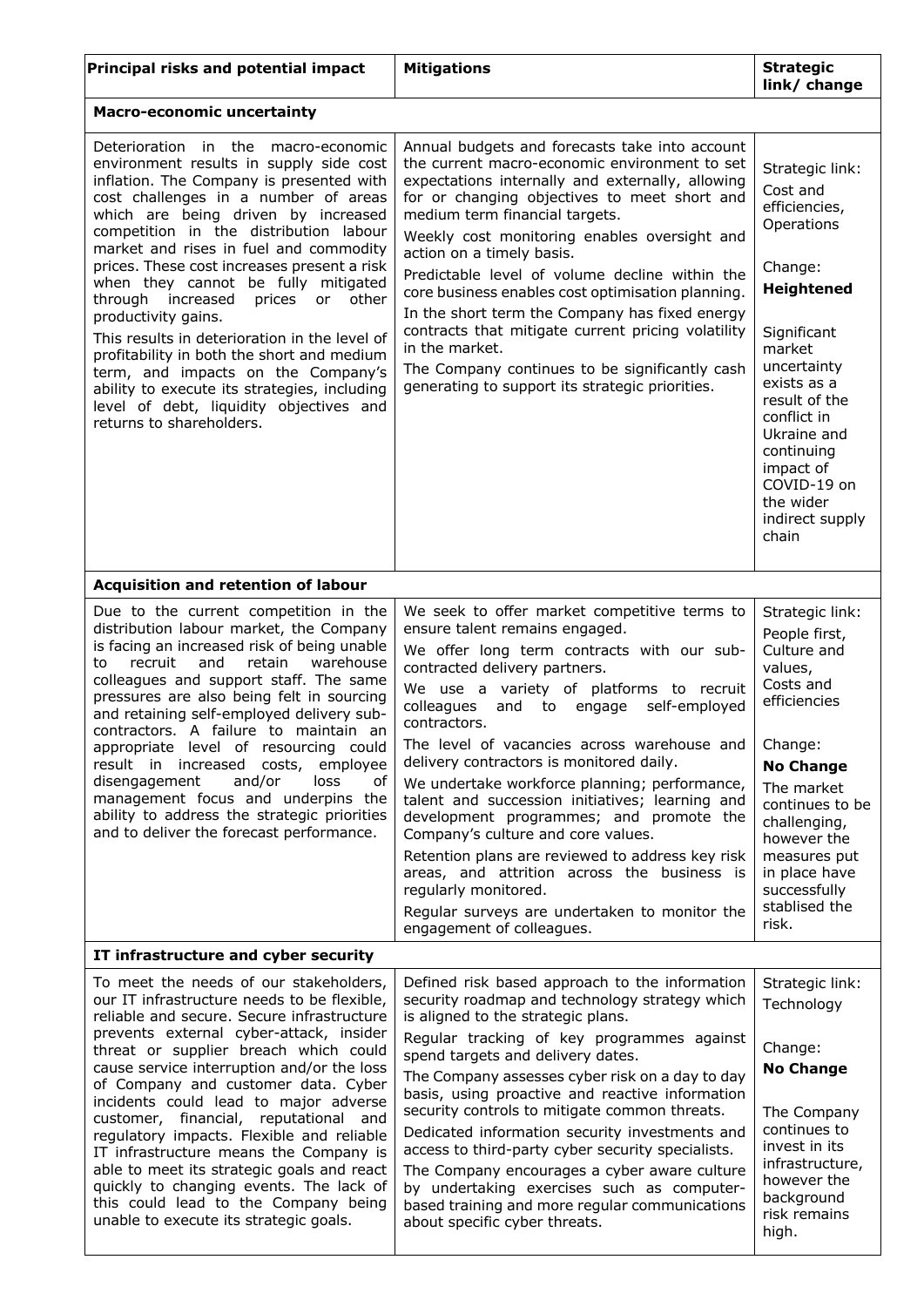| Legal and regulatory compliance                                                                                                                                                                                                                         |                                                                                                                                                                                                                                                                                                                |                                                                                                                               |  |  |  |  |  |
|---------------------------------------------------------------------------------------------------------------------------------------------------------------------------------------------------------------------------------------------------------|----------------------------------------------------------------------------------------------------------------------------------------------------------------------------------------------------------------------------------------------------------------------------------------------------------------|-------------------------------------------------------------------------------------------------------------------------------|--|--|--|--|--|
| The Company is required to be compliant<br>with all applicable laws and regulations.<br>Failure to adhere to these could result in<br>financial penalties and/or reputational<br>damage.<br>Key areas of legal and<br>regulatory<br>compliance include: | Changes in laws and regulations are monitored<br>with policies and procedures being updated as<br>reguired.<br>Business-wide mandatory training programmes<br>are in place for higher risk regulatory areas.<br>External experts are used where applicable.<br>All major policies are reviewed by the Board or | Strategic link:<br>Technology,<br>Sustainability,<br>Operations<br>Change:<br><b>No Change</b>                                |  |  |  |  |  |
| GDPR Health & Safety<br>Tax compliance<br>Environmental legislation<br>Employment law                                                                                                                                                                   | Audit Committee on an annual basis.<br>Operational auditing and monitoring systems for<br>higher risk areas.                                                                                                                                                                                                   | The Company<br>has a well<br>managed<br>process for<br>monitoring<br>changes in<br>legislation and<br>complying with<br>them. |  |  |  |  |  |

# **Responsibility Statement**

We confirm that to the best of our knowledge:

- the unaudited condensed set of financial statements has been prepared in accordance with UK adopted IAS 34 'Interim Financial Reporting';
- the interim management report includes a true and fair review of the information required by DTR 4.2.7R, being an indication of important events during the first 26 weeks and description of principal risks and uncertainties for the remaining 26 weeks of the year; and
- the interim management report includes a true and fair review of the information required by DTR 4.2.8R, being disclosure of related parties' transactions that have taken place in the first 26 weeks of the current financial year and that have materially affected the financial position or performance of the entity during that period; and any changes in the related party transactions described in the last annual report that could do so.

On behalf of the Board

Jonathan Bunting **Paul Baker** Paul Baker Chief Executive Officer Chief Financial Officer 3 May 2022 3 May 2022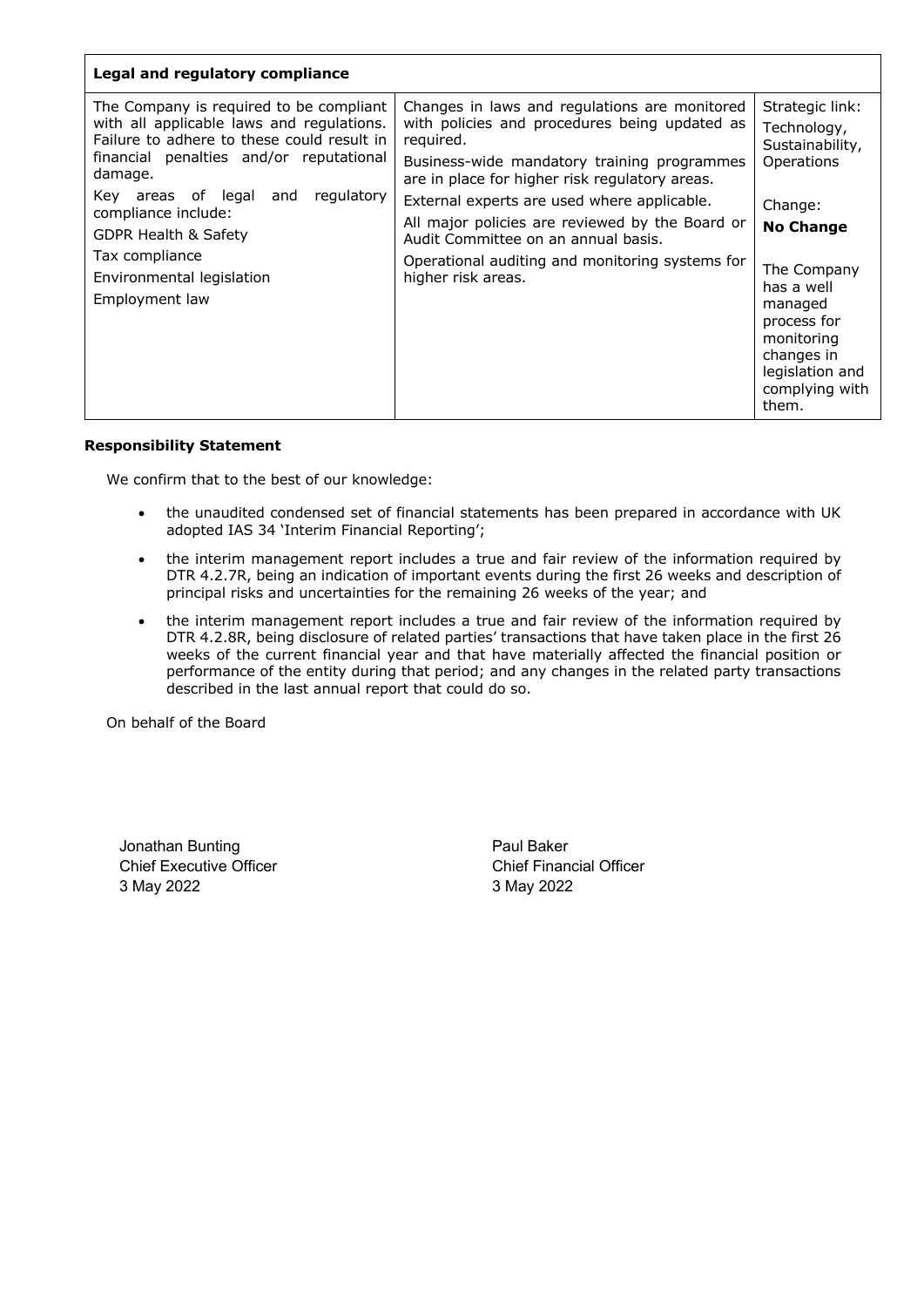# **Smiths News plc Condensed Consolidated Income Statement (Unaudited)**

For the 26 weeks to 26 February 2022

| £m                                                                                                                           | <b>Note</b> | 26 weeks to 26 Feb 2022      |                               |                          | 26 weeks to 27 Feb 2021 |                               |                          | Audited<br>52 weeks to 28 Aug 2021 |                               |           |
|------------------------------------------------------------------------------------------------------------------------------|-------------|------------------------------|-------------------------------|--------------------------|-------------------------|-------------------------------|--------------------------|------------------------------------|-------------------------------|-----------|
|                                                                                                                              |             | Adjusted                     | Adjusted<br>items<br>(Note 4) | <b>Total</b>             | Adjusted                | Adjusted<br>items<br>(Note 4) | Total                    | Adjusted                           | Adjusted<br>items<br>(Note 4) | Total     |
| <b>Continuing Operations</b>                                                                                                 |             |                              |                               |                          |                         |                               |                          |                                    |                               |           |
| <b>Revenue</b>                                                                                                               | 3           | 544.8                        | -                             | 544.8                    | 551.6                   | $\blacksquare$                | 551.6                    | 1,109.6                            | $\qquad \qquad \blacksquare$  | 1,109.6   |
| Cost of Sales                                                                                                                |             | (508.0)                      | $\overline{\phantom{a}}$      | (508.0)                  | (515.9)                 | $\blacksquare$                | (515.9)                  | (1,036.2)                          | $\blacksquare$                | (1,036.2) |
| <b>Gross profit</b>                                                                                                          |             | 36.8                         | $\overline{\phantom{0}}$      | 36.8                     | 35.7                    | $\overline{\phantom{a}}$      | 35.7                     | 73.4                               | $\qquad \qquad \blacksquare$  | 73.4      |
| Administrative<br>expenses                                                                                                   |             | (17.9)                       | (2.1)                         | (20.0)                   | (16.9)                  | (0.1)                         | (17.0)                   | (33.9)                             | (1.9)                         | (35.8)    |
| Income from joint<br>ventures                                                                                                |             | 0.2                          | $\blacksquare$                | 0.2                      | 0.1                     | $\sim$                        | 0.1                      | 0.1                                | (0.3)                         | (0.2)     |
| Impairment of joint<br>venture investment                                                                                    |             | $\qquad \qquad \blacksquare$ |                               | $\overline{\phantom{a}}$ | $\sim$                  |                               | $\overline{\phantom{a}}$ | $\overline{\phantom{m}}$           | (1.6)                         | (1.6)     |
| <b>Operating</b><br>profit/(loss)                                                                                            | 3           | 19.1                         | (2.1)                         | 17.0                     | 18.9                    | (0.1)                         | 18.8                     | 39.6                               | (3.8)                         | 35.8      |
| Finance costs                                                                                                                |             | (3.8)                        |                               | (3.8)                    | (4.5)                   | $\overline{\phantom{a}}$      | (4.5)                    | (8.8)                              | $\overline{\phantom{a}}$      | (8.8)     |
| Finance Income                                                                                                               |             |                              | 1.4                           | 1.4                      | $\sim$                  | 1.7                           | 1.7                      | 0.1                                | 3.5                           | 3.6       |
| Profit before tax                                                                                                            | 3           | 15.3                         | (0.7)                         | 14.6                     | 14.4                    | 1.6                           | 16.0                     | 30.9                               | (0.3)                         | 30.6      |
| Income tax<br>(expense)/credit                                                                                               | 6           | (3.1)                        | 0.1                           | (3.0)                    | (3.0)                   | $\blacksquare$                | (3.0)                    | (4.6)                              | 0.3                           | (4.3)     |
| Profit/(loss) for<br>the period from<br>Continuing<br><b>Operations</b>                                                      |             | 12.2                         | (0.6)                         | 11.6                     | 11.4                    | 1.6                           | 13.0                     | 26.3                               |                               | 26.3      |
| <b>Discontinued Operations</b>                                                                                               |             |                              |                               |                          |                         |                               |                          |                                    |                               |           |
| Loss for the period<br>from Discontinued<br><b>Operations</b>                                                                | 9           |                              | (0.1)                         | (0.1)                    |                         | (0.4)                         | (0.4)                    |                                    | (0.1)                         | (0.1)     |
| Profit/(loss)<br>attributable to<br>equity shareholders<br><b>Continuing and</b><br><b>Discontinued</b><br><b>Operations</b> |             | 12.2                         | (0.7)                         | 11.5                     | 11.4                    | 1.2                           | 12.6                     | 26.3                               | (0.1)                         | 26.2      |

|                                                                     |                         |                         |     |                         |     | Audited                 |      |
|---------------------------------------------------------------------|-------------------------|-------------------------|-----|-------------------------|-----|-------------------------|------|
|                                                                     | Note                    | 26 weeks to 26 Feb 2022 |     | 26 weeks to 27 Feb 2021 |     | 52 weeks to 28 Aug 2021 |      |
| Earnings in pence per<br>share from Continuing<br><b>Operations</b> |                         |                         |     |                         |     |                         |      |
| <b>Basic</b>                                                        | 8                       | 5.1                     | 4.8 | 4.6                     | 5.3 | 10.8                    | 10.8 |
| Diluted                                                             | 8                       | 4.8                     | 4.6 | 4.5                     | 5.1 | 10.3                    | 10.3 |
| Earnings in pence per<br>share total                                |                         |                         |     |                         |     |                         |      |
| Basic                                                               | 8                       | 5.1                     | 4.8 | 4.6                     | 5.1 | 10.8                    | 10.8 |
| Diluted                                                             | 8                       | 4.8                     | 4.6 | 4.5                     | 4.9 | 10.3                    | 10.3 |
| <b>Equity dividends</b><br>pence per share                          | $\overline{\mathbf{z}}$ |                         | 1.4 |                         | nil |                         | 1.65 |

# **Condensed Consolidated Statement of Comprehensive Income (Unaudited)**

For the 26 weeks to 26 February 2022

|    |             |             |             | Audited     |
|----|-------------|-------------|-------------|-------------|
| £m | <b>Note</b> | 26 weeks to | 26 weeks to | 52 weeks to |
|    |             | 26 Feb 2022 | 27 Feb 2021 | 28 Aug 2021 |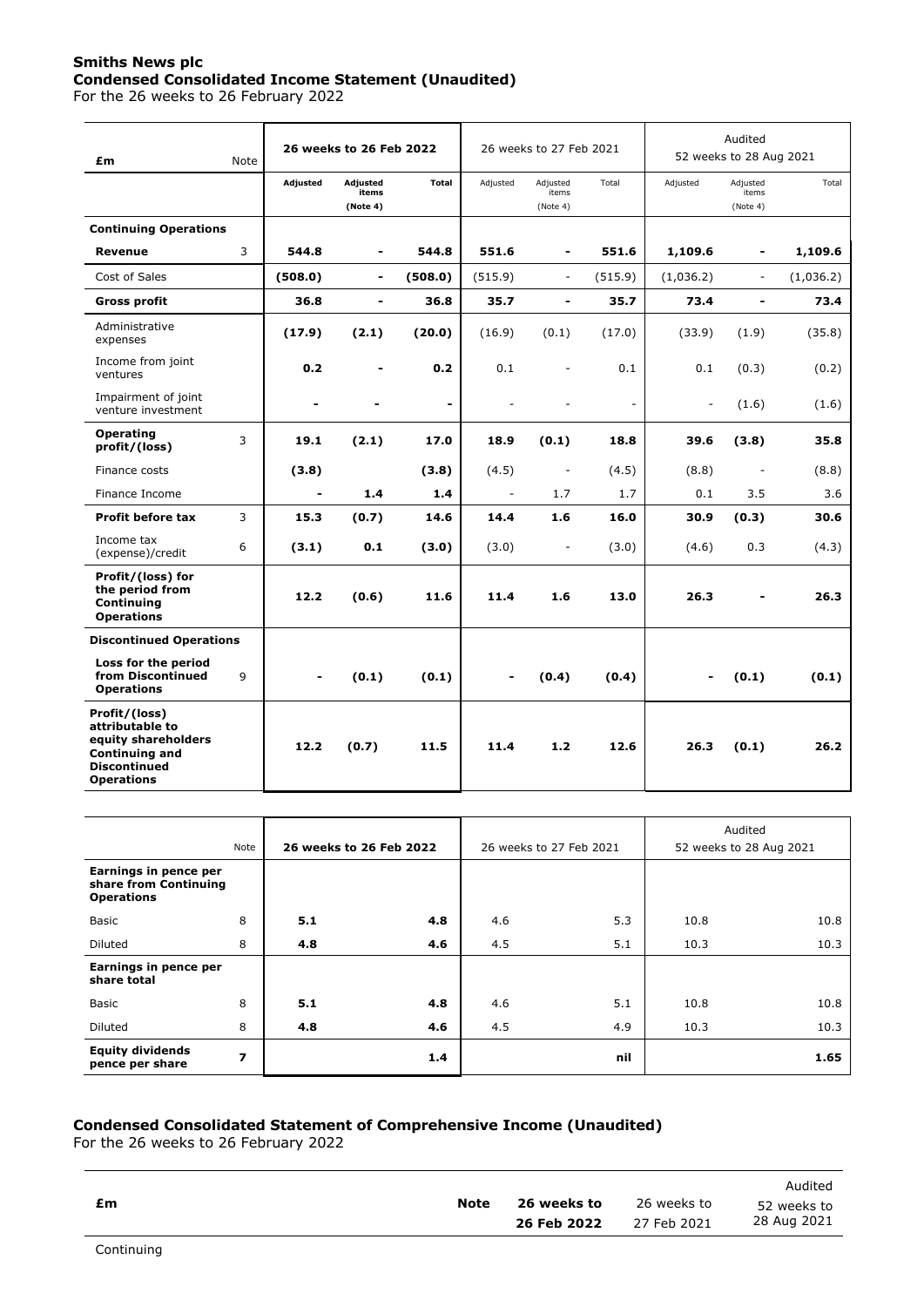| Items that will not be reclassified to the Income<br>Statement:                           |   |       |       |       |
|-------------------------------------------------------------------------------------------|---|-------|-------|-------|
| Reassessment as to recoverability of retirement<br>benefit scheme surplus                 | 5 | 14.8  | 0.1   | 0.4   |
| Tax relating to components of other comprehensive<br>income that will not be reclassified | 5 | (5.1) |       | 0.2   |
|                                                                                           |   | 9.7   | 0.1   | 0.6   |
| Other comprehensive income for the period -<br>Continuing                                 |   | 9.7   | 0.1   | 0.6   |
| Profit for the period - Continuing                                                        |   | 11.6  | 13.0  | 26.3  |
| Total comprehensive income for the period -<br>Continuing                                 |   | 21.3  | 13.1  | 26.9  |
| Other comprehensive income for the period<br>Discontinued                                 |   |       |       |       |
| Loss for the year - Discontinued                                                          |   | (0.1) | (0.4) | (0.1) |
| Total comprehensive loss for the period -<br><b>Discontinued</b>                          |   | (0.1) | (0.4) | (0.1) |
| Total comprehensive income for the period<br>attributable to shareholders:                |   | 21.2  | 12.7  | 26.8  |

Total comprehensive income for the period was fully attributable to the equity holders of the parent company.

# **Consolidated Balance Sheet (Unaudited)**

As at 26 February 2022

|                                      |             |             |             | Audited     |
|--------------------------------------|-------------|-------------|-------------|-------------|
| £m                                   | <b>Note</b> | As at       | As at       | As at       |
|                                      |             | 26 Feb 2022 | 27 Feb 2021 | 28 Aug 2021 |
| <b>Non-current assets</b>            |             |             |             |             |
| Intangible assets                    | 11          | 2.0         | 3.0         | 2.3         |
| Property, plant and equipment        |             | 8.3         | 8.1         | 9.4         |
| Right of use assets                  |             | 27.7        | 30.7        | 28.4        |
| Interest in joint venture            |             | 3.0         | 4.8         | 2.9         |
| Other receivables                    |             |             | 3.2         | 2.3         |
| Deferred tax assets                  |             | 1.7         | 0.8         | 1.8         |
|                                      |             | 42.7        | 50.6        | 47.1        |
| <b>Current assets</b>                |             |             |             |             |
| Inventories                          |             | 14.6        | 15.2        | 13.2        |
| Trade and other receivables          |             | 106.0       | 98.4        | 106.6       |
| Cash and bank deposits               | 12          | 24.3        | 10.0        | 19.3        |
|                                      |             | 144.9       | 123.6       | 139.1       |
| <b>Total assets</b>                  |             | 187.6       | 174.2       | 186.2       |
| <b>Current liabilities</b>           |             |             |             |             |
| Trade and other payables             |             | (131.3)     | (125.4)     | (136.5)     |
| Current tax liabilities              |             |             | (1.9)       | (0.3)       |
| Lease Liabilities                    |             | (6.1)       | (5.9)       | (5.9)       |
| Bank overdrafts and other borrowings | 12          | (13.3)      | (21.3)      | (21.2)      |
| Provisions                           | 13          | (2.4)       | (4.1)       | (3.6)       |
|                                      |             | (153.1)     | (158.6)     | (167.5)     |
| <b>Non-current liabilities</b>       |             |             |             |             |
| Bank loans and other borrowings      | 12          | (46.9)      | (56.7)      | (50.1)      |
| Non-current provisions               | 13          | (3.8)       | (2.5)       | (3.0)       |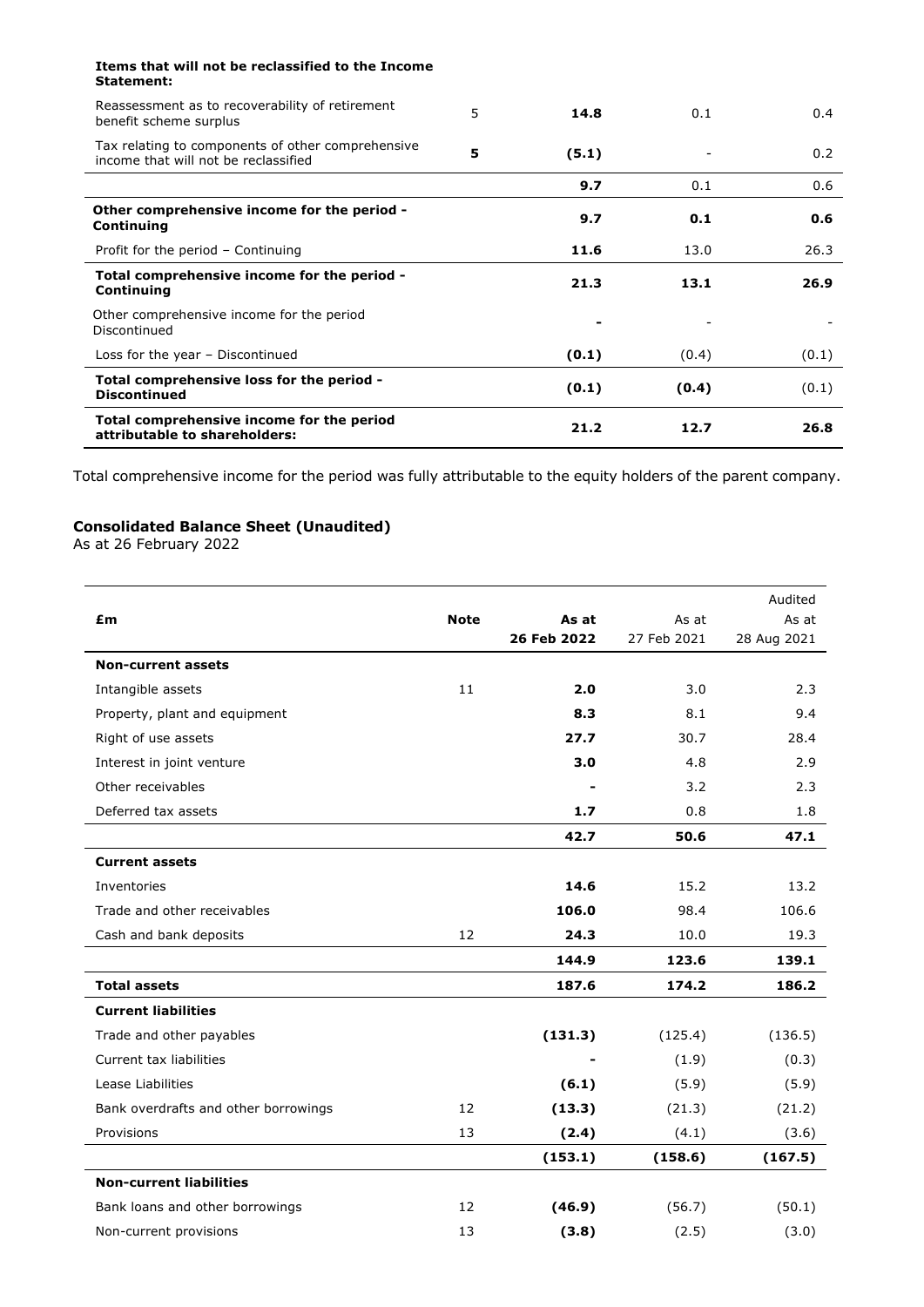| Lease Liabilities            |    | (22.5)  | (25.4)  | (23.3)  |
|------------------------------|----|---------|---------|---------|
|                              |    | (73.2)  | (84.6)  | (76.4)  |
| <b>Total liabilities</b>     |    | (226.3) | (243.2) | (243.9) |
| <b>Total net liabilities</b> |    | (38.7)  | (69.0)  | (57.7)  |
|                              |    |         |         |         |
| <b>Equity</b>                |    |         |         |         |
| Called up share capital      | 15 | 12.4    | 12.4    | 12.4    |
| Share premium account        | 15 | 60.5    | 60.5    | 60.5    |
| Other reserves               |    | (282.1) | (281.5) | (283.6) |
| Retained earnings            |    | 170.5   | 139.6   | 153.0   |
| Total shareholders' equity   |    | (38.7)  | (69.0)  | (57.7)  |

# **Condensed Consolidated Statement of Changes in Equity (Unaudited)**

For the 26 weeks to 26 February 2022

| £m                                                          | <b>Note</b> | <b>Share</b><br>Capital | <b>Share</b><br>Premium<br><b>Account</b> | <b>Other</b><br><b>Reserves</b> | <b>Retained</b><br><b>Earnings</b> | Total<br>equity |
|-------------------------------------------------------------|-------------|-------------------------|-------------------------------------------|---------------------------------|------------------------------------|-----------------|
| <b>Balance at 29 August 2020</b>                            |             | 12.4                    | 60.5                                      | (281.5)                         | 127.0                              | (81.6)          |
| Profit for the period                                       |             |                         |                                           |                                 | 12.6                               | 12.6            |
| Remeasurements of retirement benefit<br>schemes             |             |                         |                                           |                                 | 0.1                                | 0.1             |
| Total comprehensive income for the period                   |             |                         |                                           |                                 | 12.7                               | 12.7            |
| Employee share schemes purchases                            |             |                         |                                           | (0.5)                           | $\overline{\phantom{a}}$           | (0.5)           |
| Employee share schemes awards                               |             |                         |                                           | 0.5                             | (0.5)                              |                 |
| Recognition of share-based payments                         |             |                         |                                           |                                 | 0.4                                | 0.4             |
| <b>Balance at 27 February 2021</b>                          |             | 12.4                    | 60.5                                      | (281.5)                         | 139.6                              | (69.0)          |
| Profit for the period                                       |             |                         |                                           |                                 | 13.6                               | 13.6            |
| Actuarial gain on defined benefit pension<br>scheme         |             |                         |                                           |                                 | 0.3                                | 0.3             |
| Tax relating to components of other<br>comprehensive income |             |                         |                                           |                                 | 0.2                                | 0.2             |
| Total comprehensive income for the period                   |             |                         |                                           |                                 | 14.1                               | 14.1            |
| Dividends Paid                                              |             |                         |                                           |                                 | (1.2)                              | (1.2)           |
| Employee share schemes purchases                            |             |                         |                                           | (2.2)                           |                                    | (2.2)           |
| Employee share schemes awards                               |             |                         |                                           | 0.1                             | (0.1)                              |                 |
| Recognition of share-based payments                         |             |                         |                                           |                                 | 0.6                                | 0.6             |
| <b>Balance at 28 August 2021</b>                            |             | 12.4                    | 60.5                                      | (283.6)                         | 153.0                              | (57.7)          |
| Profit for the period                                       |             |                         |                                           |                                 | 11.5                               | 11.5            |
| Actuarial gain on defined benefit pension<br>scheme         |             |                         |                                           |                                 | 14.8                               | 14.8            |
| Tax relating to components of other<br>comprehensive income |             |                         |                                           |                                 | (5.1)                              | (5.1)           |
| Total comprehensive income for the period                   |             |                         |                                           |                                 | 21.2                               | 21.2            |
| Dividends Paid                                              |             |                         |                                           |                                 | (2.8)                              | (2.8)           |
| Employee share schemes awards                               |             |                         |                                           | 1.5                             | (1.5)                              |                 |
| Recognition of share-based payments                         |             |                         |                                           |                                 | 0.6                                | 0.6             |
| <b>Balance at 26 February 2022</b>                          |             | 12.4                    | 60.5                                      | (282.1)                         | 170.5                              | (38.7)          |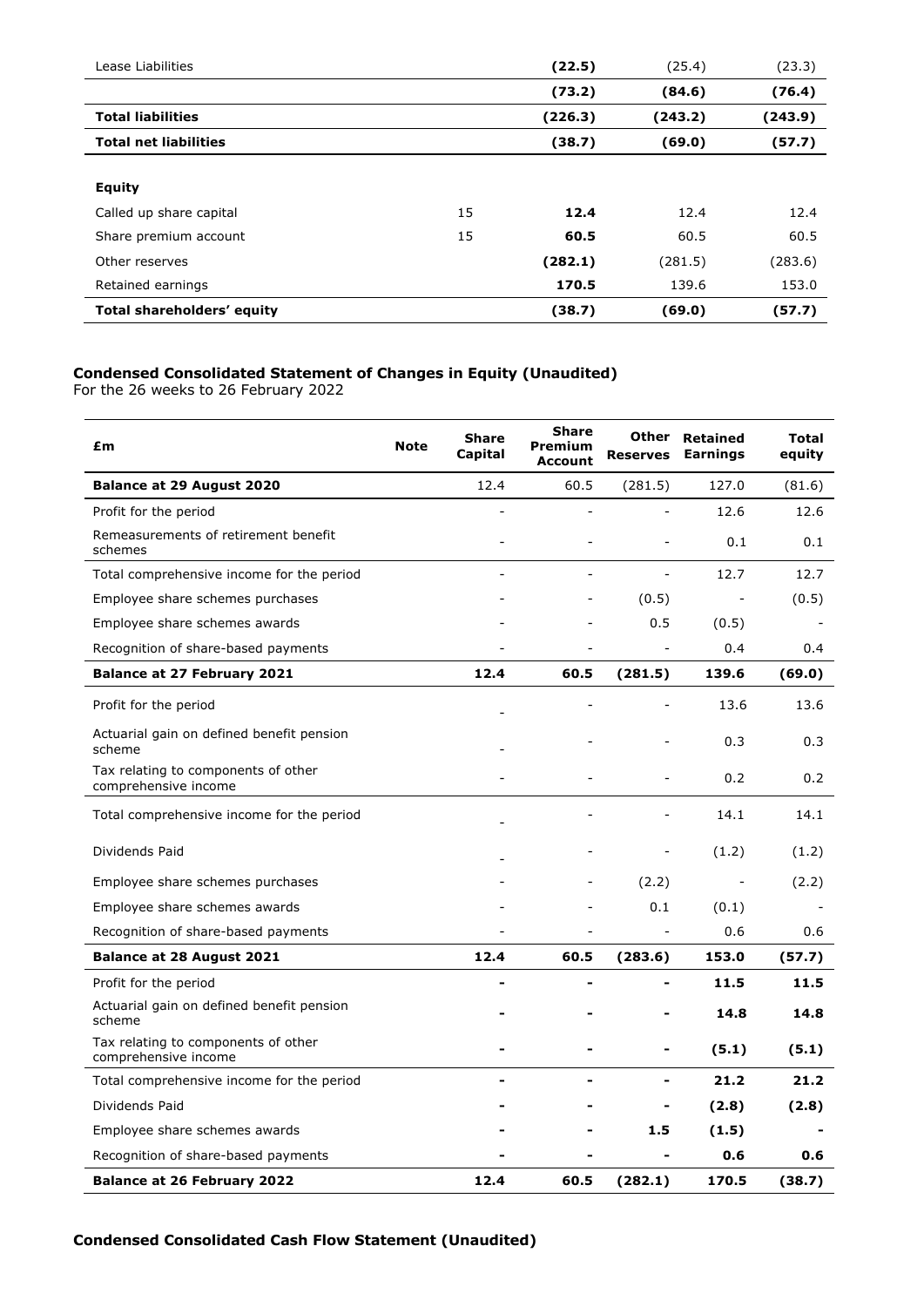| £m                                                   | <b>Note</b> | 26 weeks to | 26 weeks to | 52 weeks to |
|------------------------------------------------------|-------------|-------------|-------------|-------------|
|                                                      |             | 26 Feb 2022 | 27 Feb 2021 | 28 Aug 2021 |
| Net cash from operating activities                   | 10          | 20.3        | 13.1        | 41.4        |
| <b>Investing activities</b>                          |             |             |             |             |
| Dividends from joint ventures                        |             | 0.1         | 0.1         | 0.2         |
| Capital expenditure                                  |             | (1.2)       | (0.6)       | (2.4)       |
| Loan receipts                                        |             |             | 6.5         | 6.5         |
| Deferred consideration receipts                      |             | 6.5         |             |             |
| Interest receivable                                  |             |             | 0.2         | 0.1         |
| Net cash received in investing activities            |             | 5.4         | 6.2         | 4.4         |
| <b>Financing activities</b>                          |             |             |             |             |
| Interest paid                                        |             | (2.5)       | (3.5)       | (6.8)       |
| Arrangement fees paid                                |             | (2.7)       | (2.8)       | (2.7)       |
| Dividends paid                                       |             | (2.8)       |             | (1.2)       |
| Repayments of leases                                 |             | (3.3)       | (2.9)       | (5.9)       |
| Purchase of share for employee benefit trust         |             |             | (0.4)       | (2.6)       |
| Repayment of term loan and revolving credit facility |             | (50.4)      | (80.0)      | (57.5)      |
| New loans issued                                     |             | 60.0        | 80.0        | 80.0        |
| Net (decrease) in borrowings                         |             | (19.0)      | (50.3)      | (80.2)      |
| Net cash used in financing activities                |             | (20.7)      | (59.9)      | (76.9)      |
|                                                      |             |             |             |             |
| Net increase/(decrease) in cash and cash equivalents |             | 5.0         | (40.6)      | (31.1)      |
| Effect of foreign exchange rate changes              |             | -           |             | (0.2)       |
|                                                      |             | 5.0         | (40.6)      | (31.3)      |
| Opening net cash and cash equivalents                |             | 19.3        | 50.6        | 50.6        |
| Closing net cash and cash equivalents                |             | 24.3        | 10.0        | 19.3        |

During the period, cash outflow from operating activities attributed to Discontinued Operations amounted to £0.3m *(H1 2021: £1.3m outflow)* and £nil was received in respect of investing activities *(H1 2021: £nil received).* There were £nil *(H1 2021: £nil)* cash outflows associated with financing activities attributable to Discontinued Operations.

# **Notes to the Condensed Unaudited Interim Financial Statements**

For the 26 weeks to 26 February 2022

# **1 Basis of Preparation**

Smiths News plc is comprised of the Company and its subsidiaries (together referred to as the 'Company').

These unaudited condensed consolidated interim financial statements have been prepared in accordance with UK-adopted IAS 34 'Interim Financial Reporting' and also in accordance with the measurement and recognition principles of UK adopted international accounting standards. They do not include all of the information required for full annual financial statements and should be read in conjunction with the 2021 Annual Report and Accounts. On 31 December 2020, IFRS as adopted by the European Union at that date was brought into the UK law and became UK-adopted international accounting standards, with future changes being subject to endorsement by the UK Endorsement Board. The Company transitioned to UKadopted international accounting standards in its consolidated financial statements for the 52 week period ending 27 August 2022. There was no impact or changes in accounting from the transition. The financial period represents the 26 weeks ended 26 February 2022 (prior financial period 26 weeks to 27 February 2021, prior financial period 52 weeks ended 28 August 2021).

These condensed consolidated interim financial statements for the current period and prior financial periods do not constitute statutory accounts as defined in section 434 of the Companies Act 2006. A copy of the statutory accounts for the prior financial period has been filed with the Registrar of Companies. The auditor's report on those accounts was not qualified, did not include a reference to any matters to which the auditor drew attention by way of emphasis without qualifying the report and did not contain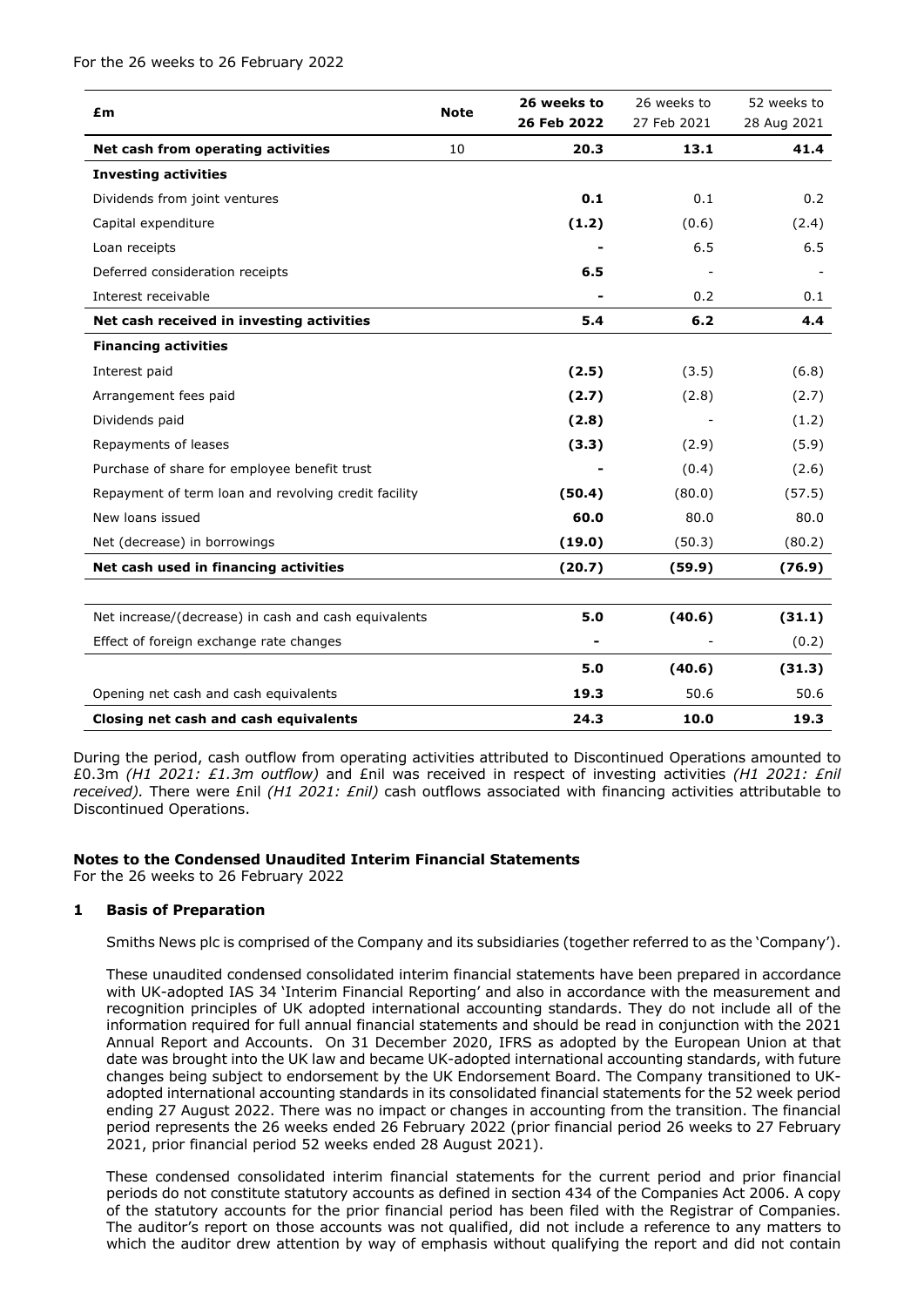statements under section 498(2) or (3) of the Companies Act 2006 issued by BDO LLP. The auditors review opinion on the 26 weeks period ended 26 February 2022 is at the end of this report.

# **A) Discontinued Operations**

On 28 February 2020, the Board concluded that the Tuffnells division had met the criteria as being held for sale and should be classified as a Discontinued Operation in accordance with International Financial Reporting Standards (IFRS) 5 'Non-current Assets Held for Sale and Discontinued Operations'. On 2 May 2020 Tuffnells was sold, but the Company assumed liability to settle certain pre-disposal insurance and legal claims relating to employer's liability, public liability, motor accident claims and legal claims, held as provisions, the movement on which has passed through the income statement in the period. The net results of Discontinued Operations are presented separately in the consolidated income statement.

# **B) Going concern**

The condensed interim financial statements have been prepared on a going concern basis.

The Company currently has a net liability position of £38.7m as at 26 February 2022. All bank covenant tests were met at the period end with the key Bank Net Debt: EBITDA (ex IFRS16) ratio of 0.9x, below the facility agreement covenant test threshold of 2.0x reducing by 0.25x to 1.75x at 25 February 2023.

The intra-month working capital cash flow cycle generates a routine and predictable cash swing of up to £40m, the Company utilises the Revolving Credit Facility (RCF) to manage this, £27.0m of the RCF remains available at the period end. This results in a predictable fluctuation of Bank Net Debt during the month compared to the closing Bank Net Debt position. Our average daily Bank Net Debt during H1 2022 was £58.9m *(*H1 2021: £89.5m*).*

# **Bank facility**

The Company has a facility of £90 million, comprising a £60 million amortising term loan ('Facility A') and a £30 million revolving credit facility ('RCF'). The agreement is with a syndicate of banks comprising lenders HSBC, Barclays, Santander and Clydesdale Banks.

The facility's current margin is 4.25% per annum, plus SONIA (in respect of Facility A and the RCF).

Consistent with the Company's stated strategic priorities to reduce net debt, the terms of the facility agreement include: agreed repayments against Facility A arising from funds received in relation to deferred consideration received following the sale of Tuffnells and any disposal proceeds, plus an amortisation schedule of £3.0m in the remainder of FY2022, £8m in FY2023 and then £10m in FY2024 and FY2025 respectively for the repayment of Facility A and a final bullet payment; and capped dividend payments of up to £10m in respect of any financial year. The RCF will reduce by £5m in November 2022 and then by £2.5m every 6 months from February 2023 onwards. As part of the terms of the financing, the Company and its principal trading subsidiaries have agreed to provide security over their assets to the lenders.

Any remaining balances will be repaid on or before the final maturity date of the facility which is 31 August 2025.

# **Reverse stress testing**

The directors have prepared their base case forecast which represents their best estimate of cash flows over the going concern period and in accordance with FRC guidance have prepared a reverse stress test that would create a covenant break scenario which could lead to the facilities being repayable on demand.

The break scenario would occur in February 2023 if EBITDA (ex IFRS 16) was 40% below expectations and the deferred consideration from the sale of Tuffnells was not received. The directors consider the likelihood of this level of downturn and non-receipt to be remote based on:

- current trading which is in line with expectations;
- year-on-year declines in revenues would have to be significantly greater than historical trends;
- the contracts are secured with publishers until at least 2024;
- banking facilities extend to August 2025; and
- the Company continues to trade with adequate profit to service its debt covenants.

# **Mitigating actions**

In the event the break environment scenario went from being 'remote' to 'possible' then management would seek to take mitigating actions to maintain liquidity and compliance with the bank facility covenants. The options within the control of management would be to: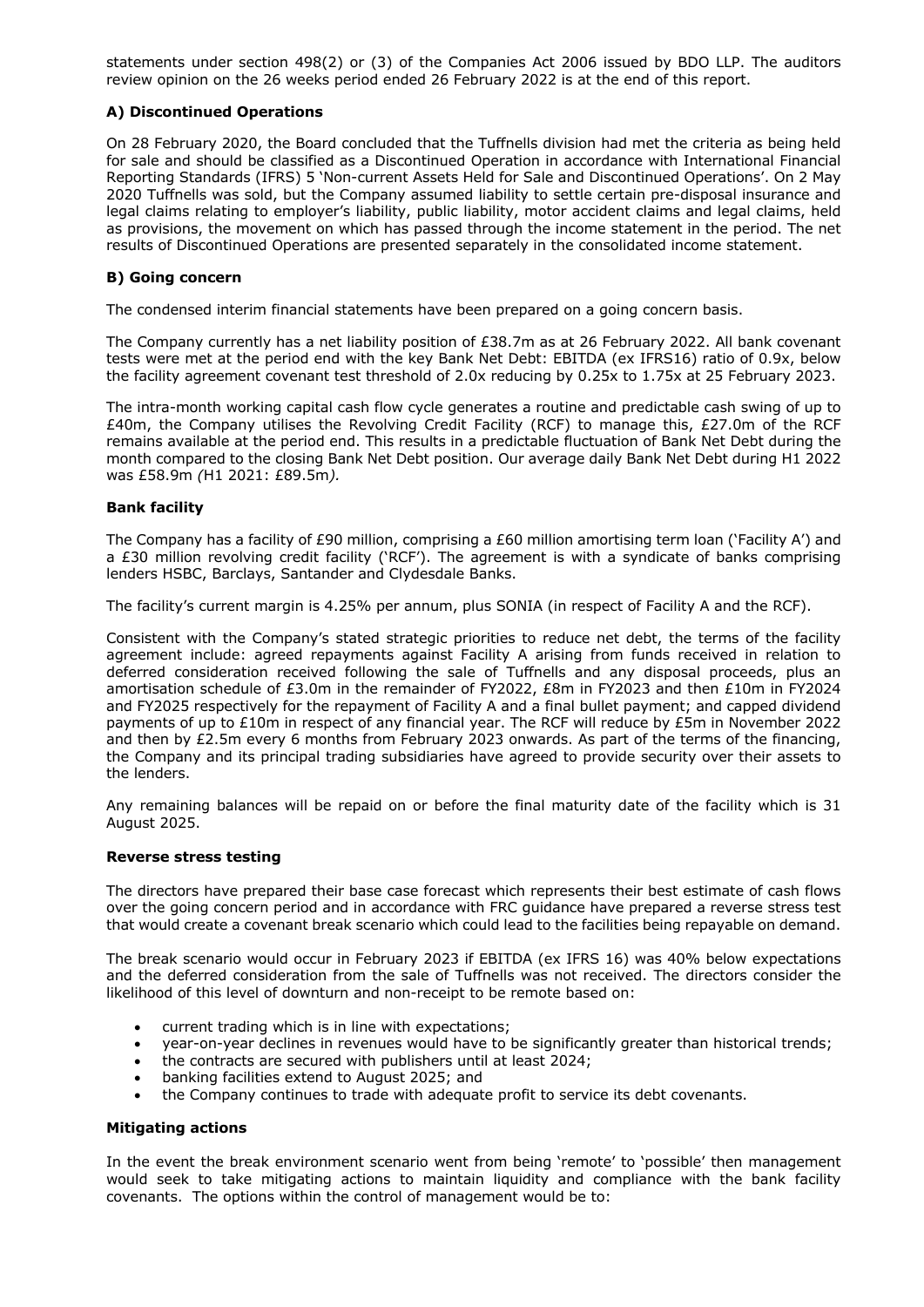- optimise liquidity by working capital management of the peak-to-trough intra-month movement of up to £40m. Utilising existing vendor management finance arrangements\* with retailers and optimising contractual payment cycles to suppliers which would improve liquidity headroom;
- not pay planned dividend payments:
- delay non-essential capex projects;
- cancel discretionary annual bonus payments; and
- identify other overhead and depot savings.

More extreme mitigating actions would also be available if the scenario arose.

\*The Company has vendor finance arrangements in place where it has the ability to request early payment of invoices at a small discount, the payments are non-recourse and the invoices are considered settled from both sides once payment is received. The Company has not made use of this facility in FY2022 nor FY2021.

## **Assessment**

Having considered the above and the funding requirements of the Group and Company, the directors are confident that headroom under the bank facility remains adequate, future covenant tests can be met and there is a reasonable expectation that the business can meet its liabilities as they fall due for a period of greater than 12 months (being an assessment period of 16 months) from the date of approval of the Group Financial Statements. For this reason, the directors continue to adopt the going concern basis in preparing the financial statements and no material uncertainty has been identified.

# **2 Accounting Policies**

# **Adoption of new IFRSs**

There has been no significant impacts from the adoption of new accounting standards in the current period.

## **Alternative performance measures**

In reporting financial information, the Company presents alternative performance measures (APMs), which are not defined or specified under the requirements of IFRS and therefore may not be directly comparable to similar measures presented by other companies.

The Company believes that these APMs (listed in the Glossary), are not considered to be a substitute for, or superior to, IFRS measures but provide stakeholders with additional helpful information on the performance of the business. These APMs are consistent with how the business performance is planned and reported within the internal management reporting to the Board and Executive Team.

# **Estimates and judgements**

The preparation of these accounts requires management to make judgements, estimates and assumptions that affect the application of accounting policies and the reported amounts of assets and liabilities, income and expense. Actual results may differ from these estimates.

# **Key accounting judgements**

The changes in key accounting judgements and estimates in the period are laid out below.

#### **Retirement benefit obligations**

During the period, the Trustee reached the position where it was advised that it could legally distribute the pension cash surplus to the employer as it had completed activities to trace former members of the Trust impacted by the GMP ruling. This gave the Company an unconditional right to the surplus asset and as such the IAS 19 pre-tax surplus of £14.8m has been recognised through other comprehensive income in H1 2022 and the IFRIC14 ceiling eliminated. Subsequently, the Company received the sum of £8.1m, the value of the surplus net of tax and costs on 3 December 2021.

As agreed with the Trustee, the return of the surplus preceded the formal winding up steps of the News Section of the pension scheme, with the winding up of the scheme formally being completed on 25 February 2022 through the purchase of insurance run-off cover and payment of taxes owed to HMRC by the Trustee.

As part of the closure of the scheme the Company agreed to deposit  $£1.3m$  of the pension surplus into an escrow account to fund the insurance costs for the Trustee and the outstanding liability to former members in respect of the Lloyds GMP ruling in November 2020. The funds held in escrow are not considered an asset of the Company and are not recognised on the balance sheet. The cost of the insurances have been recognised through administration expenses in the income statement and treated as an Adjusted item.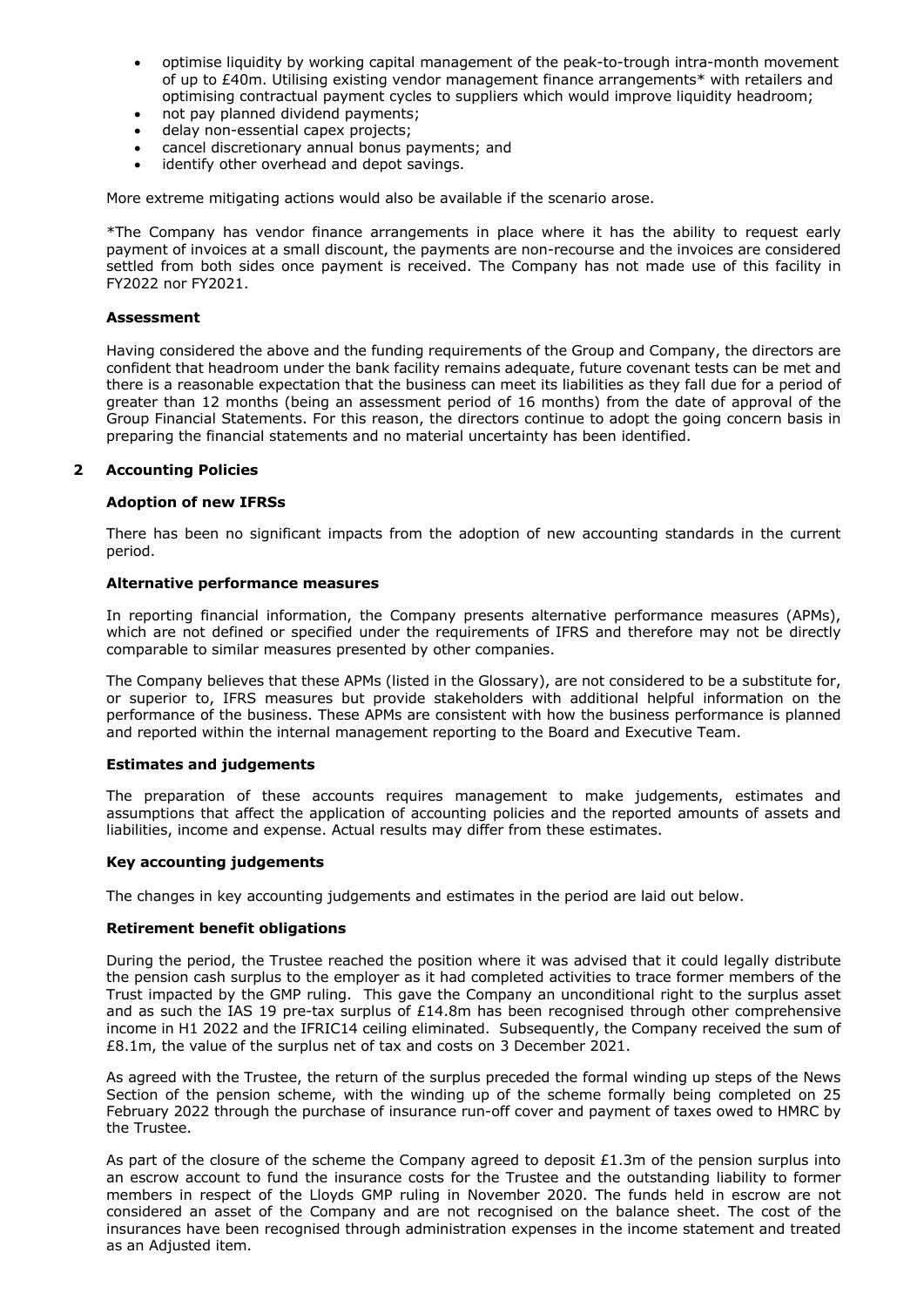The Company has agreed run-off indemnity coverage for any member claims that are uninsured liabilities capped at £6.5m over the next 60 years. This potential liability is considered a contingent liability at the period end and reported as such.

# **Tuffnells deferred consideration**

In H1 2022, Tuffnells Holdings Limited (formerly Palm Bidco Limited (THL)) approached the Company regarding the outstanding deferred consideration payable following the acquisition of Tuffnells in May 2020. Mindful of the current macro-economic climate and to extinguish any further liability or outstanding arrangements with THL, the Board agreed revised terms such that the Company will accept £7.5m in full and final settlement of the outstanding deferred consideration where received on or before 2 August 2022 (Note 9 for further details). If payment of £7.5m is not received on or before 2 August 2022, the terms revert back to the original agreement with a total of £8.5m payable in two equal tranches of £4.25m with the first due on or prior to 2 August 2022 and the second due on or prior to 2 May 2023.

The carrying value of the deferred consideration as at the balance sheet date has been assessed in light of the revised terms, expected timing of the cashflows and amended discount rate and there is no material impact.

The Company has performed sensitivity analysis on the carrying value of the deferred consideration as at the balance sheet date using the possible scenarios below:

- If the assumption for the likely timing of the cash receipt is accelerated by one month, the impact as at H1 2022 would be a £0.4m increase in the carrying value of the Tuffnells deferred consideration receivable and a credit to finance income of the same amount; and
- If the assumption for the likely timing of the cash receipt is accelerated by three months, the impact as at H1 2022 would be a £0.7m increase in the carrying value of the Tuffnells deferred consideration receivable and a credit to finance income of the same amount.

## **3 Segmental Analysis of Results**

In accordance with IFRS 8 'Operating Segments', management has identified its operating segments. The performance of these operating segments is reviewed, on a monthly basis, by the Board. Since the discontinuation of the Tuffnells business, management consider that due to size there is now only one Continuing segment that meets the IFRS 8 criteria.

# **4 Adjusted Items**

The table below summarises the (costs) / income that have been classified as Adjusted items in the period:

| £m                                                   |             | 26 weeks to 26 Feb 2022  |                          |                              |            | 26 weeks to 27 Feb 2021  |                          |            | 52 weeks to 28 Aug 2021  |              |
|------------------------------------------------------|-------------|--------------------------|--------------------------|------------------------------|------------|--------------------------|--------------------------|------------|--------------------------|--------------|
|                                                      | <b>Note</b> | Continuing               | <b>Discontinued</b>      | <b>Total</b>                 | Continuing | <b>Discontinued</b>      | <b>Total</b>             | Continuing | <b>Discontinued</b>      | <b>Total</b> |
| Transformation programme<br>planning costs           | (a)         | (0.6)                    | $\overline{\phantom{0}}$ | (0.6)                        |            |                          | -                        | (1.1)      | $\overline{\phantom{a}}$ | (1.1)        |
| Pension                                              | (b)         | (1.7)                    | $\blacksquare$           | (1.7)                        | (0.2)      | $\overline{\phantom{a}}$ | (0.2)                    | (1.0)      | $\overline{\phantom{a}}$ | (1.0)        |
| Network and re-organisation<br>costs                 | (c)         | 0.2                      | -                        | 0.2                          | 0.1        | $\overline{\phantom{a}}$ | 0.1                      | 0.1        | ٠                        | 0.1          |
| Share of loss from joint<br>ventures                 | (d)         | $\blacksquare$           |                          | $\qquad \qquad \blacksquare$ |            |                          | $\overline{\phantom{a}}$ | (0.3)      | $\overline{\phantom{a}}$ | (0.3)        |
| Asset impairments                                    | (e)         | $\overline{\phantom{0}}$ | $\overline{\phantom{0}}$ | $\qquad \qquad \blacksquare$ |            |                          | $\overline{\phantom{a}}$ | (1.6)      | $\overline{\phantom{a}}$ | (1.6)        |
| Review and sale of Tuffnells                         | (f)         |                          | (0.1)                    | (0.1)                        | ٠          | (0.4)                    | (0.4)                    | ٠          | (0.6)                    | (0.6)        |
| <b>VAT Refund</b>                                    | (g)         |                          |                          | $\blacksquare$               |            |                          |                          | ۰          | 0.4                      | 0.4          |
| Other                                                |             |                          |                          |                              |            |                          |                          | 0.1        |                          | 0.1          |
| <b>Total before tax and</b><br>interest              |             | (2.1)                    | (0.1)                    | (2.2)                        | (0.1)      | (0.4)                    | (0.5)                    | (3.8)      | (0.2)                    | (4.0)        |
| Finance income - unwind of<br>deferred consideration | (h)         | 1.4                      |                          | 1.4                          | 1.7        | ٠                        | 1.7                      | 3.5        |                          | 3.5          |
| <b>Total before tax</b>                              |             | (0.7)                    | (0.1)                    | (0.8)                        | 1.6        | (0.4)                    | $1.2$                    | (0.3)      | (0.2)                    | (0.5)        |
| Taxation                                             |             | 0.1                      | -                        | 0.1                          |            |                          | $\overline{\phantom{a}}$ | 0.3        | 0.1                      | 0.4          |
| <b>Total after taxation</b>                          |             | (0.6)                    | (0.1)                    | (0.7)                        | 1.6        | (0.4)                    | 1.2                      |            | (0.1)                    | (0.1)        |

Adjusted items on a continuing basis for the period totalled a cost  $E0.6m$  after tax for the period, compared to £1.6m credit in the prior period.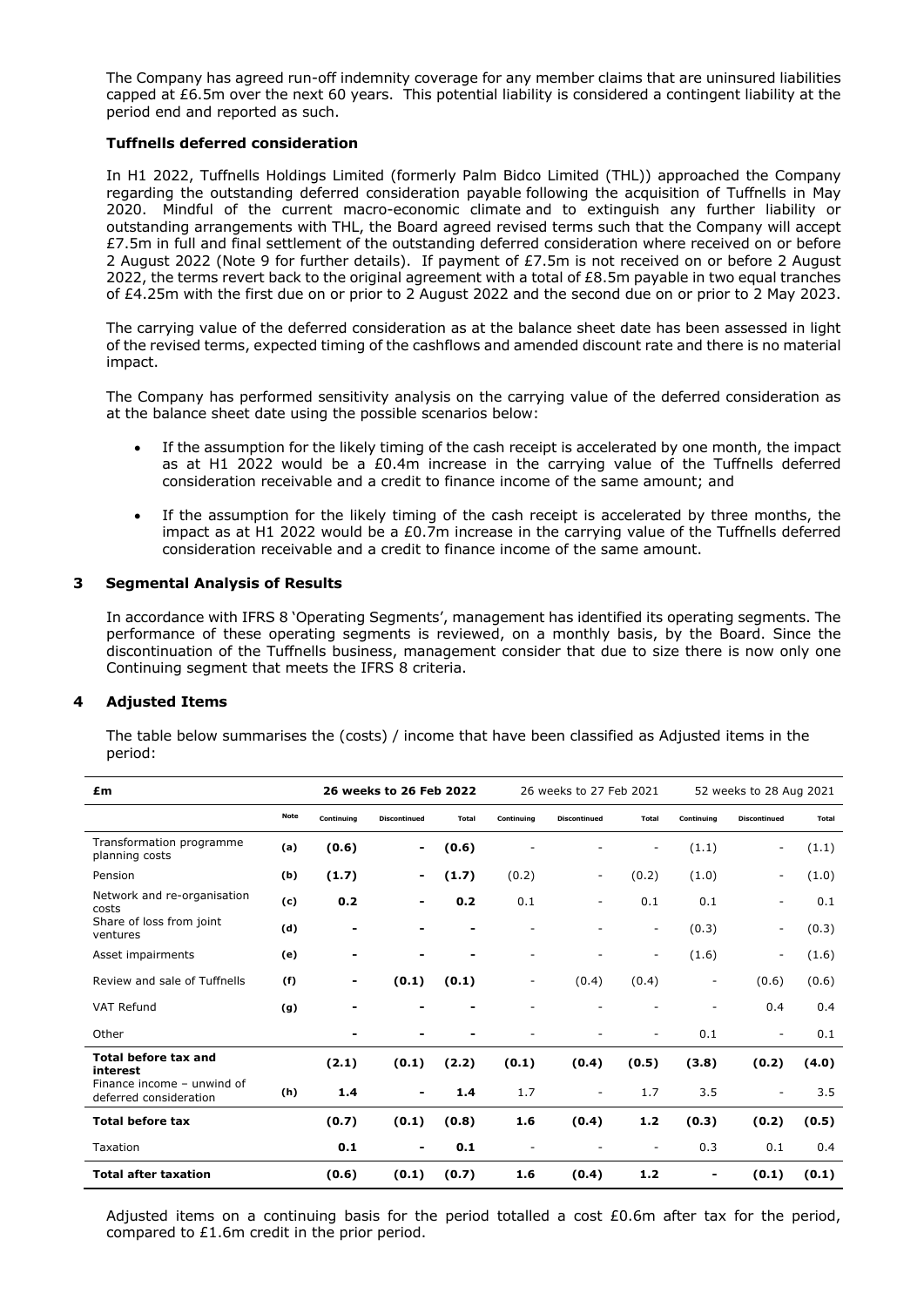Adjusted items are defined in the Glossary. In the directors' opinion, removing these items from Adjusted profit provides a relevant analysis of the trading results of the Company because it is consistent with how the business performance is planned by, and reported to, the Board and the Executive Team. However, these additional measures are not intended to be a substitute for, or superior to, IFRS measures. They comprise:

## a) **Transformation programme planning costs £0.6m** *(H1 2021: £nil, FY 2021: £1.1m)*

The Company continued to incur professional fees in relation to strategic planning projects which will be concluded in H2 2022. These costs are reported as adjusting items on the basis that they are significant in both nature and quantum and are non-recurring in nature.

## b) **Pensions £1.7m** *(H1 2021: £0.2m, FY 2021: £1.0m)*

The Trust completed the wind-up of the News Section of the WH Smith Pension Trust (the Company's defined benefit pension scheme), with a Deed of Termination signed by the Company and the Trustee on 25 February 2022.

As part of the wind up,  $£1.3m$  was paid to an escrow account in December 2021 for the Trustee to purchase indemnity insurance and to cover future claims from former members owed amounts following the Lloyds GMP ruling in November 2020. The monies paid into the escrow account have been accounted for as an Adjusted item through the income statement. The winding up of the News Section was formally completed on 25 February 2022 through the purchase of insurance run-off cover at a cost of £0.1m less than the amount held in the escrow account. This amount has been credited to the Adjusted items in the Income statement.

In H1 2022, the Company incurred £0.4m (*H1 2022: £0.2m*) in pension administrative expenses and other professional fees as a result of the winding up process.

Costs of £0.1m (*H1 2021: £0.4m*) were incurred in the rationalisation of the Company's pension portfolio.

These costs are reported as adjusting items on the basis they are significant in both nature and quantum and are unrelated to the Group's ordinary activities.

# c) **Network and re-organisation credits £0.2m** *(H1 2021: £0.1m, FY 2021: £0.1m)*

The disposal of the Tuffnells business and lockdowns associated with the COVID-19 pandemic led to the Company restructuring its support functions and a reorganisation provision was put in place. The Company has released £0.2m *(H1 2021: £0.1m, FY 2021: £0.1m)* of this provision in the current period.

These costs are reported as adjusting items on the basis that the original provision was reported as adjusting.

# d) **Share of profit of joint ventures £nil** *(H1 2021: £nil, FY 2021: £0.3m)*

During the period ended 28 August 2021 Rascal Solutions Limited, one of the Company's joint ventures wrote off an intangible asset in its own accounts as it considered it to have no future economic value. There has been no significant asset impairments or write downs in the current period.

These costs are considered adjusting because they are significant to the investment in Rascal, are non-recurring in nature and to aid comparability between periods.

# e) **Asset Impairments £nil** *(H1 2021: £nil, FY 2021: £1.6m)*

During the period ended 28 August 2021 the Company reviewed the business plan for its Rascal joint venture and assessed that its investment had been impaired by  $£1.6m$ . In the current period Rascal has performed in line with expectations and no further impairment loss or reversal is indicated.

The Company considers the impact to be adjusting given the impairment charge is significant in both quantum and nature to the results of the Company.

# f) **Review and sale of Tuffnells £0.1m** *(HY 2021: £0.4, FY 2021: £0.6m)*

As part of the sale of Tuffnells the Company assumed liability to settle certain pre-disposal insurance and legal claims relating to: employer's liability, public liability, motor accident claims and legal claims. In the current financial period £0.1m *(HY 2021: £0.4m, FY 2021: £0.6m)* of costs were recognised due to clarification of the likely settlement costs of existing claims.

These costs are considered adjusting because they are unrelated to the Company's ordinary activities and to aid comparability between periods.

## g) **VAT refund £nil** *(HY 2021: £nil, FY 2021: £0.4m)*

During the period ended 28 August 2021 the Company received a refund of VAT previously considered as non-recoverable on prior disposals of businesses previously owned by the Group.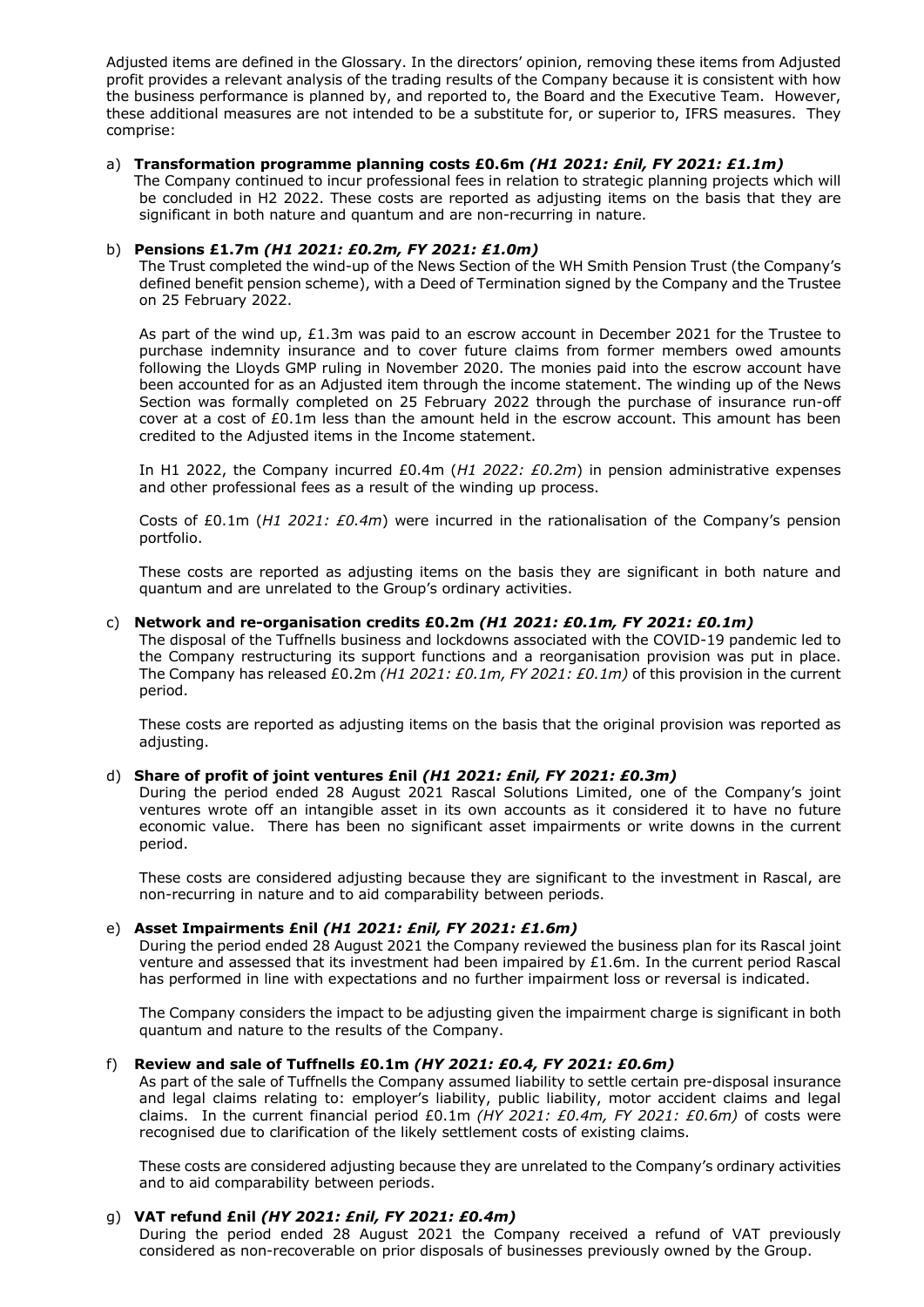This income was reported as adjusted based on its quantum and that it was unrelated to the Group's ordinary activities.

h) **Finance income – deferred consideration £1.4m income** *(H1 2021: £1.7m, FY 2021: £3.5m)* During the current period, £1.4m of finance income has been recognised in relation to the unwind of the discount on the Tufnells deferred consideration.

The deferred consideration arose on the disposal of Tuffnells and for that reason has been classified as adjusting because it does not relate to the underlying trade of the business.

## **5 Retirement Benefit Obligation**

#### **Defined benefit pension schemes**

In the period the Company was responsible for one defined benefit scheme, the WH Smith Pension Trust (the 'Pension Trust'). On 25 February 2022 the scheme was wound-up with a Deed of Termination being signed by the Company and the Trustee at that date.

The amounts recognised in the balance sheet are as follows:

| £m                                          | As at 26 Feb<br>2022     | As at 27 Feb<br>2021 | As at 28 Aug<br>2021 |
|---------------------------------------------|--------------------------|----------------------|----------------------|
| Present value of defined benefit obligation |                          | (470.4)              | (0.1)                |
| Fair value of assets                        |                          | 486.4                | 14.9                 |
| <b>Net surplus</b>                          |                          | 16.0                 | 14.8                 |
| Amounts not recognised due to asset limit   | $\overline{\phantom{0}}$ | (16.0)               | (14.8)               |
| <b>Pension liability</b>                    |                          | $\blacksquare$       |                      |

The IAS 19 pre-tax surplus of £14.8m has been recognised through other comprehensive income in H1 2022 after the Trustee confirmed its intention to return the surplus cash to the employer giving the Company an unconditional right to the surplus. The asset was not previously recognised as the Company did not have an unconditional right to the surplus and, therefore, the net surplus in the scheme was restricted with an IFRIC 14 asset ceiling, which has now been reversed.

On 3 December 2021, the Company received the sum of £8.1m in respect of the net cash surplus held by the Trustee following finalisation of the buy-out of the defined benefit liabilities in the News Section of the Trust. As agreed with the Trustee, the return of surplus preceded the formal winding up steps of the News Section, the winding up of the News Section being formally completed on 25 February 2022 through the purchase of insurance run-off cover and payment of taxes owed to HMRC.

The pension surplus of £8.1m (net of tax and costs) received was recognised as cash on the balance sheet and in accordance with the requirements of the banking agreement, this cash has been used to repay existing debt.

The tax charge which represents 35% of the surplus (£5.1m) has been treated in accordance with the recognition of the surplus and recognised through other comprehensive income. The liability was extinguished in January 2022 when the Trustee paid the outstanding tax balance on behalf of the Company.

The Company had agreed to deposit  $£1.3m$  of the pension surplus into an escrow account to fund the insurance costs for the Trustee and the outstanding liability to former members in respect of the Lloyds GMP ruling in November 2020. The funds held in escrow are not considered an asset of the Company and are not recognised on the balance sheet. The cost of the insurances have been recognised through administration expenses in the income statement and treated as an Adjusted item.

During the period £0.4m of administration expenses were incurred by the Trustee to obtain legal and consulting advice before the surplus of £8.1m could be refunded. These administration costs have been recognised in the income statement as an Adjusted item.

The principal long-term assumptions used to calculate scheme liabilities on all Company schemes are:

| % p.a.                      | 26 weeks to<br>26 Feb 2022 | 26 weeks to<br>27 Feb 2021 | 52 weeks to<br>28 Aug 2021 |
|-----------------------------|----------------------------|----------------------------|----------------------------|
| Discount rate               | N/a                        | 1.80%                      | 1.95%                      |
| Inflation assumptions - CPI | N/a                        | 2.70%                      | 2.80%                      |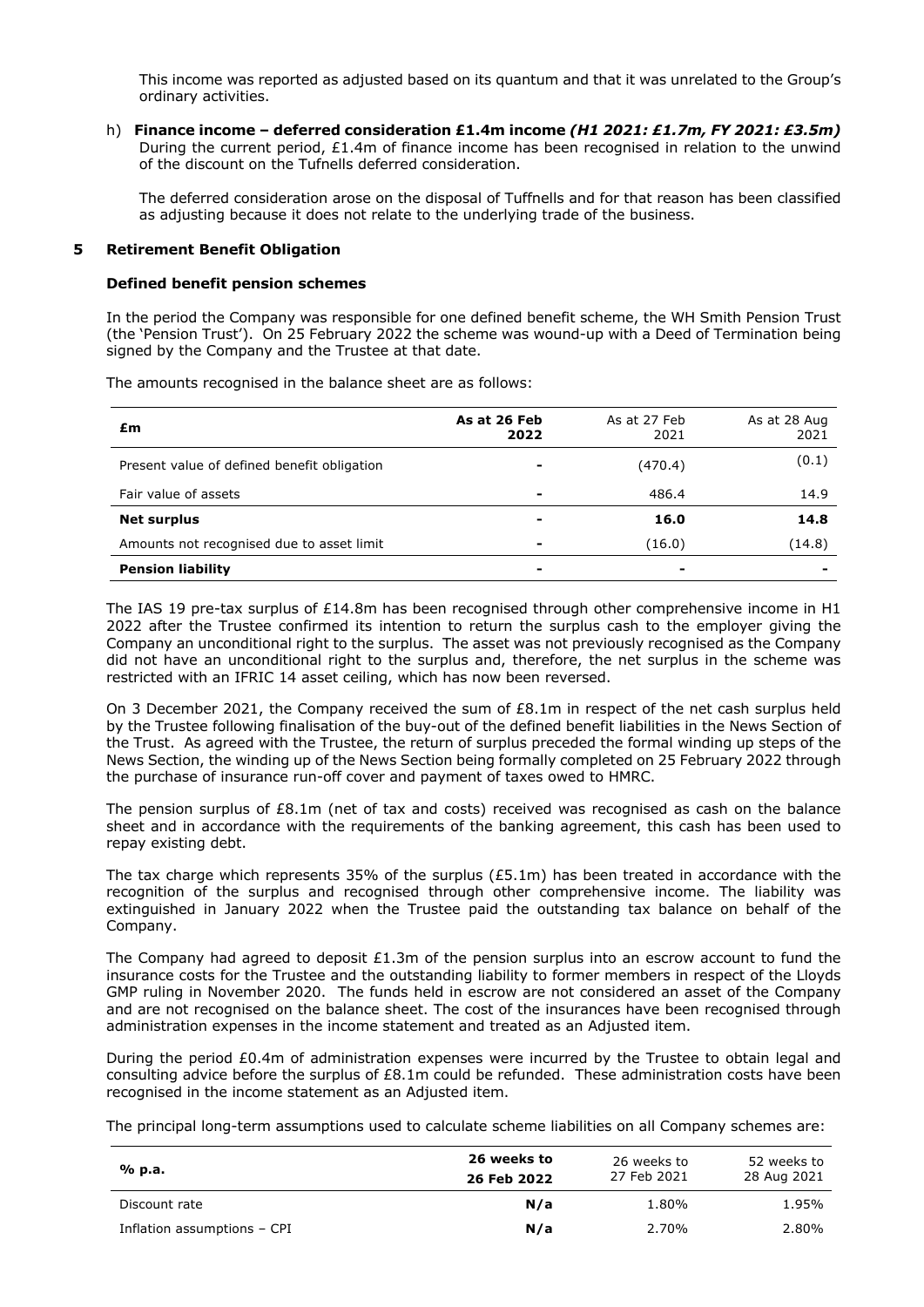A summary of the movements in the net balance sheet asset / (liability) and amounts recognised in the Company Income Statement and Other Comprehensive Income are as follows:

| £m                                                                  | <b>Fair value</b><br>of scheme<br>assets | <b>Defined</b><br>benefit<br>obligation | <b>Impact of IFRIC</b><br>14 on defined<br>benefit pension<br>schemes | Total |
|---------------------------------------------------------------------|------------------------------------------|-----------------------------------------|-----------------------------------------------------------------------|-------|
| <b>At 29 August 2020</b>                                            | 496.4                                    | (481.2)                                 | (15.2)                                                                |       |
| Interest cost                                                       | 3.6                                      | (3.6)                                   | (0.1)                                                                 | (0.1) |
| Total amount recognised in income statement                         | 3.6                                      | (3.6)                                   | (0.1)                                                                 | (0.1) |
| Return on plan assets excluding amounts included in net<br>interest | (2.9)                                    |                                         |                                                                       | (2.9) |
| Actuarial gains on scheme liabilities                               |                                          | 3.7                                     |                                                                       | 3.7   |
| Change in surplus not recognised                                    |                                          |                                         | (0.7)                                                                 | (0.7) |
| Amount recognised in other comprehensive income                     | (2.9)                                    | 3.7                                     | (0.7)                                                                 | 0.1   |
| <b>Employer contributions</b>                                       |                                          |                                         |                                                                       |       |
| Benefit payments                                                    | (10.7)                                   | 10.7                                    |                                                                       |       |
| Amounts included in cash flow statement                             | (10.7)                                   | 10.7                                    |                                                                       |       |
| At 27 February 2021                                                 | 486.4                                    | (470.4)                                 | (16.0)                                                                |       |
| Interest cost                                                       | 0.8                                      | (0.6)                                   | (0.1)                                                                 | 0.1   |
| Administration expenses                                             | (0.4)                                    |                                         |                                                                       | (0.4) |
| Total amount recognised in income statement                         | 0.4                                      | (0.6)                                   | (0.1)                                                                 | (0.3) |
| Return on plan assets excluding amounts included in net<br>interest | (5.8)                                    | $\overline{a}$                          |                                                                       | (5.8) |
| Actuarial gains on scheme liabilities                               |                                          | 4.8                                     |                                                                       | 4.8   |
| Change in surplus not recognised                                    |                                          |                                         | 1.3                                                                   | 1.3   |
| Amount recognised in other comprehensive income                     | (5.8)                                    | 4.8                                     | 1.3                                                                   | 0.3   |
| <b>Employer contributions</b>                                       |                                          |                                         |                                                                       |       |
| Benefit payments                                                    | (3.8)                                    | 3.8                                     |                                                                       |       |
| Amounts included in cash flow statement                             |                                          |                                         |                                                                       |       |
| Settlement                                                          | (462.3)                                  | 462.3                                   |                                                                       |       |
| <b>At 28 August 2021</b>                                            | 14.9                                     | (0.1)                                   | (14.8)                                                                |       |
| Purchase of indemnity insurance                                     | (1.2)                                    |                                         |                                                                       | (1.2) |
| Other Administrative expenses                                       | (0.4)                                    |                                         |                                                                       | (0.4) |
| Total amount recognised in income statement                         | (1.6)                                    |                                         |                                                                       | (1.6) |
| Change in surplus not previously recognised                         | (0.1)                                    | 0.1                                     | 14.8                                                                  | 14.8  |
| Tax relating to the repayment of pension surpluses                  |                                          |                                         | (5.1)                                                                 | (5.1) |
| Amount recognised in other comprehensive income                     | (0.1)                                    | 0.1                                     | 9.7                                                                   | 9.7   |
| Tax paid                                                            | (5.1)                                    |                                         | 5.1                                                                   |       |
| Refund of surplus to Company                                        | (8.1)                                    |                                         |                                                                       | (8.1) |
| Amounts included in cash flow statement                             | (13.2)                                   |                                         | 5.1                                                                   | (8.1) |
| At 26 February 2022                                                 |                                          |                                         |                                                                       |       |

# **6 Income Tax Expense**

The income tax charge for the 26 weeks ended 26 February 2022 is calculated based upon the effective tax rates expected to apply to the Company for the full year. The rate of tax on Adjusted profits before tax from Continuing Operations is 20.3% *(H1 2021: 20.8%).* The rate of tax on Adjusted profits (on both Continuing and Discontinued Operations) is 20.5% *(H1 2021: 18.7%).*

An increase in the UK corporation tax rate to 25% from 1 April 2023 was substantially enacted at the balance sheet date. Taxation for other jurisdictions is calculated at the rates prevailing in the respective jurisdictions.

# **7 Dividends**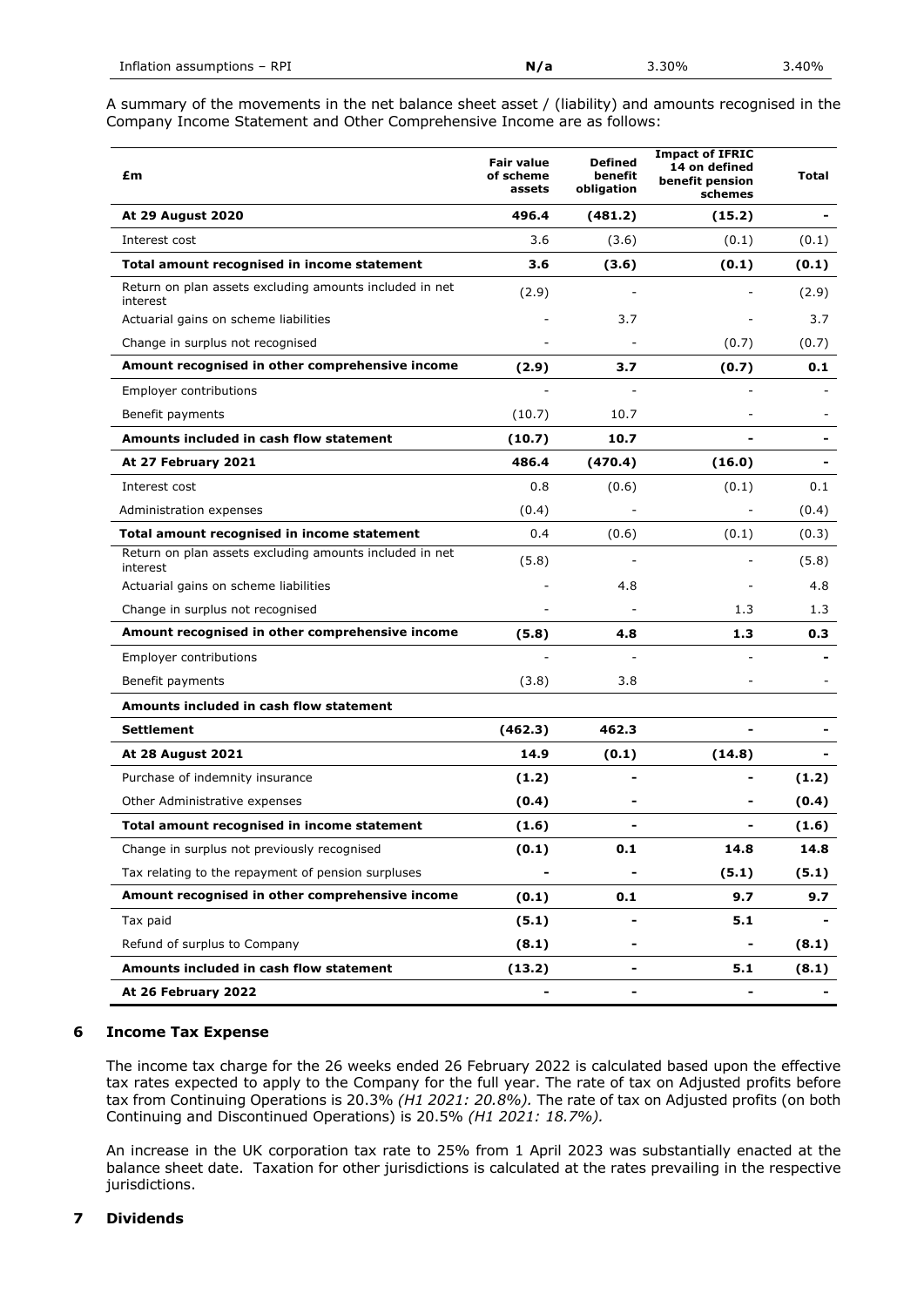| Paid and proposed dividends<br>for the period | 26 weeks<br>to 26 Feb<br>2022 | 26 weeks<br>to 27 Feb<br>2021 | 52 weeks<br>to 28 Aug<br>2021 | 26 weeks<br>to 26 Feb<br>2022 | 26 weeks<br>to 27 Feb<br>2021 | 52 weeks<br>to 28 Aug<br>2021 |
|-----------------------------------------------|-------------------------------|-------------------------------|-------------------------------|-------------------------------|-------------------------------|-------------------------------|
|                                               | Per share                     | Per share                     | Per share                     | £m                            | £m                            | £m                            |
| Interim dividend                              | 1.4 <sub>p</sub>              | -                             | 0.5p                          | 3.3                           | $\overline{\phantom{a}}$      | 1.2                           |
| Final dividend                                | $\overline{\phantom{a}}$      | -                             | 1.15p                         | $\overline{\phantom{a}}$      | $\overline{\phantom{a}}$      | 2.8                           |
|                                               | 1.4 <sub>p</sub>              |                               | 1.65p                         | 3.3                           | $\overline{\phantom{a}}$      | 4.0                           |

# **Recognised dividends for the**

| Per<br>share   | Per share                | Per share                | £m             | £m                       | £m |
|----------------|--------------------------|--------------------------|----------------|--------------------------|----|
| $\blacksquare$ | $\overline{\phantom{a}}$ | 1.15p                    | 2.8            | $\overline{\phantom{a}}$ |    |
| $\blacksquare$ | $\overline{\phantom{a}}$ | $\overline{\phantom{a}}$ | $\blacksquare$ | -                        |    |
| $\blacksquare$ | $\overline{\phantom{a}}$ | 1.15p                    | 2.8            | $\overline{\phantom{0}}$ |    |
|                |                          |                          |                |                          |    |

An interim dividend of 1.4p per ordinary share is proposed for the 26-week period to 26 February 2022 (February 2021: £nil per ordinary share), which is expected to be paid on 7 July 2022 to all shareholders who are on the register of members at the close of business on 10 June 2022. The ex-dividend date will be 9 June 2022. While no dividend was proposed at the H1 2021 interim financial report, a dividend of 0.5p per share was subsequently proposed in June 2021 and paid in July 2021.

The FY2021 final dividend of 1.15p per share (£2.8m) was approved by shareholders at the Annual General Meeting on 20 January 2022 and paid on 10 February 2022 and is recognised in this period.

# **8 Earnings per share**

|                                                                    | 26 weeks to 26 Feb 2022          |                                                       | 26 weeks to 27 Feb 2021 |                           |                                                       | 52 weeks to 28 Aug 2020 |                           |                                                       |                       |
|--------------------------------------------------------------------|----------------------------------|-------------------------------------------------------|-------------------------|---------------------------|-------------------------------------------------------|-------------------------|---------------------------|-------------------------------------------------------|-----------------------|
|                                                                    | <b>Earnings</b><br>$(\text{Em})$ | Weighted<br>average<br>number<br>of shares<br>million | Pence<br>per<br>share   | Earnings<br>$(\text{Em})$ | Weighted<br>average<br>number of<br>shares<br>million | Pence<br>per<br>share   | Earnings<br>$(\text{Em})$ | Weighted<br>average<br>number of<br>shares<br>million | Pence<br>per<br>share |
| Weighted average<br>number of shares in<br>issue                   |                                  | 247.7                                                 |                         |                           | 247.7                                                 |                         |                           | 247.7                                                 |                       |
| Shares held by the<br>ESOP (weighted)                              |                                  | (7.0)                                                 |                         |                           | (2.5)                                                 |                         |                           | (4.2)                                                 |                       |
|                                                                    |                                  | 240.7                                                 |                         |                           | 245.2                                                 |                         |                           | 244.5                                                 |                       |
| <b>Basic earnings per</b><br>share (EPS)                           |                                  |                                                       |                         |                           |                                                       |                         |                           |                                                       |                       |
| Continuing                                                         |                                  |                                                       |                         |                           |                                                       |                         |                           |                                                       |                       |
| Adjusted earnings<br>attributable to<br>ordinary shareholders      | 12.2                             | 240.7                                                 | 5.1                     | 11.4                      | 245.2                                                 | 4.6                     | 26.3                      | 243.5                                                 | 10.8                  |
| Adjusted items                                                     | (0.6)                            |                                                       |                         | 1.6                       |                                                       |                         | $\overline{\phantom{a}}$  |                                                       |                       |
| Earnings attributable<br>to ordinary<br>shareholders               | 11.6                             | 240.7                                                 | 4.8                     | 13.0                      | 245.2                                                 | 5.3                     | 26.3                      | 243.5                                                 | 10.8                  |
| <b>Discontinued</b>                                                |                                  |                                                       |                         |                           |                                                       |                         |                           |                                                       |                       |
| Adjusted Profit<br>attributable to<br>ordinary shareholders        |                                  | 240.7                                                 |                         |                           | 245.2                                                 |                         |                           | 243.5                                                 |                       |
| Adjusted items                                                     | (0.1)                            |                                                       |                         | (0.4)                     |                                                       |                         | (0.1)                     | $\overline{\phantom{a}}$                              |                       |
| Profit/(loss)<br>attributable to<br>ordinary shareholders          | (0.1)                            | 240.7                                                 |                         | (0.4)                     | 245.2                                                 | (0.2)                   | (0.1)                     | 243.5                                                 |                       |
| <b>Total - Continuing</b><br>and Discontinued<br><b>Operations</b> |                                  |                                                       |                         |                           |                                                       |                         |                           |                                                       |                       |
| Adjusted earnings<br>attributable to<br>ordinary shareholders      | 12.2                             | 240.7                                                 | 5.1                     | 11.4                      | 245.2                                                 | 4.6                     | 26.3                      | 243.5                                                 | 10.8                  |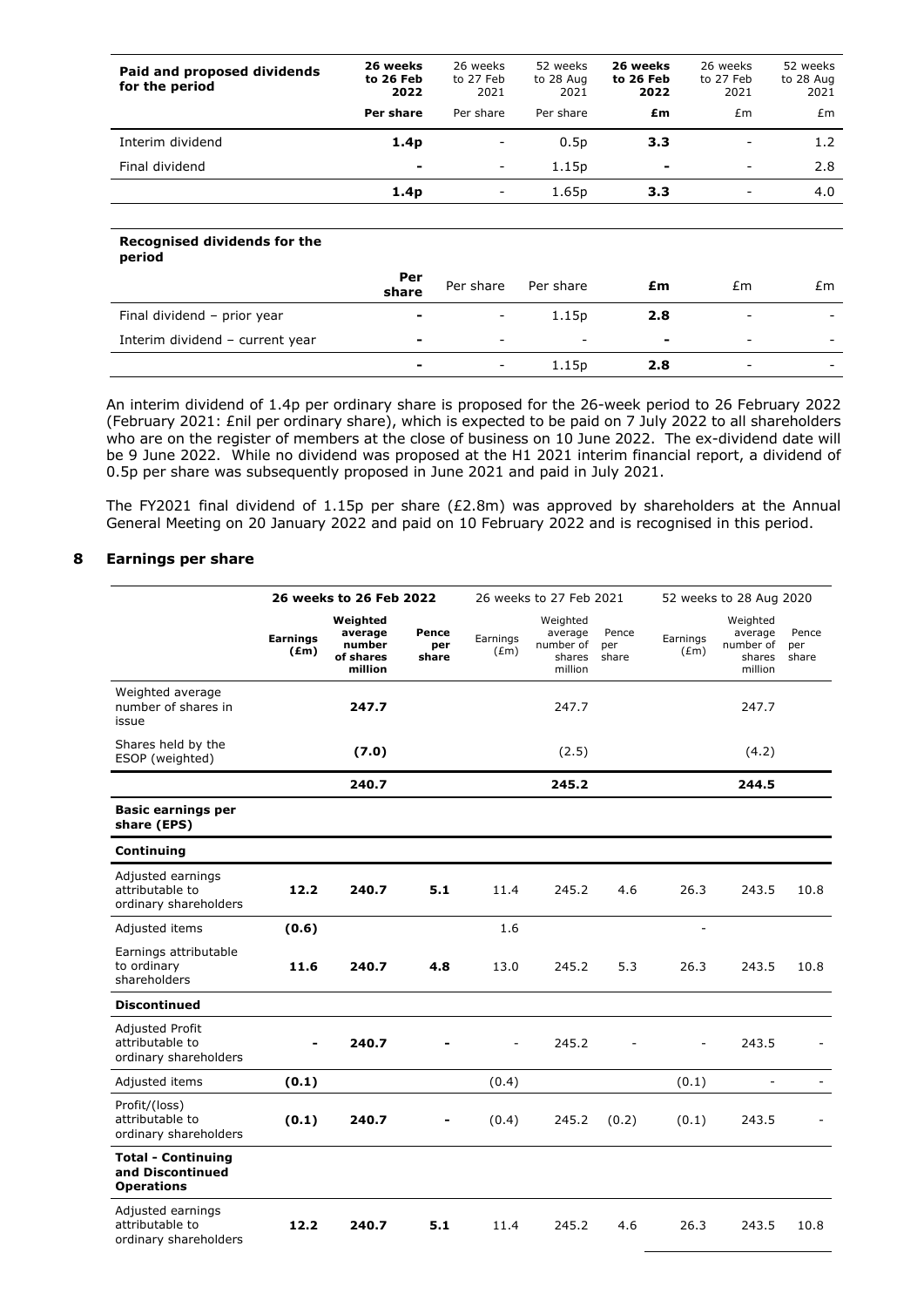| Adjusted items                                                     | (0.7) |       |     | 1.2                      |       |       | (0.1)                    |       |      |
|--------------------------------------------------------------------|-------|-------|-----|--------------------------|-------|-------|--------------------------|-------|------|
| Earnings attributable<br>to ordinary<br>shareholders               | 11.5  | 240.7 | 4.8 | 12.6                     | 245.2 | 5.1   | 26.2                     | 243.5 | 10.8 |
| <b>Diluted earnings</b><br>per share (EPS)                         |       |       |     |                          |       |       |                          |       |      |
| Effect of dilutive<br>securities                                   |       | 11.3  |     |                          | 10.9  |       |                          | 2.6   |      |
| Continuing                                                         |       |       |     |                          |       |       |                          |       |      |
| Diluted Adjusted EPS                                               | 12.2  | 252.0 | 4.8 | 11.4                     | 256.1 | 4.5   | 26.3                     | 254.8 | 10.3 |
| Diluted EPS                                                        | 11.6  | 252.0 | 4.6 | 13.0                     | 256.1 | 5.1   | 26.3                     | 254.8 | 10.3 |
| <b>Discontinued</b>                                                |       |       |     |                          |       |       |                          |       |      |
| Diluted Adjusted EPS                                               | ۰     | 252.0 |     | $\overline{\phantom{a}}$ | 256.1 |       | $\overline{\phantom{a}}$ | 254.8 |      |
| <b>Diluted EPS</b>                                                 | (0.1) | 252.0 | ۰   | (0.4)                    | 245.2 | (0.2) | (0.1)                    | 254.8 |      |
| <b>Total - Continuing</b><br>and Discontinued<br><b>Operations</b> |       |       |     |                          |       |       |                          |       |      |
| Diluted Adjusted EPS                                               | 12.2  | 252.0 | 4.8 | 11.4                     | 256.1 | 4.5   | 26.3                     | 254.8 | 10.3 |
| <b>Diluted EPS</b>                                                 | 11.5  | 252.0 | 4.6 | 12.6                     | 256.1 | 4.9   | 26.2                     | 254.8 | 10.3 |

Due to the higher average amount of shares held in Trust during the period and the number of options outstanding in the prior period, the dilutive shares decreased the basic number of shares at February 2021 by 4.1m to 252.0m *(Feb 2021: 256.1m)* and resulted in a Continuing diluted Adjusted EPS of 4.8p, an increase of 0.3p or 6.7% on prior period.

The calculation of diluted EPS reflects the potential dilutive effect of employee incentive schemes of 11.3m dilutive shares *(Feb 2021: 10.9m).* There is no further dilutive effect from deferred consideration in the period.

# **9 Discontinued Operations**

#### **Tuffnells**

On 14 April 2020, a share purchase agreement was signed with Tuffnells Holdings Limited (formerly Palm Bidco Limited (THL)) to sell Tuffnells subject to shareholder approval. At the Company's General Meeting held on 1 May 2020 shareholders approved the sale and completion concluded on 2 May 2020.

The key terms of the share purchase agreement were as follows:

Unsecured consideration payable by THL to the Company of £15.0m in cash, payable in three tranches as follows:

- £6.5m on the date 18 months following Completion (2 November 2021);
- $£4.25m$  on or prior to the date 27 months following Completion (2 August 2022); and
- £4.25m on or prior to the date 36 months following Completion (2 May 2023).

The Company discounted the consideration at 30% and recognised  $E7.1m$  on Completion. The first tranche of the unsecured consideration (£6.5m) was paid on 2 November 2021 (18 months following Completion) by THL and the remaining balance has unwound to £6.5m and is shown as a current asset within Trade and other receivables.

The Company also agreed to make available a loan facility secured against selected properties. The total facility available was £10.5m and included a 10% coupon. On Completion £6.5m was drawn immediately. The facility was fully repaid (£6.7m) in October 2020. As a result, the remaining part of the loan has been cancelled and the security held over the properties has been released.

In H1 2022, THL approached the Company regarding the outstanding deferred consideration payable following the acquisition of Tuffnells in May 2020. Mindful of the current macro-economic climate and to extinguish any further liability or outstanding arrangements with THL, the Board agreed revised terms such that the Company will accept £7.5m in full and final settlement of the outstanding deferred consideration where received on or before 2 August 2022. The carrying value of the deferred consideration has been assessed in light of the revised terms and there is no material impact.

Following the balance sheet date, the Company received a payment of £7.5m on 29 April 2022 in full and final settlement of the deferred consideration arising from the sale of Tuffnells in May 2020. This sum will be used to pay down debt under the terms of the banking agreement.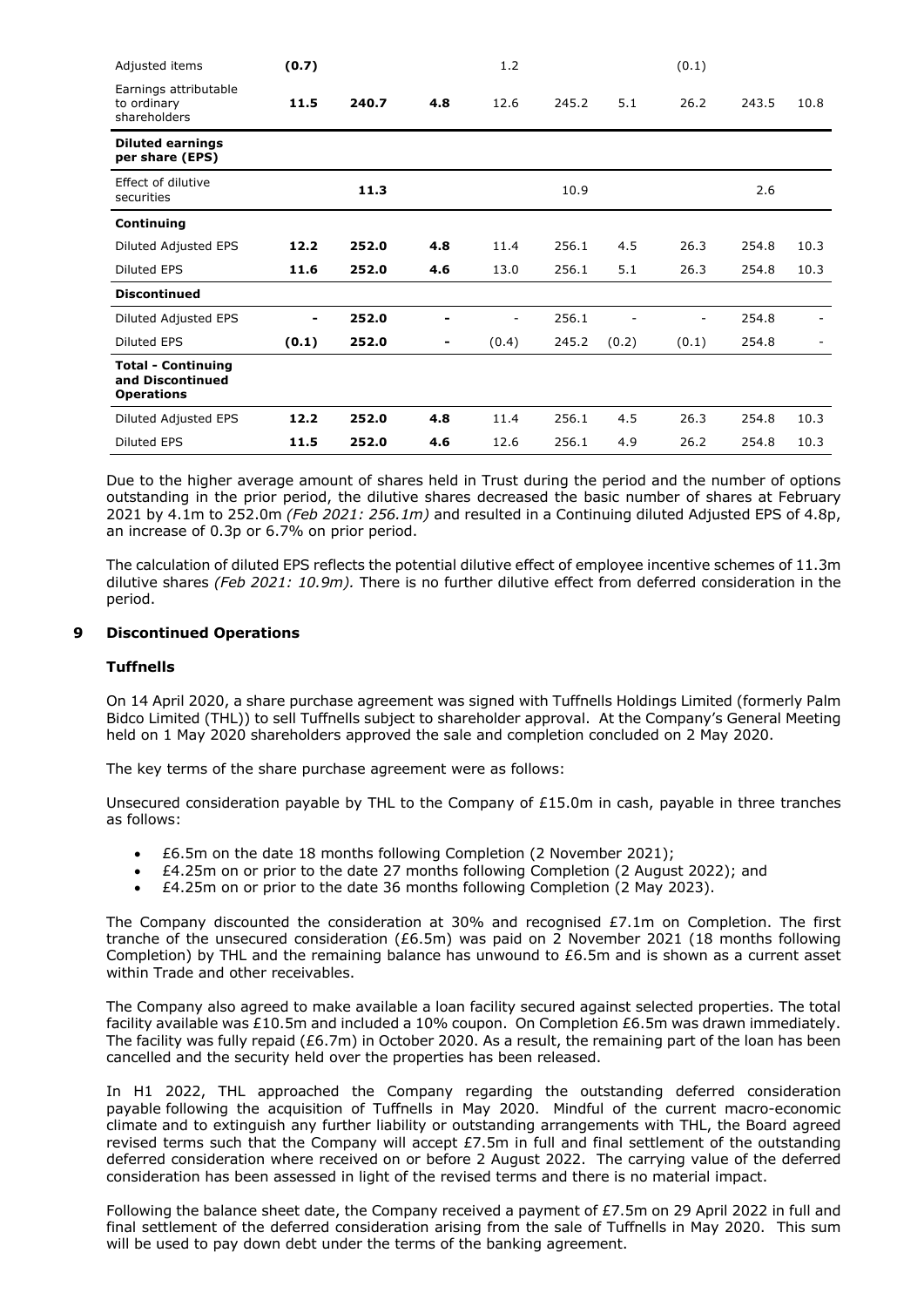Tuffnells were covered under a Company insurance policy and as part of the disposal the decision was made that the Company would pay for certain pre-existing motor and employment liability claims that Tuffnells incurred prior to disposal. These claims will be settled as they arise. On Completion the total liability was estimated at £1.8m. There was a charge in the period of  $E0.1m$  in respect of claims and a balance of £0.8m remains as a provision at 26 February 2022.

# **10 Net Cash Inflow from Operating Activities**

|                                                          | 26 weeks to | 26 weeks to              | 52 weeks to |
|----------------------------------------------------------|-------------|--------------------------|-------------|
| £m                                                       | 26 Feb 2022 | 27 Feb 2021              | 28 Aug 2021 |
| Continuing statutory operating profit                    | 17.0        | 18.8                     | 35.8        |
| Discontinued operating loss                              | (0.1)       | (0.4)                    | (0.2)       |
| <b>Operating profit</b>                                  | 16.9        | 18.4                     | 35.6        |
| Profit on disposal of property, plant and equipment      |             | (0.2)                    | (0.2)       |
| Share of (profits)/losses of jointly controlled entities | (0.2)       | (0.1)                    | 1.8         |
| Pension receipts                                         | 8.1         | $\overline{\phantom{a}}$ |             |
| Depreciation of property, plant and equipment            | 1.2         | 1.3                      | 2.4         |
| Depreciation of ROU assets                               | 3.3         | 3.1                      | 6.4         |
| Amortisation of intangible assets                        | 0.8         | 0.9                      | 1.9         |
| Impairment of Tuffnells assets                           |             |                          | 0.1         |
| Share based payments                                     | 0.6         | 0.4                      | 1.0         |
| (Increase)/decrease in inventories                       | (1.4)       | (1.2)                    | 0.7         |
| (Increase)/decrease in receivables                       | (2.2)       | 9.3                      | 5.4         |
| Decrease in payables                                     | (4.5)       | (13.8)                   | (5.1)       |
| Decrease in provisions                                   | (0.5)       | (2.2)                    | (2.8)       |
| Non cash pension and admin costs                         | 1.6         |                          | 0.5         |
| Net income tax paid                                      | (3.4)       | (2.8)                    | (6.3)       |
| Net cash inflow from operating activities                | 20.3        | 13.1                     | 41.4        |

During the period, cash outflow from operating activities attributed to Discontinued Operations amounted to £0.3m *(H1 2021: £1.3m outflow).*

# **11 Intangible Assets**

Goodwill is not amortised but tested annually for impairment. As a result of these reviews, goodwill was fully impaired in previous periods.

There are no material acquired intangible assets the breakdown of acquired intangibles and goodwill is as follows:

|                       |                                |                |                          | Goodwill                 |                   | <b>Acquired Intangibles</b> |                          |                   |                   |                          |            | <b>Total</b>             |
|-----------------------|--------------------------------|----------------|--------------------------|--------------------------|-------------------|-----------------------------|--------------------------|-------------------|-------------------|--------------------------|------------|--------------------------|
| £m                    | On.<br>acquisition             | H1<br>2022     | H1<br>2021               | <b>FY</b><br>2021        | On<br>acquisition | H1<br>2022                  | H1<br>2021               | <b>FY</b><br>2021 | On<br>acquisition | H1<br>2022               | H1<br>2021 | <b>FY</b><br>2021        |
| <b>DMD</b>            | 5.7                            | $\blacksquare$ | ۰                        |                          | 2.6               | $\blacksquare$              |                          | -                 | 8.3               |                          |            |                          |
| Smiths<br><b>News</b> | $\overline{\phantom{a}}$       | $\blacksquare$ | $\overline{\phantom{a}}$ | $\overline{\phantom{a}}$ | 0.3               | $\blacksquare$              | $\overline{\phantom{a}}$ | $\blacksquare$    | 0.3               | $\overline{\phantom{a}}$ |            |                          |
| <b>Total</b>          | 5.7                            | $\blacksquare$ | $\blacksquare$           | $\blacksquare$           | 2.9               | $\blacksquare$              | $\blacksquare$           | $\blacksquare$    | 8.6               | $\blacksquare$           |            | $\overline{\phantom{0}}$ |
| Other intangibles     |                                |                |                          |                          |                   |                             |                          |                   |                   | 2.0                      | 3.0        | 2.3                      |
|                       | <b>Total Intangible assets</b> |                |                          |                          |                   |                             |                          |                   |                   | 2.0                      | 3.0        | 2.3                      |

# **12 Cash and Borrowings**

Cash and borrowings by currency (sterling equivalent) are as follows: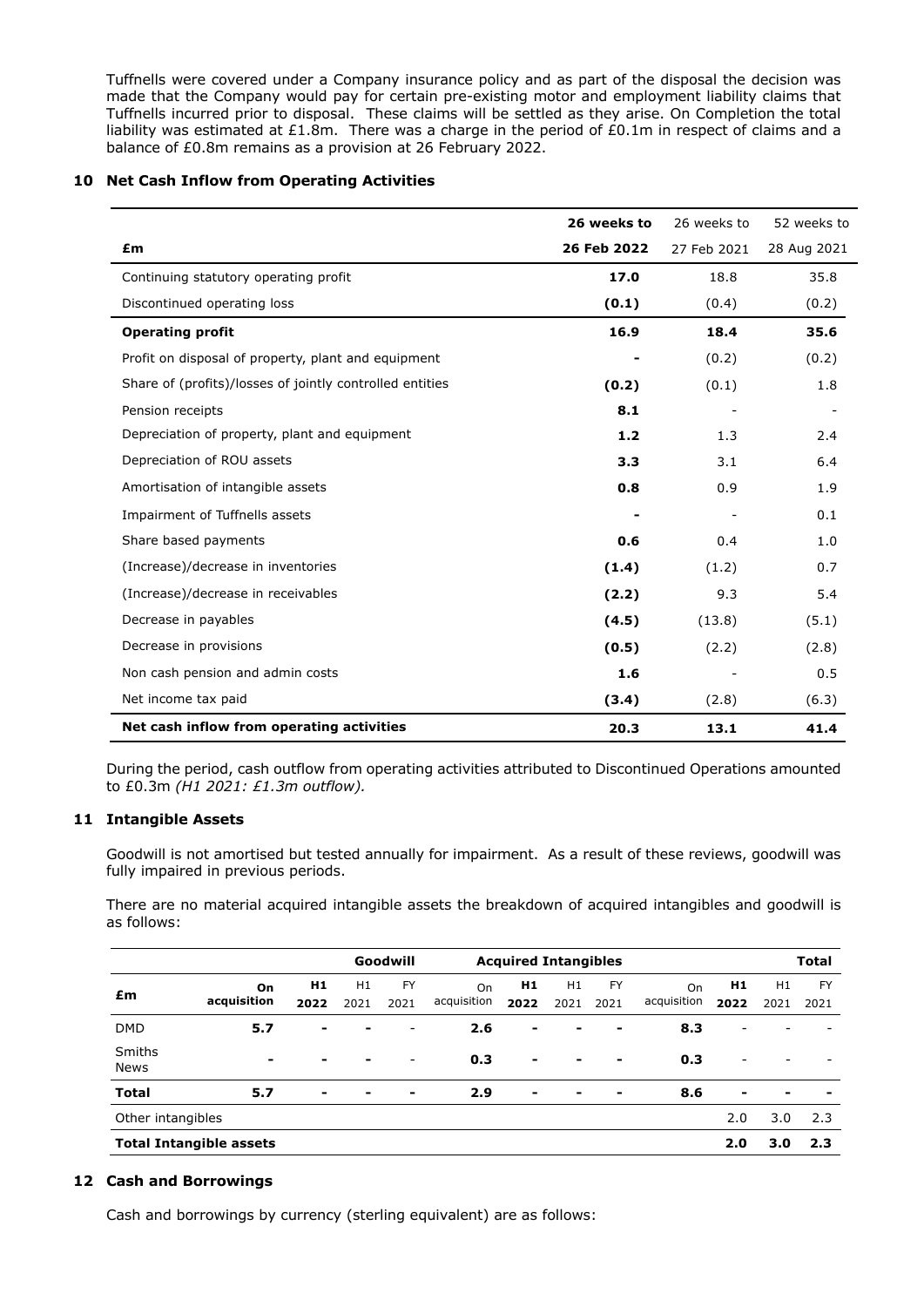| £m                                                                         | <b>Sterling</b> | <b>Euro</b> | <b>USD</b> | <b>Other</b>   | <b>Total</b><br>26 Feb<br>2022 | At 27<br>Feb<br>2021 | At 28<br>Aug<br>2021 |
|----------------------------------------------------------------------------|-----------------|-------------|------------|----------------|--------------------------------|----------------------|----------------------|
| Cash and bank deposits                                                     | 23.2            | 0.6         | 0.3        | 0.2            | 24.3                           | 10.0                 | 19.7                 |
| Overdrafts- included in cash and cash<br>equivalents                       |                 |             |            | $\blacksquare$ |                                |                      | (0.4)                |
| Net Cash and cash equivalents                                              | 23.2            | 0.6         | 0.3        | 0.2            | 24.3                           | 10.0                 | 19.3                 |
| Revolving credit facility                                                  | (3.0)           |             |            | $\blacksquare$ | (3.0)                          |                      |                      |
| Term loan - disclosed within current<br>liabilities                        | (10.3)          |             |            | $\blacksquare$ | (10.3)                         | (21.3)               | (21.2)               |
| Term loan - disclosed within non-current<br>liabilities                    | (49.8)          |             |            | $\blacksquare$ | (49.8)                         | (58.7)               | (51.3)               |
| Unamortised arrangement fees -<br>disclosed within non-current liabilities | 2.9             |             |            |                | 2.9                            | 2.0                  | 1.2                  |
| Total borrowings - Continuing                                              | (60.2)          |             |            | -              | (60.2)                         | (78.0)               | (71.3)               |
| Overdrafts - Discontinued                                                  | -               | -           |            | $\blacksquare$ |                                | $\blacksquare$       |                      |
| <b>Total overdraft and borrowings</b>                                      | (60.2)          |             |            | -              | (60.2)                         | (78.0)               | (71.3)               |
| <b>Net borrowings</b>                                                      | (37.0)          | 0.6         | 0.3        | 0.2            | (35.9)                         | (68.0)               | (52.0)               |
| <b>Total borrowings</b>                                                    |                 |             |            |                |                                |                      |                      |
| Amount due for settlement within 12<br>months                              | (13.3)          |             |            | -              | (13.3)                         | (21.3)               | (21.2)               |
| Amount due for settlement after 12<br>months                               | (46.9)          |             |            | $\blacksquare$ | (46.9)                         | (56.7)               | (50.1)               |
|                                                                            | (60.2)          |             |            |                | (60.2)                         | (78.0)               | (71.3)               |

Cash and bank deposits comprise cash held by the Company and short-term bank deposits with an original maturity of three months or less. The carrying amount of these assets approximates their fair value.

In December 2021, an agreement was signed to extend and amend the existing financing arrangements. The original facility which was due to expire in November 2023 has been extended to August 2025. The new facility comprises a £60 million amortising term loan ('Facility A') and a £30 million revolving credit facility ('RCF'). Facility A is also repayable from any proceeds received from the deferred consideration as part of the sale of Tuffnells, and any disposal proceeds. The agreement is with a syndicate of banks comprising lenders HSBC, Barclays, Santander and Clydesdale Banks. The final maturity date of the facility is 31 August 2025.

The terms of the facility agreement include: agreed repayments against Facility A arising from funds received in relation to deferred consideration received following the sale of Tuffnells and any disposal proceeds, plus an amortisation schedule of £3.0m in the remainder of FY2022, £8m in FY2023 and then £10m in FY2024 and FY2025 respectively for the repayment of Facility A and a final bullet payment; and capped dividend payments of up to £10m in respect of any financial year. The RCF will reduce by £5m in November 2022 and then by £2.5m every 6 months from February 2023 onwards. As part of the terms of the financing, the Company and its principal trading subsidiaries have agreed to provide security over their assets to the lenders.

The current rate on the facility is 4.25% per annum over SONIA (in respect of Facility A and the RCF).

At 26 February 2022, the Company had £27.0m *(27 February 2021: £35.0m)* of undrawn committed borrowing and cash facilities in respect of which all conditions precedent had been met.

#### **Analysis of net debt**

|                                                                    | As at                    | As at                    | As at       |
|--------------------------------------------------------------------|--------------------------|--------------------------|-------------|
| £m                                                                 | 26 Feb 2022              | 27 Feb 2021              | 28 Aug 2021 |
| Cash and bank deposits                                             | 24.3                     | 10.0                     | 19.7        |
| Overdrafts – included in cash flow as cash and cash<br>equivalents | $\overline{\phantom{a}}$ | $\overline{\phantom{a}}$ | (0.4)       |
| Cash and cash equivalents                                          | 24.3                     | 10.0                     | 19.3        |
| Current borrowings                                                 | (13.3)                   | (21.3)                   | (21.2)      |
| Non-current borrowings                                             | (46.9)                   | (56.7)                   | (50.1)      |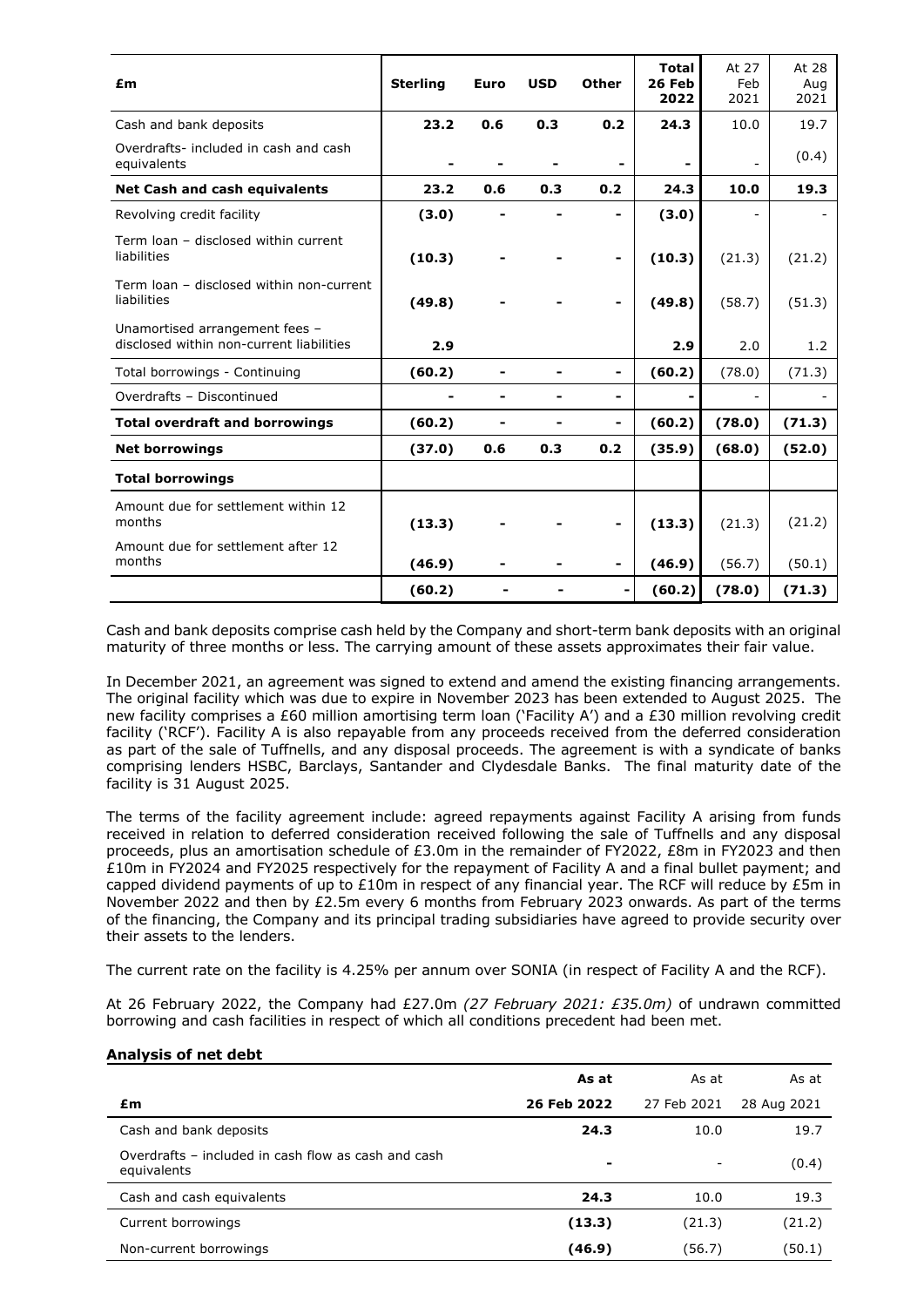| Net borrowings including unamortised<br>arrangement fees | (35.9) | (68.0)  | (52.0) |
|----------------------------------------------------------|--------|---------|--------|
| Unamortised arrangement fees                             | (2.9)  | (2.0)   | (1.2)  |
| <b>Bank Net Debt</b>                                     | (38.8) | (70.0)  | (53.2) |
| Lease liabilities*                                       | (28.6) | (31.3)  | (29.2) |
| Net debt                                                 | (67.4) | (101.3) | (82.4) |

\* The Company's banking covenants are on a 'frozen' GAAP basis. Bank Net Debt is net borrowings of £38.8m *(H1 2021: 70.0m)* and finance lease liabilities of £nil as defined by IAS 17 *(H1 2021: £nil)* to calculate Bank Net Debt of £38.8m *(H1 2021: £70.0m).*

The movement in net debt in the period includes £1.0m *(H1 2021: £0.9m)* loan fee amortisation and £2.7m of bank arrangement fees, being £1.2m fee paid on the 12 month anniversary of the signing of the original agreement in November 2021 plus £1.5m to extend and amend the facility in December 2021 *(H1 2021: £2.8m)*.

# **13 Provisions**

| £m                                   | <b>Provision for</b><br>onerous<br>contracts | Reorganisation<br>provisions | <b>Insurance</b><br>and legal<br>provision | <b>Property</b><br>provisions | <b>Total</b> |
|--------------------------------------|----------------------------------------------|------------------------------|--------------------------------------------|-------------------------------|--------------|
| <b>At 28 August 2021</b>             | (0.7)                                        | (0.8)                        | (1.3)                                      | (3.8)                         | (6.6)        |
| Additions                            | $\overline{\phantom{a}}$                     | $\overline{\phantom{a}}$     | (0.1)                                      | (0.3)                         | (0.4)        |
| Utilised in period                   | 0.2                                          | 0.1                          | 0.5                                        |                               | 0.8          |
| Released                             | 0.1                                          |                              | $\overline{\phantom{a}}$                   |                               | 0.1          |
| Unwinding of discount<br>utilisation | $\overline{\phantom{a}}$                     | $\overline{\phantom{a}}$     | $\overline{\phantom{a}}$                   | (0.1)                         | (0.1)        |
| At 26 February 2022                  | (0.4)                                        | (0.7)                        | (0.9)                                      | (4.2)                         | (6.2)        |

| £m                                          | 26 Feb 2022 | 27 Feb 2021 | 28 Aug 2021 |
|---------------------------------------------|-------------|-------------|-------------|
| Included within current<br>liabilities      | (2.4)       | (4.1)       | (3.6)       |
| Included within non-<br>current liabilities | (3.8)       | (2.5)       | (3.0)       |
| Total                                       | (6.2)       | (6.6)       | (6.6)       |
|                                             |             |             |             |

Reorganisation provisions of £0.7m relates to the restructure of the Smiths News network and the Company's support functions that was announced in prior periods.

Insurance and legal provisions represent the expected future costs of employer's liability, public liability, motor accident claims and legal claims. Included within the total balance is £0.8m relating to claims from the Tuffnells business prior to disposal.

The property provision represents the estimated future cost of the Company's potential dilapidation and other property exit costs across the Group. These provisions have been discounted to present value and this discount will be unwound over the life of the leases. The provisions cover the period to 2032, however, approximately £1.8m of the potential liability is likely to be payable within five years.

The Company has performed sensitivity analysis on the property provision using the possible scenarios below:

if the discount rate changes by  $+/- 0.5\%$ , the property provision would change by  $+/- E0.1$ m;

if the repair cost per square foot changes by  $+/-$  £1.00p, the property provision would change by  $+/-$ £0.5m.

# **14 Contingent Liabilities**

The Company has a potential liability that could crystallise in respect of previous assignments of leases where the liability could revert to the Company if the lessee defaulted. Pursuant to the terms of the Demerger Agreement from WH Smith PLC in 2006, any such contingent liability, which becomes an actual liability, will be apportioned between Smiths News plc and WH Smith PLC in the ratio 35:65 (the actual liability of Smiths News plc in any 12-month period is limited to £5m). The Company's share of such liability has an estimated future cumulative gross rental commitment at 26 February 2022 of £0.5m *(28 August 2021: £0.5m).*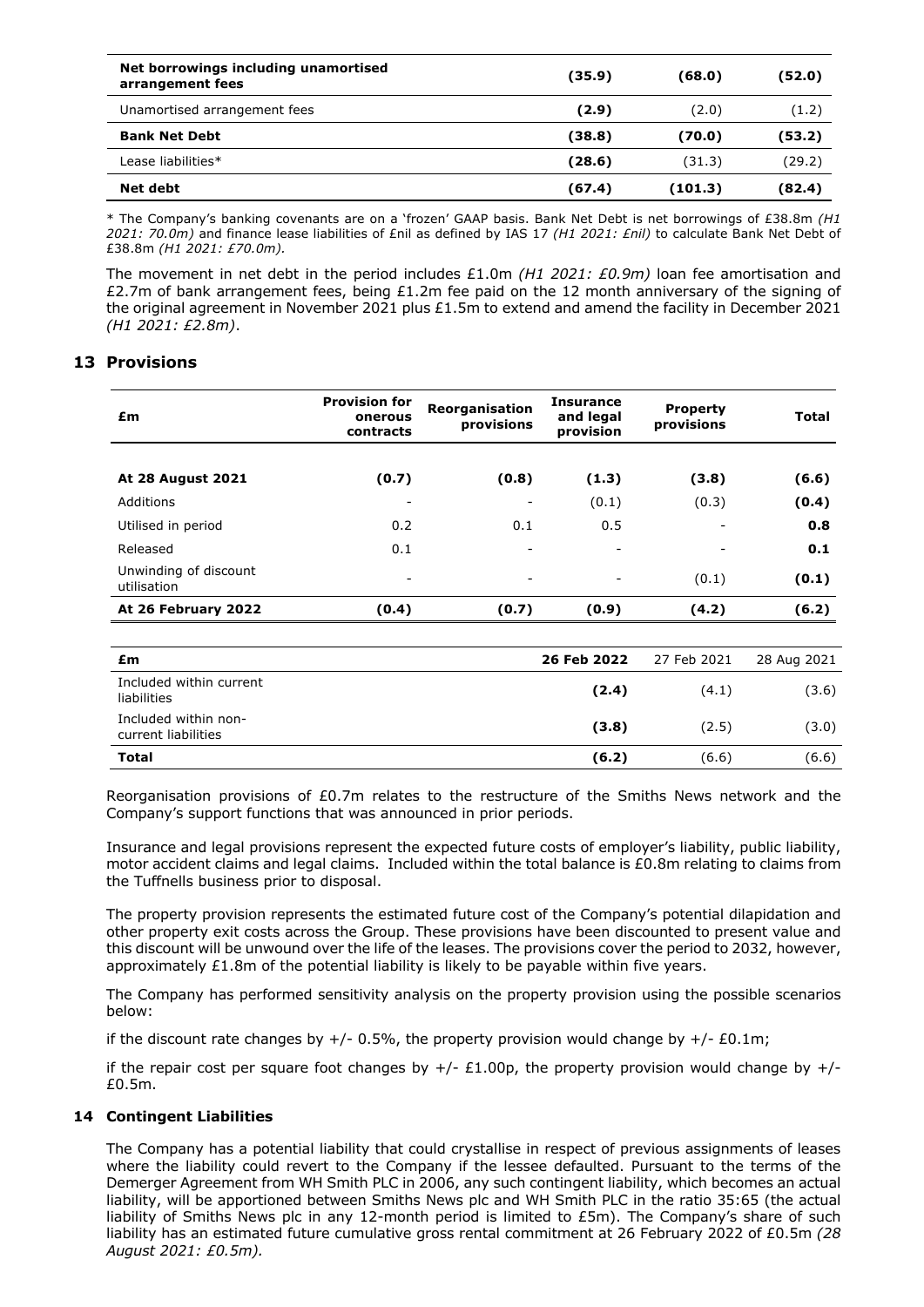As at 26 February 2022, the Company have approved letters of credit of £3.1m to the insurers of the Company for the motor insurance and employer liability insurance policy. The letter of credit covers the employer deductible element of the insurance policy for insurance claims. Subsequent to the period end the Company was notified that the letters of credit reduced from £3.1m to £2.4m.

The winding up of the News Section of the Pension Trust following finalisation of the buy-out process to Legal & General Assurance Society Limited was formally completed on 25 February 2022. As part of the wind up, the Company has agreed run-off indemnity coverage with the Trustee for any future member claims that are uninsured liabilities capped at £6.5m over the next 60 years.

# **15 Share Capital**

# **a) Share capital**

| £m                                                  | 26 Feb 2022 | 27 Feb 2021 | 28 Aug 2021 |
|-----------------------------------------------------|-------------|-------------|-------------|
| Issued and fully paid ordinary shares of 5p<br>each |             |             |             |
| Opening balance                                     | 12.4        | 12.4        | 12.4        |
| Closing balance                                     | 12.4        | 12.4        | 12.4        |

# **b) Movement in share capital**

| Number (m)          | Ordinary shares of 5p each |
|---------------------|----------------------------|
| At 28 August 2021   | 247.7                      |
| At 26 February 2022 | 247.7                      |

The holders of ordinary shares are entitled to receive dividends as declared from time-to-time and are entitled to one vote per share at the meetings of the Company. The Company has one class of ordinary shares, which carry no right to fixed income.

## **c) Share premium**

| £m              | 26 Feb 2022 | 27 Feb 2021 | 28 Aug 2021 |
|-----------------|-------------|-------------|-------------|
| Opening balance | 60.5        | 60.5        | 60.5        |
| Closing balance | 60.5        | 60.5        | 60.5        |

# **16 Related Party Transactions**

No related party transactions had a material impact on the financial performance in the period or financial position of the Company at 26 February 2022. There have been no material changes to or material transactions with related parties as disclosed in Note 32 of the Annual Report and Accounts for the 52 week period ended 28 August 2021 other than the below;

During H1 2022, the Board agreed revised terms with Tuffnells Holdings Limited (formerly Palm Bidco Limited) regarding the outstanding deferred consideration payable such that the Company will accept £7.5m in full and final settlement of the outstanding deferred consideration where received on or before 2 August 2022 (see Note 9 for further detail). The Chairman of Tuffnells Holdings Limited is also a nonexecutive director of Smiths News plc.

# **Key management compensation**

Transactions between the Company and key management personnel in the period relate only to remuneration consistent with the policy set out in the Directors' Remuneration Report within the Company's 2021 Annual Report. There have been no other material changes to the arrangements between the Company and key management personnel in the period.

# **17 Subsequent events**

As at 26 February 2022, the Company have approved letters of credit of £3.1m to the insurers of the Company for the motor insurance and employer liability insurance policy. The letter of credit covers the employer deductible element of the insurance policy for insurance claims. After the balance sheet date, the Company was notified that the letters of credit reduced from £3.1m to £2.4m.

The Company received a payment of £7.5m on 29 April 2022 from Tuffnells Holdings Limited (formerly Palm Bidco Limited) in full and final settlement of the deferred consideration arising from the sale of Tuffnells in May 2020. This sum will be used to pay down debt under the terms of the banking agreement.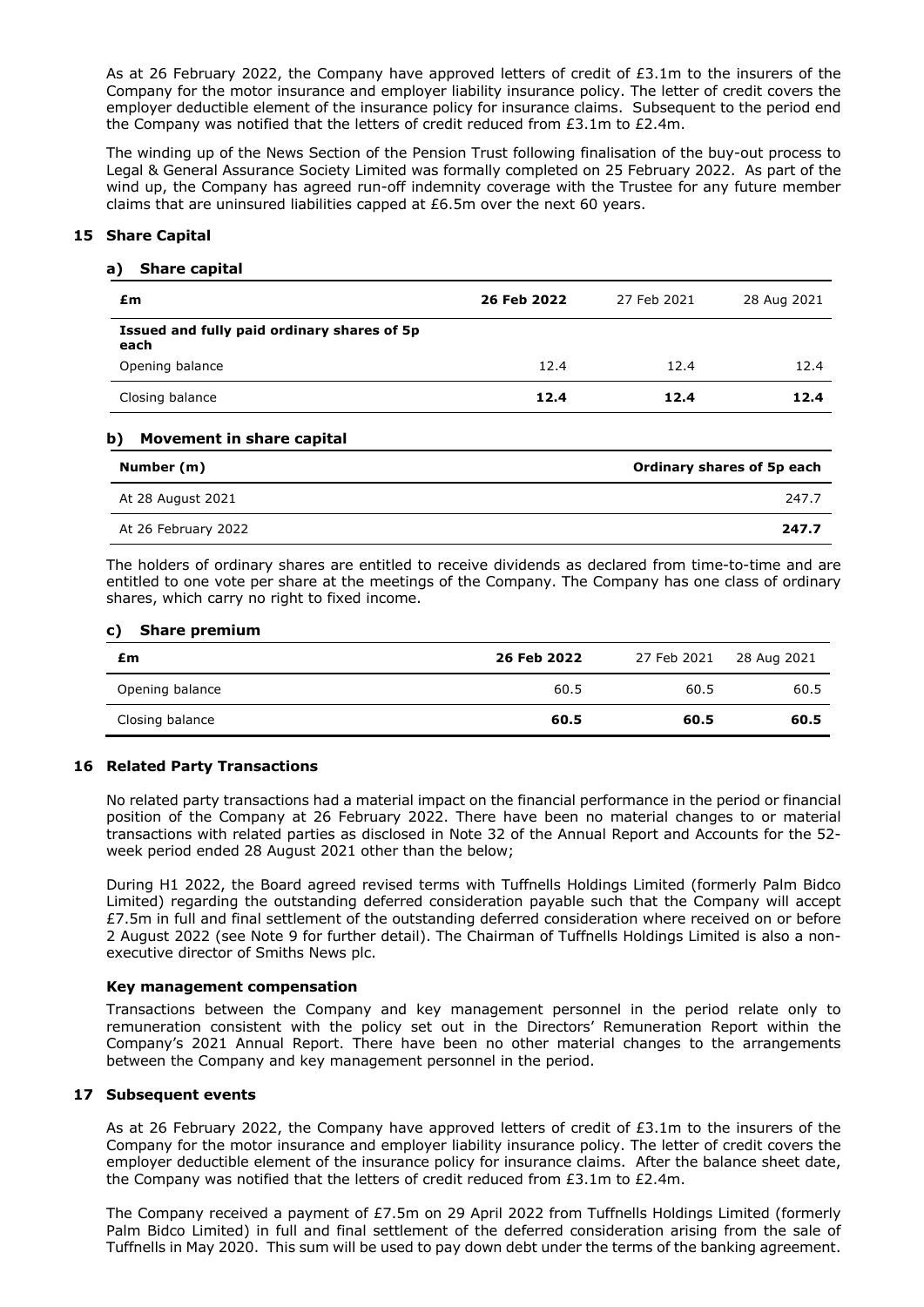# **Glossary – Alternative performance measures**

### **Introduction**

In the reporting of financial information, the directors have adopted various Alternative Performance Measures (APMs).

These measures are not defined by International Financial Reporting Standards (IFRS) and therefore may not be directly comparable with other companies' APMs, including those in the Company's industry.

APMs should be considered in addition to, and are not intended to be a substitute for, or superior to, IFRS measurements.

#### **Purpose**

The directors believe that these APMs assist in providing additional useful measures of the Company's performance. They provide readers with additional information on the performance of the business across periods which is consistent with how the business performance is planned by, and reported to, the Board and the Executive Team.

Consequently, APMs are used by the directors and management for performance analysis, planning, reporting and incentive-setting purposes.

| <b>APM</b>                                  | <b>Closest</b><br>equivalent<br><b>IFRS</b><br>measure | <b>Adjustments to</b><br>reconcile to IFRS<br>measure | Note/page<br>reference for<br>reconciliation                                                                          | <b>Definition and purpose</b>                                                                                                                                                                                                                                                                                                                                                                                                                                                                                                                                                                                                                                                                                                     |
|---------------------------------------------|--------------------------------------------------------|-------------------------------------------------------|-----------------------------------------------------------------------------------------------------------------------|-----------------------------------------------------------------------------------------------------------------------------------------------------------------------------------------------------------------------------------------------------------------------------------------------------------------------------------------------------------------------------------------------------------------------------------------------------------------------------------------------------------------------------------------------------------------------------------------------------------------------------------------------------------------------------------------------------------------------------------|
| <b>Income Statement</b>                     |                                                        |                                                       |                                                                                                                       |                                                                                                                                                                                                                                                                                                                                                                                                                                                                                                                                                                                                                                                                                                                                   |
| Adjusted<br>Items                           | No direct<br>equivalent                                | N/A                                                   | Note 4                                                                                                                | Adjusting items of income or expenses are<br>excluded in arriving at Adjusted operating profit<br>to present a further measure of the Company's<br>performance. Each of these items is considered to<br>be significant in nature and/or quantum, non-<br>recurring in nature and/or are considered to be<br>unrelated to the Company's ordinary activities or<br>are consistent with items treated as adjusting in<br>prior periods. Excluding these items from profit<br>metrics provides readers with helpful additional<br>information on the performance of the business<br>across periods because it is consistent with how<br>the business performance is planned by, and<br>reported to, the Board and the Executive Team. |
| Adjusted<br>operating<br>profit             | Operating<br>profit*                                   | Adjusted items                                        | Income<br>statement/<br>Note 4                                                                                        | Adjusted operating profit is defined as operating<br>profit from Continuing Operations, excluding the<br>impact of adjusting items (defined above). This is<br>the headline measure of the Company's<br>performance and is a key management incentive<br>metric.                                                                                                                                                                                                                                                                                                                                                                                                                                                                  |
| Adjusted<br>profit<br>before tax            | Profit before<br>tax (PBT)                             | Adjusted items                                        | Income<br>statement/<br>Note 4                                                                                        | Adjusted profit before tax is defined as profit<br>before tax from Continuing Operations, excluding<br>the impact of adjusting items (defined above).                                                                                                                                                                                                                                                                                                                                                                                                                                                                                                                                                                             |
| Adjusted<br>profit after<br>tax             | Profit after<br>tax (PAT)                              | Adjusted items                                        | Income<br>statement/<br>Note 4                                                                                        | Adjusted profit after tax is defined as profit after<br>tax from Continuing Operations, excluding the<br>impact of adjusting items (defined above).                                                                                                                                                                                                                                                                                                                                                                                                                                                                                                                                                                               |
| Adjusted<br>EBITDA                          | Operating<br>profit*                                   | Depreciation and<br>amortisation<br>Adjusted items    | Adjusted<br>EBITDA (ex<br><b>IFRS 16)</b><br>Continuing<br>Operations<br>reconciliation<br>following this<br>Glossary | This measure is based on business unit operating<br>profit from Continuing Operations. It excludes<br>depreciation, amortisation and adjusting items.<br>This is the headline measure of the Company's<br>performance and is a key management incentive<br>metric.                                                                                                                                                                                                                                                                                                                                                                                                                                                                |
| Adjusted<br>EBITDA<br>(ex<br><b>IFRS16)</b> | Operating<br>profit*                                   | Depreciation and<br>amortisation<br>Adjusted items    | Adjusted<br>EBITDA (ex<br><b>IFRS 16)</b><br>Continuing<br>Operations                                                 | This measure is based on business unit operating<br>profit from Continuing Operations.<br>It excludes depreciation, amortisation and<br>adjusting items after deducting IAS 17 operating<br>lease costs. This is the headline measure of the                                                                                                                                                                                                                                                                                                                                                                                                                                                                                      |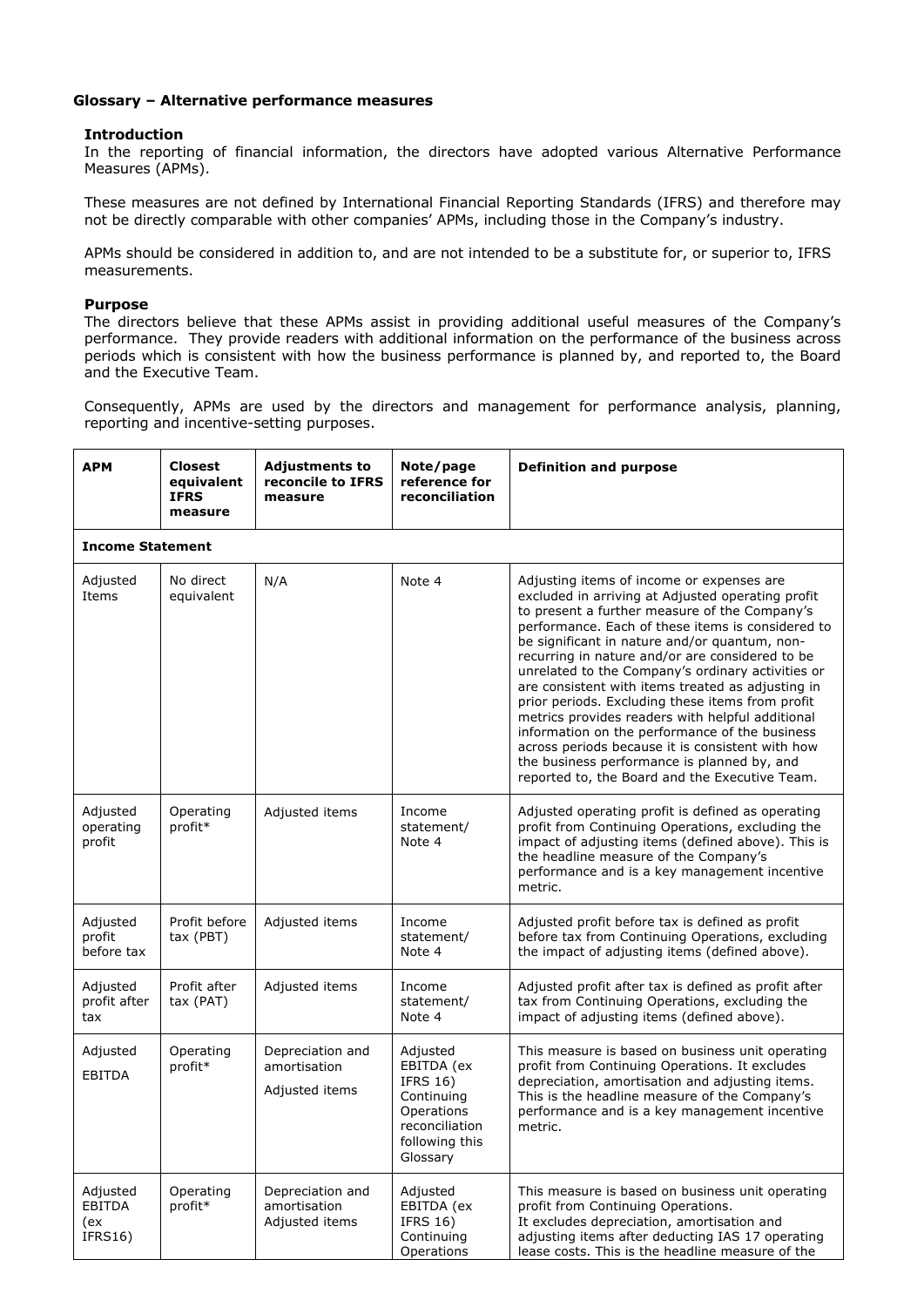|                                   |                                                      |                                                                                                                                                     | reconciliation<br>following this<br>Glossary                                                                               | Company's performance and is a key<br>management incentive metric.                                                                                                                                                                                                                                       |
|-----------------------------------|------------------------------------------------------|-----------------------------------------------------------------------------------------------------------------------------------------------------|----------------------------------------------------------------------------------------------------------------------------|----------------------------------------------------------------------------------------------------------------------------------------------------------------------------------------------------------------------------------------------------------------------------------------------------------|
| Adjusted<br>earnings<br>per share | Earnings<br>per share                                | Adjusted items                                                                                                                                      | Note 8                                                                                                                     | Adjusted earnings per share is defined as<br>continuing Adjusted PBT, less taxation attributable<br>to Adjusted PBT and including any adjustment for<br>minority interest to result in Adjusted PAT<br>attributable to shareholders; divided by the basic<br>weighted average number of shares in issue. |
| <b>Cash flow Statement</b>        |                                                      |                                                                                                                                                     |                                                                                                                            |                                                                                                                                                                                                                                                                                                          |
| Free cash<br>flow                 | Cash<br>generated<br>from<br>operating<br>activities | Dividends,<br>acquisitions and<br>disposals,<br>Repayment of<br>bank loans,<br><b>EBT</b> share<br>purchases,<br>Pension deficit<br>repair payments | Reconciliation<br>of free cash<br>flow to net<br>movement in<br>cash and cash<br>equivalents<br>following this<br>Glossary | Free cash flow is defined as cash flow excluding<br>the following: payment of the dividend,<br>acquisitions and disposals, the repayment of bank<br>loans and EBT share purchases. This measure<br>reflects the cash available to shareholders.                                                          |
| <b>Balance Sheet</b>              |                                                      |                                                                                                                                                     |                                                                                                                            |                                                                                                                                                                                                                                                                                                          |
| <b>Bank Net</b><br>Debt           | <b>Borrowings</b><br>less cash                       |                                                                                                                                                     | Cash flow<br>statement                                                                                                     | Bank Net Debt is calculated as total debt less cash<br>and cash equivalents. Total debt includes loans<br>and borrowings, overdrafts and obligations under<br>finance leases as defined by IAS 17.                                                                                                       |
| Net Debt                          | <b>Borrowings</b><br>less cash                       |                                                                                                                                                     | Cash flow<br>statement                                                                                                     | Net Debt is calculated as total debt less cash and<br>cash equivalents. Total debt includes loans and<br>borrowings, overdrafts and obligations under<br>leases.                                                                                                                                         |

\* Operating profit is presented on the Company's income statement. It is not defined per IFRS, however, is a generally accepted profit measure.

# **Reconciliation of free cash flow to net movement in cash and cash equivalents**

A reconciliation of free cash flow to net movement in cash and cash equivalents is shown below:

|                                                      | 26 Feb 2022              | 27 Feb 2021 | 28 Aug 2021 |
|------------------------------------------------------|--------------------------|-------------|-------------|
| Net increase/(decrease) in cash and cash equivalents | 5.0                      | (40.6)      | (31.3)      |
| Decrease in borrowings and overdrafts                | 9.4                      | 50.3        | 57.8        |
| Movement in borrowings and cash                      | 14.4                     | 9.7         | 26.5        |
| Dividend paid                                        | 2.8                      |             | 1.2         |
| Receipt of Tuffnells Loan                            | $\overline{\phantom{0}}$ | (6.7)       | (6.7)       |
| Net outflow on purchase of shares for EBT            | ۰                        | 0.4         | 2.6         |
| Other                                                |                          | (0.1)       |             |
| Total free cash flow                                 | 17.2                     | 3.3         | 23.6        |
| Add back cash outflow from Discontinued Operations   | 0.3                      | 1.3         | 0.4         |
| Continuing free cash flow                            | 17.5                     | 4.6         | 24.0        |

# **Adjusted EBITDA (ex IFRS 16) Continuing Operations reconciliation**

A reconciliation of operating profit to Adjusted EBITDA (ex IFRS 16) is included below:

| £m                                  | 26 weeks to<br>26 Feb 2022 | 26 weeks to<br>27 Feb 2021 | 52 weeks to<br>28 Aug 2021 |
|-------------------------------------|----------------------------|----------------------------|----------------------------|
| <b>Operating profit</b>             | 17.0                       | 18.8                       | 35.8                       |
| Adjusted items                      | 2.1                        | 0.1                        | 3.8                        |
| Depreciation and amortisation       | 5.3                        | 5.5                        | 10.7                       |
| <b>Adjusted EBITDA</b>              | 24.4                       | 24.4                       | 50.3                       |
| Operating lease charges*            | (3.7)                      | (3.9)                      | (7.7)                      |
| <b>Adjusted EBITDA (ex IFRS 16)</b> | 20.7                       | 20.5                       | 42.6                       |